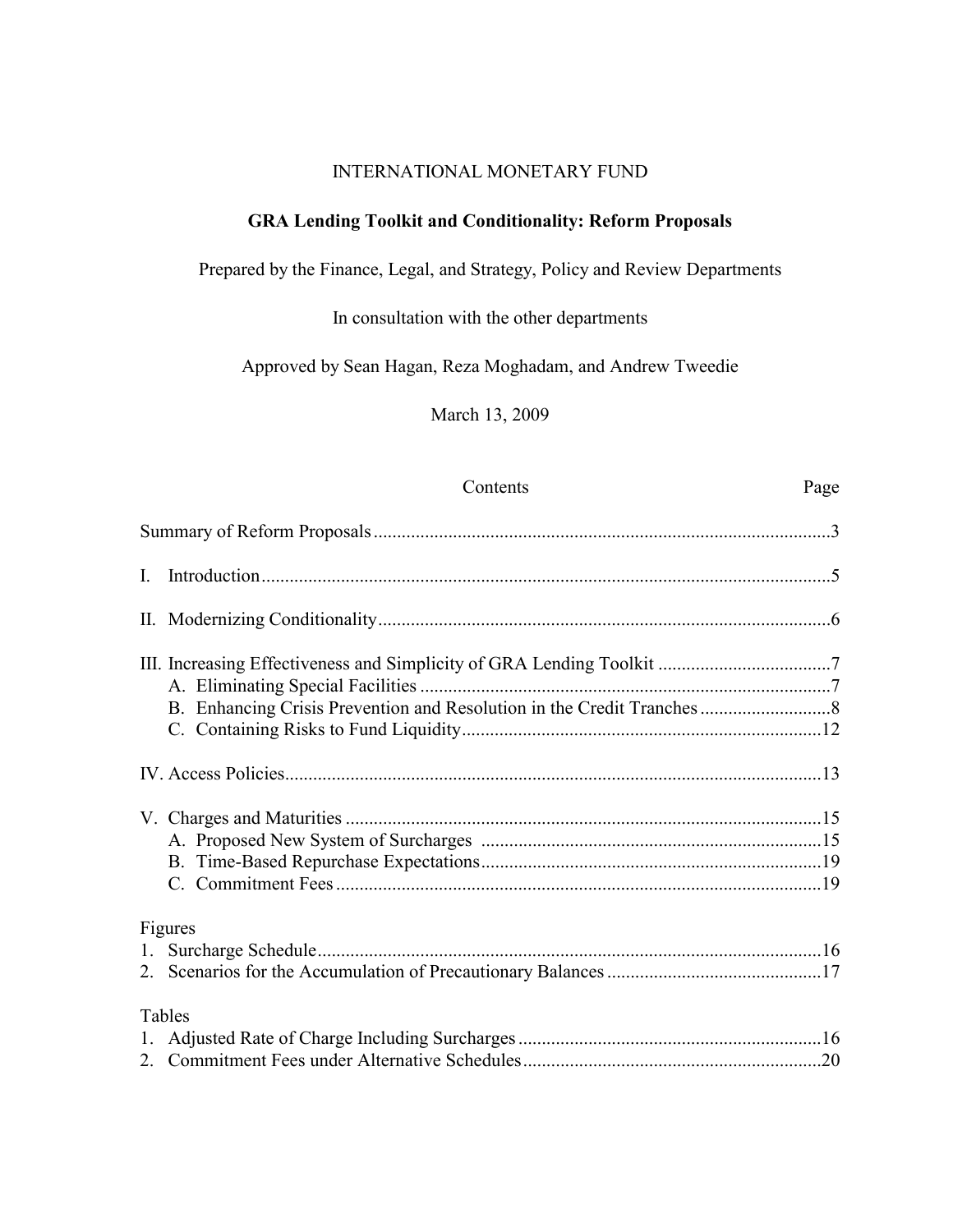## Box 1. Commitment Fees on Arrangements..................................................................................21 Annexes 1. FCL Qualification Criteria.................................................................................................40 2. Determining Access in Fund-Supported Programs............................................................43 3. Transitional Arrangements for Surcharges ........................................................................47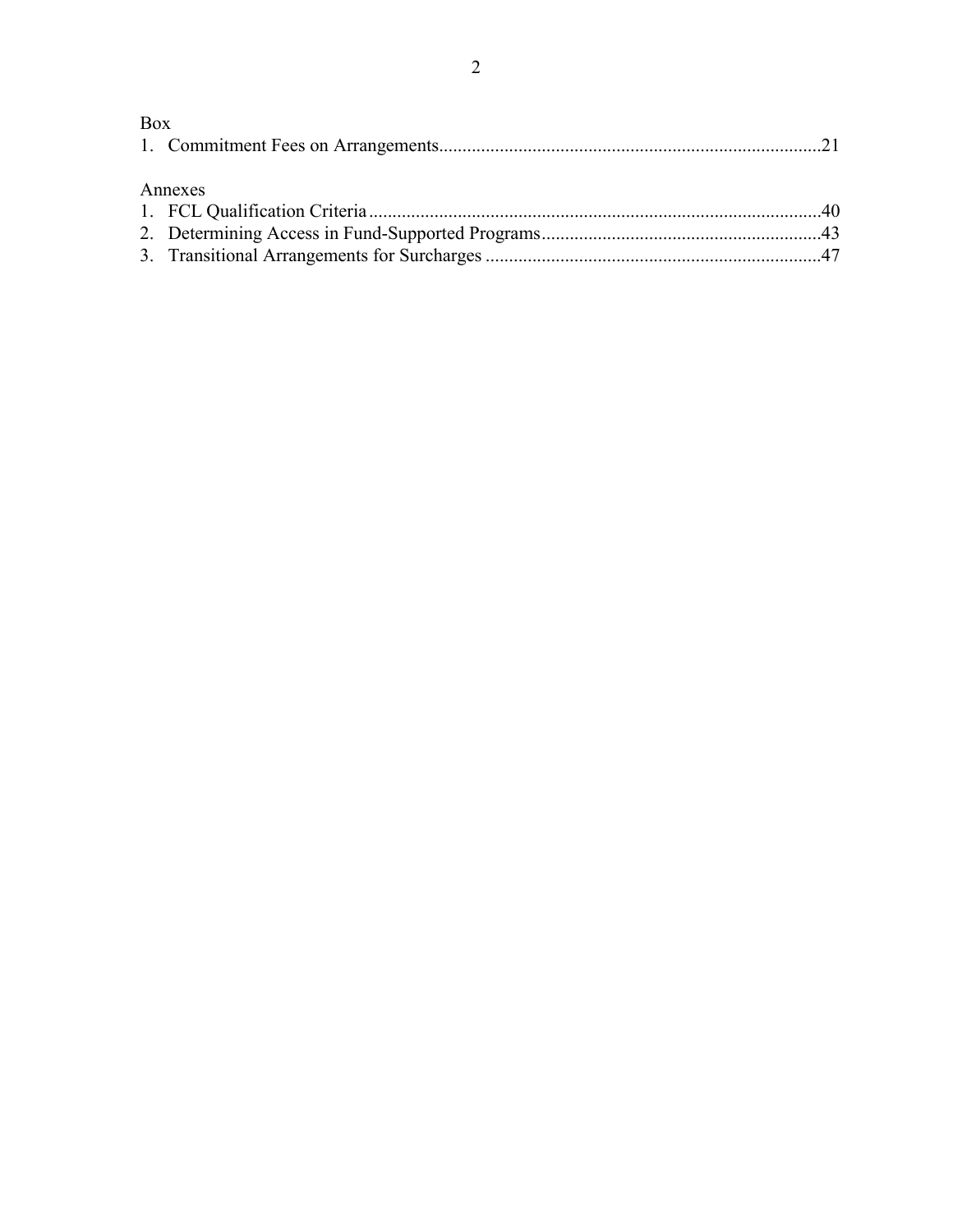#### **SUMMARY OF REFORM PROPOSALS**

**Rationale**. Modernize the Fund's General Resources Account (GRA) lending toolkit and ensure the Fund is well-equipped to play its role in combating the current and future crises while providing adequate safeguards for the use of its resources.

**Modernizing Conditionality**. Rely more on review-based conditionality by discontinuing performance criteria (PCs) for structural measures in all Fund arrangements, including those under facilities for low-income countries (LICs). Retain PCs on quantitative targets and associated waivers. Apply ex ante conditionality to the new Flexible Credit Line (FCL).

**Streamlining GRA facilities**. Eliminate Supplemental Reserve Facility (SRF), Compensatory Financing Facility (CFF), and Short-term Liquidity Facility (SLF). Retain the Extended Fund Facility (EFF) particularly in light of its usefulness to low-income members graduating from support under the Poverty Reduction and Growth Facility and Exogenous Shocks Facility Trust (PRGF-ESF Trust). Discourage use of the EFF for high access to Fund resources by applying the proposed time-based surcharge to the EFF (the Stand-By Arrangement (SBA) would be better suited for such high-access use).

**Flexible Credit Line**. Establish a new instrument in the credit tranches to allow strong performing members to access large upfront Fund resources based on ex ante conditionality (i.e., rigorous qualification criteria) and with sufficiently long repayment terms to deal with all types of balance of payments (BOP) problems. The FCL could be used both on a precautionary (crisis prevention) and nonprecautionary (crisis resolution) basis. Members may request either a six-month arrangement, or a 12-month arrangement with a mid-year review to confirm continued qualification. Arrangements would be renewable. Access would not be subject to a pre-set cap, and would be determined on a case-by-case basis depending on actual and potential BOP needs, but staff expects that access would not normally exceed 1000 percent of quota. *Fund safeguards* include the rigorous qualification criteria and shorter duration relative to other arrangements, high scrutiny and early Board consultation substantively similar to the procedures under the exceptional access framework, and enhanced engagement with the member under post-program monitoring (PPM), where applicable, after a drawing. Experience with the FCL, including its design and purpose, will be reviewed two years after its creation. To mitigate concerns about liquidity risks, such review would be activated earlier if FCL commitments reach SDR 100 billion, which is about half of total current usable resources. The proposed changes to the commitment fees (see below) will also help contain liquidity risks.

**Stand-By Arrangement**. Strengthen the effectiveness of SBAs by providing increased flexibility to frontload access and allow semi-annual frequency of purchases and PCs. These clarifications would apply to both precautionary and nonprecautionary SBAs, increasing the flexibility of this instrument for both crisis prevention and crisis resolution.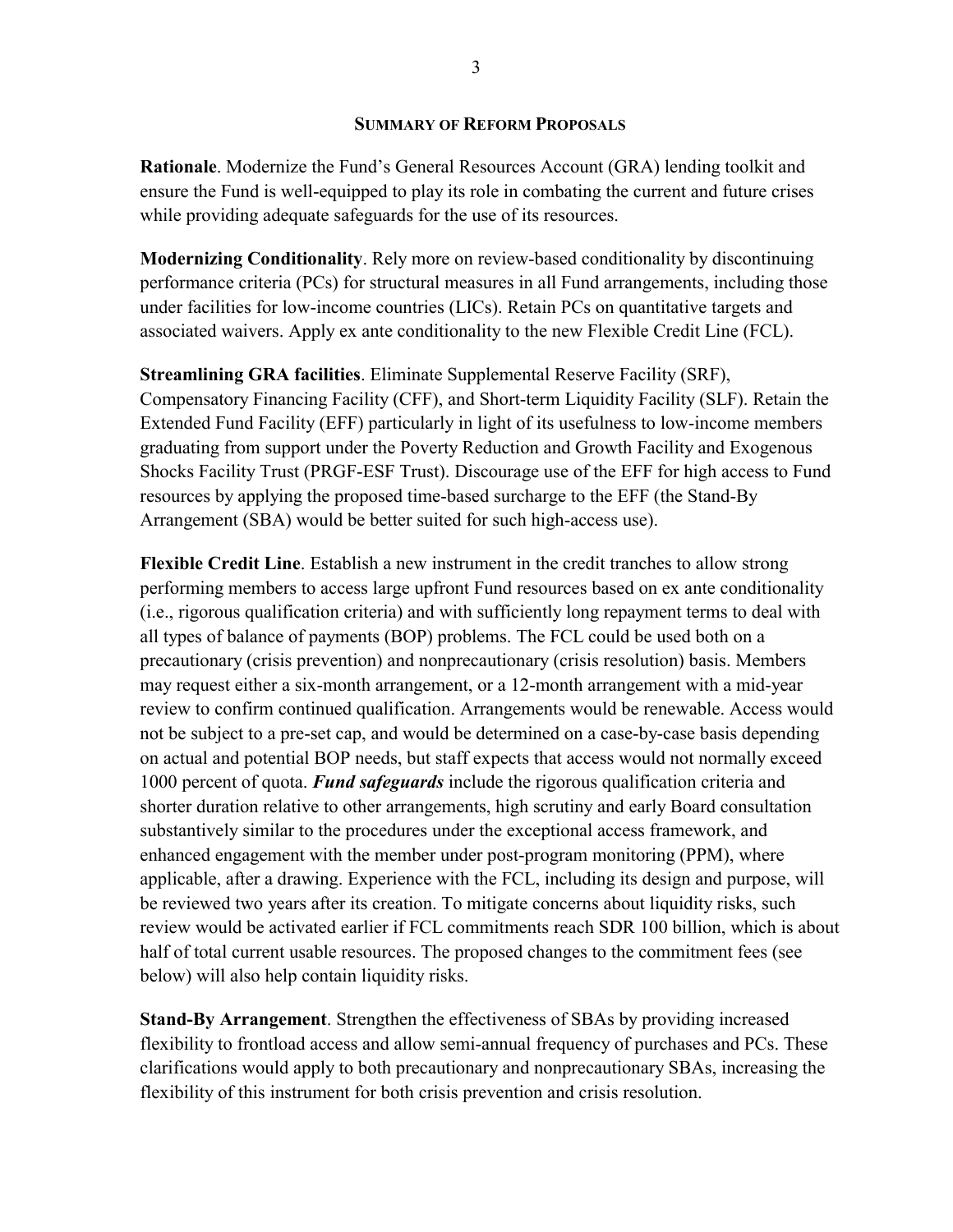**Exceptional Access Policy**. Allow exceptional access for both potential and actual BOP needs stemming from capital and current account pressures, and eliminate ambiguities in exceptional access criteria, including the criterion on debt sustainability.

**Access to Fund resources**. Double global access limits from 100 percent of quota to 200 percent of quota annually and from 300 percent of quota to 600 percent of quota cumulatively. Also, double the threshold for triggering PPM to 200 percent of quota in outstanding credit to the Fund.

**Surcharges**. Eliminate time-based repurchase expectations (TBRE) policy, extending automatically all future repurchases by all members to the obligations schedule effective May 1, 2009. Simplify surcharge schedule in the credit tranches and under the EFF by removing existing 100 bps surcharge for access between 200 percent and 300 percent of quota. (Credit outstanding above 300 percent of quota would continue to be subject to a surcharge of 200 bps.) To create incentives for early repayments, introduce 100 bps time-based surcharge to apply when credit outstanding is above 300 percent of quota for more than three years after May 1, 2009. To avoid making worse off members with Fund credit outstanding or with an existing arrangement at the time the new surcharge decision becomes effective (May 1, 2009), allow such members to choose either the existing or the new surcharge schedule for both credit already outstanding and future purchases under existing arrangements.

**Commitment fee**. To help guard against liquidity risks, strengthen price incentives against unduly large precautionary access by raising the commitment fee at higher levels of access, with a fee schedule as follows: 15 bps for access up to 200 percent of quota, 30 bps for access in excess of 200 percent but up to 1000 percent of quota, and 60 bps for access in excess of 1000 percent of quota. New schedule to apply in assessing any fees due annually after the new schedule becomes effective, including to those charged under existing arrangements.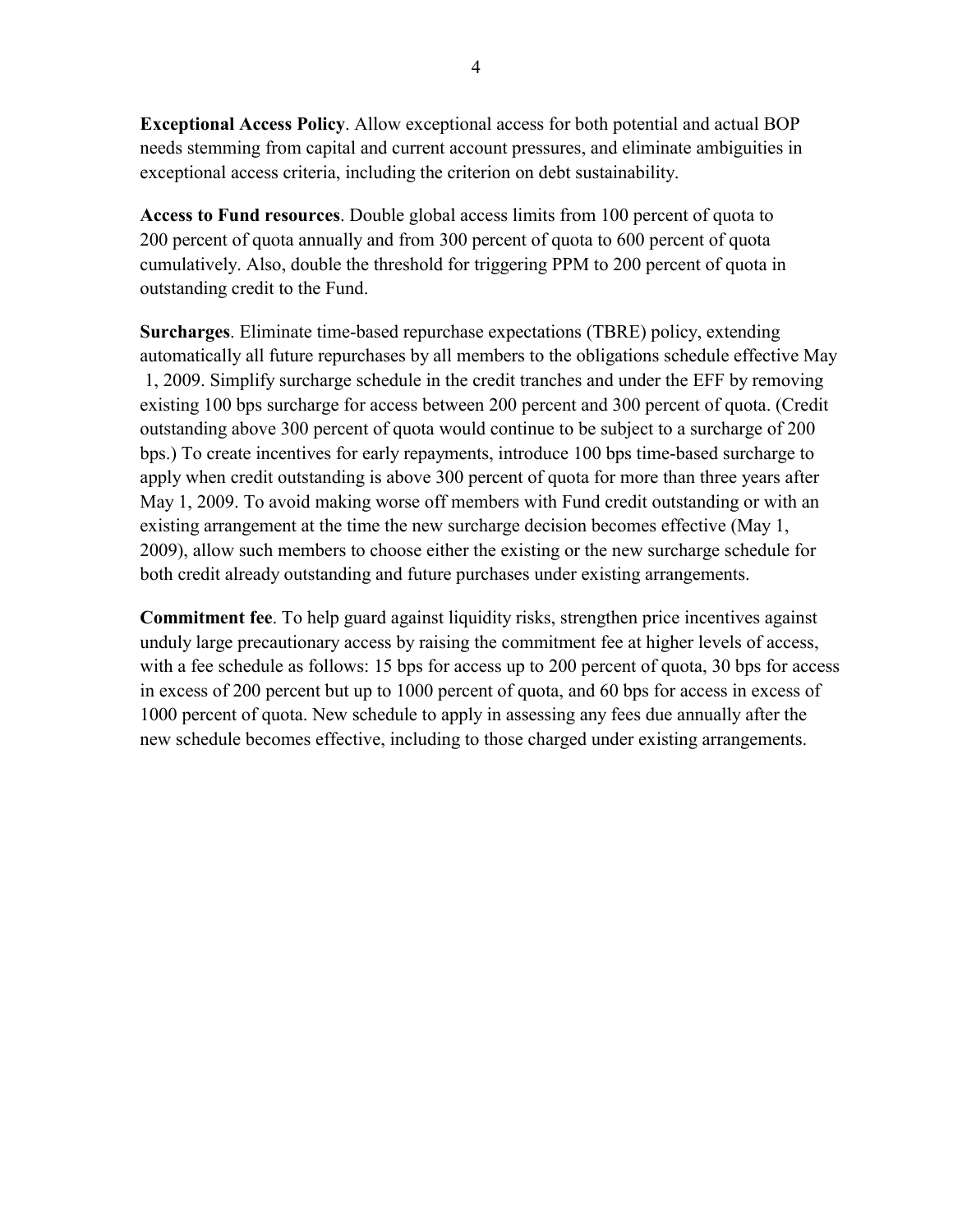## **I. INTRODUCTION\***[1](#page-4-0)

<span id="page-4-0"></span>1. The Executive Board has been considering a series of papers to reform the Fund's GRA lending framework, with discussions since September [2](#page-4-0)008.<sup>2</sup> Under consideration have been reforms to access limits, charges and maturities, the GRA lending toolkit, and conditionality.

2. There has been broad support among Executive Directors on a number of aspects of the reforms considered in earlier papers.

- *Access limits*. The Board noted that amounts available under the existing access limits have declined significantly relative to global GDP, trade and capital flows, and that an increase in normal access limits was warranted, particularly given the prevailing uncertainty in the global financial markets. It was agreed that higher access limits should be accompanied by rigorous application of the exceptional access policy and other safeguards for Fund resources. In this context, Directors agreed that reforms to the exceptional access policy were required to fix asymmetries in its application to capital and noncapital account crises, clarify the assessment of debt sustainability, and remove limitations on high-access precautionary lending.
- *Charges and maturities*. There was consensus to replace the TBRE policy with a time-based surcharge to provide a price incentive for early repayment and support the revolving character of Fund resources. However, Directors' views on the overall pricing of high access to the GRA varied. Directors called for a reform of commitment fees to remove the existing embedded incentive to borrow large amounts on a precautionary basis and contain liquidity risks.
- *GRA lending instruments*. There was support to rely more on the flexible credit tranche framework, which is available to address all types of BOP problems, and less

 $\overline{a}$ 

<sup>\*</sup> Subsequent to the issuance of this paper a number of the proposed Decisions were revised and endorsed by the Executive Board on 3/24/2009. The changes made to Decisions IV, VI and VIII are explained and set out in Supplement 1. A further change was made to make Decision I effective from May 1, 2009 and an editorial change was made to Decision IV paragraph 6 a (i and ii). These changes are also included in [Supplement 1](http://www.imf.org/external/np/pp/eng/2009/031909.pdf).

<sup>&</sup>lt;sup>1</sup> This paper was prepared by a staff team comprising C. Beaumont, M. Rossi, C. Hatch, J. Khaw, and V. Kurcova (FIN) assisted by C. Sanghani (TGS); R. Weeks-Brown, C. Ogada, Y. Liu, D. Eastman, K. Kwak, and W. Bergthaler (LEG), J. Roaf (MCM); and L. Giorgianni, G. Adler, B. Barkbu, M. Goretti, I. Halikias, W. McGrew, U. Ramakrishnan, and A. Stuart (SPR).

<sup>2</sup> See *[Review of Access to Financing in the Credit Tranches and Under the Extended Fund Facility,](http://www.imf.org/external/np/pp/eng/2008/090208E.pdf)* and *Overall [Access Limits Under the General Resources Account,](http://www.imf.org/external/np/pp/eng/2008/090208E.pdf) [Review of the Fund's Financing Role in Member](http://www.imf.org/external/pp/longres.aspx?id=4287)  [Countries](http://www.imf.org/external/pp/longres.aspx?id=4287)* (2/9/08), *[Charges and Maturities—Proposals for Reform](http://www.imf.org/external/np/pp/eng/2008/121208A.pdf), and [Conditionality in Fund-Supported](http://www.imf.org/external/np/pp/eng/2009/012909.pdf)  [Programs—Purposes, Modalities, and Options for Reform.](http://www.imf.org/external/np/pp/eng/2009/012909.pdf)*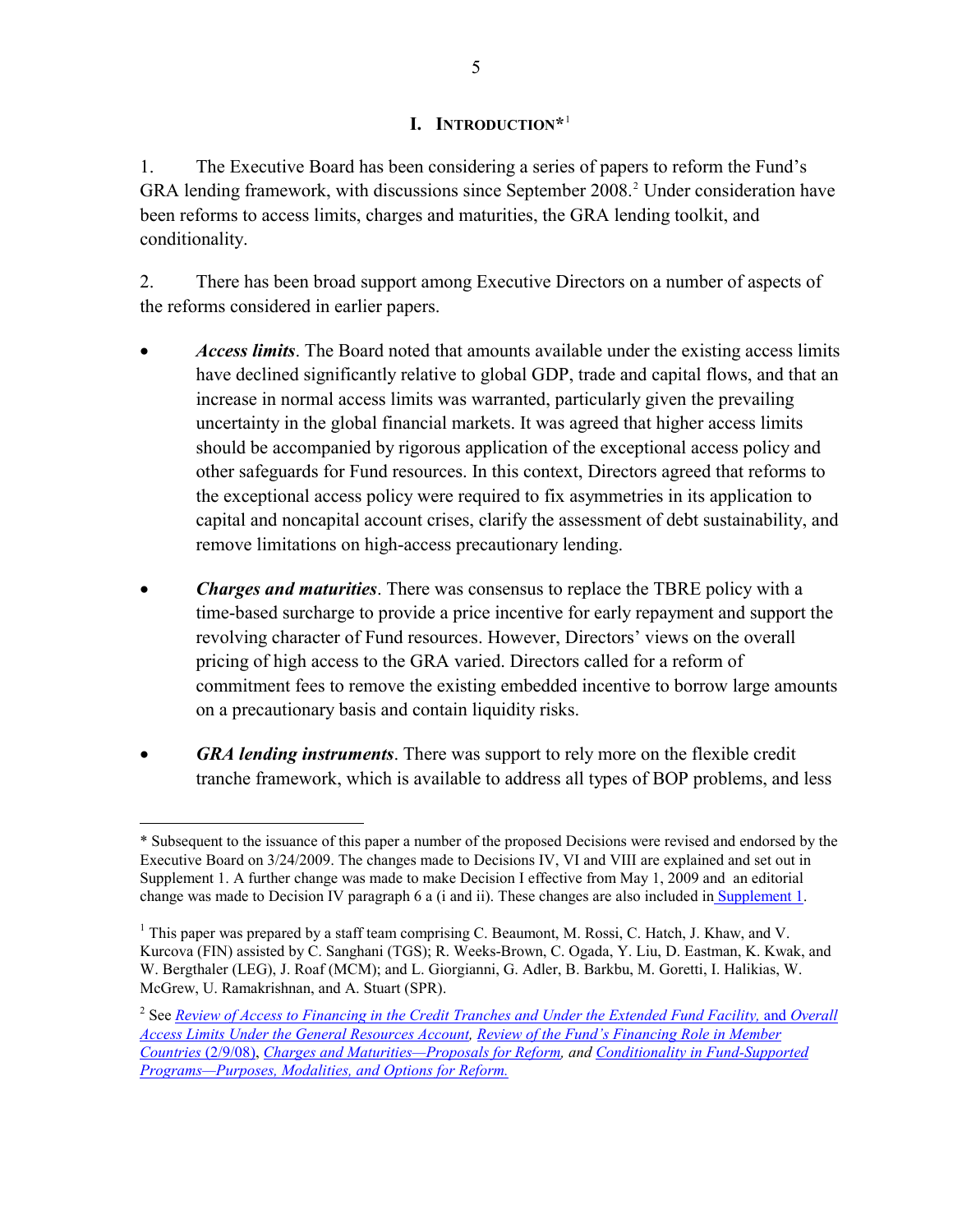<span id="page-5-0"></span>on special facilities that address special BOP problems. In this context, Directors supported establishing a new FCL as a window in the credit tranches, and clarifying and increasing flexibility in the use of precautionary Stand-By Arrangements, which together would ensure comprehensive and robust crisis prevention and resolution coverage within the credit tranches for all members. In streamlining special facilities, Directors asked that the EFF be preserved given its particular usefulness as a bridge for Low-Income Country (LIC) members graduating from PRGF support.

• *Conditionality reforms*. Directors supported the use of ex ante conditionality for the proposed FCL, while stressing the importance of a rigorous and specific qualification framework and its evenhanded application. Directors had mixed views on the proposal for the use of review-based conditionality (eliminating all types of PCs) to monitor all Fund-supported programs. However, there was broad support to further streamline and tailor conditionality, inter alia, in line with previous Independent Evaluation Office (IEO) recommendations and the recently revised staff guidance note, as well as some support to eliminate the use of structural PCs in all Fund arrangements.<sup>[3](#page-5-0)</sup>

3. This paper puts forward and discusses a set of the *Proposed Decisions* required to advance the key objectives of the reform efforts, while also ensuring broad consensus among the membership.\* In particular, this paper discusses the *Proposed Decisions* on streamlining and tailoring conditionality to members' varying characteristics (Section II); reforming the GRA lending toolkit by eliminating certain existing special facilities, establishing the FCL, and improving the design and availability of both high-access precautionary SBAs and other SBAs (Section III); increasing GRA access limits and making targeted changes to the exceptional access policy (Section IV); and reforming the structure of surcharges and commitment fees and eliminating the TBRE policy (Section V). The *Proposed Decisions* are included in this paper.

## **II. MODERNIZING CONDITIONALITY**

4. *Proposed Decision I* is intended to enhance the flexibility of the current conditionality framework and reduce the stigma associated with Fund lending, while preserving adequate safeguards for use of the Fund's resources. It provides that, upon the effectiveness of the decision, the Fund would no longer establish structural PCs under any Fund arrangements, including those under facilities designed for LICs. Underpinning the proposal is that many

<sup>1</sup> <sup>3</sup> See *[IEO Evaluation of Structural Conditionality in IMF-Supported Programs](http://www.ieo-imf.org/eval/complete/eval_01032008.html)* (IEO PR/08/01, 1/3/08;); and *Operational Guidance to IMF Staff on the 2002 Conditionality Guidelines* (7/10/08).

<sup>\*</sup> As highlighted in the footnote in the introduction the proposed Decisions in this paper were revised and adopted by the Executive Board. The revised Decisions are shown i[n Supplement 1](http://www.imf.org/external/np/pp/eng/2009/031909.pdf).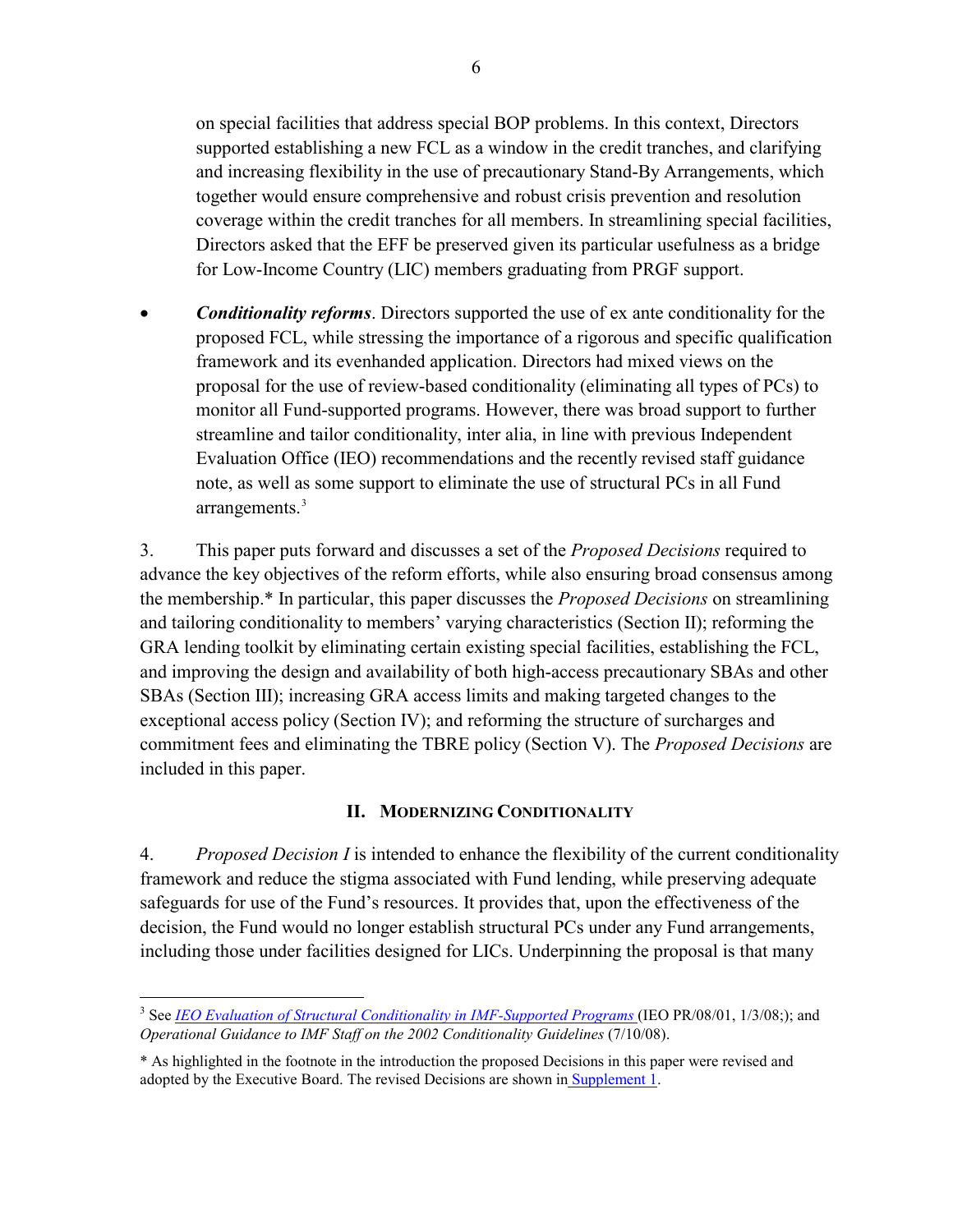members consider structural PCs, in particular, to be detracting from national ownership of Fund-supported programs. In addition, the requirement that structural PCs be objectively monitorable is often hard to achieve without reducing significantly the substance of these measures,<sup>4</sup> while the use of a rigid test date implies a level of artificial precision for the implementation of structural reforms. In eliminating structural PCs, the Fund would thus place greater reliance on a reviews-based approach to monitor structural reforms in Fundsupported programs, and conditionality attached to such reforms would take only the form of benchmarks (whose assessment is embedded in reviews), or prior actions. Given the absence of a broad consensus for eliminating quantitative PCs, they would be retained as a program monitoring tool.

5. Notwithstanding the above and as a transitional measure, structural PCs that have already been approved by the Board under existing Fund arrangements with test dates after the effectiveness of the relevant decision would not be automatically abolished, but would remain in force until their test dates. However, depending on the circumstances of the member, staff could propose to the Board to eliminate these PCs or convert them into structural benchmarks in the context of subsequent reviews of the relevant programs. This approach is intended to avoid unintended consequences on already negotiated program assumptions, including phasing, under existing Fund arrangements.

## **III. INCREASING EFFECTIVENESS AND SIMPLICITY OF THE GRA LENDING TOOLKIT**

6. The reforms to the GRA lending toolkit aim to take account of the growing complexity and unpredictable nature and duration of economic crises. They respond to the need for flexibility in the Fund's lending instruments, especially with regard to access levels, phasing and repayment terms, as well as the need for effective contingent financing instruments for crisis prevention that would benefit the entire membership. Any successful reform would also need to alleviate the stigma associated with Fund lending, which may stand in the way of a member approaching the Fund *before* the onset of a crisis.

## **A. Eliminating Special Facilities**

7. *Proposed Decision III* would eliminate the SRF and the CFF for the reasons noted in *Review of Fund Facilities—Analytical Basis for Fund Lending and Reform Options*, the *review* paper, including the rigidity and artificial distinction of the BOP needs addressed by these special facilities which, as experience demonstrates, do not correspond to the nature of recent crises. It would also eliminate the SLF since, as discussed in the *review* paper, there are certain design issues—including the SLF's very short repayment period—that may deter members from requesting financing under this facility, particularly given the severity of the

<sup>&</sup>lt;sup>4</sup> Under the Fund's Guidelines on Conditionality [\(Decision No. 12864-\(](http://www.imf.org/external/pubs/ft/sd/index.asp?decision=12864-(02/102))02/102), adopted September 25, 2002, as amended, PCs will apply to clearly specified measures that can be objectively monitored by the staff.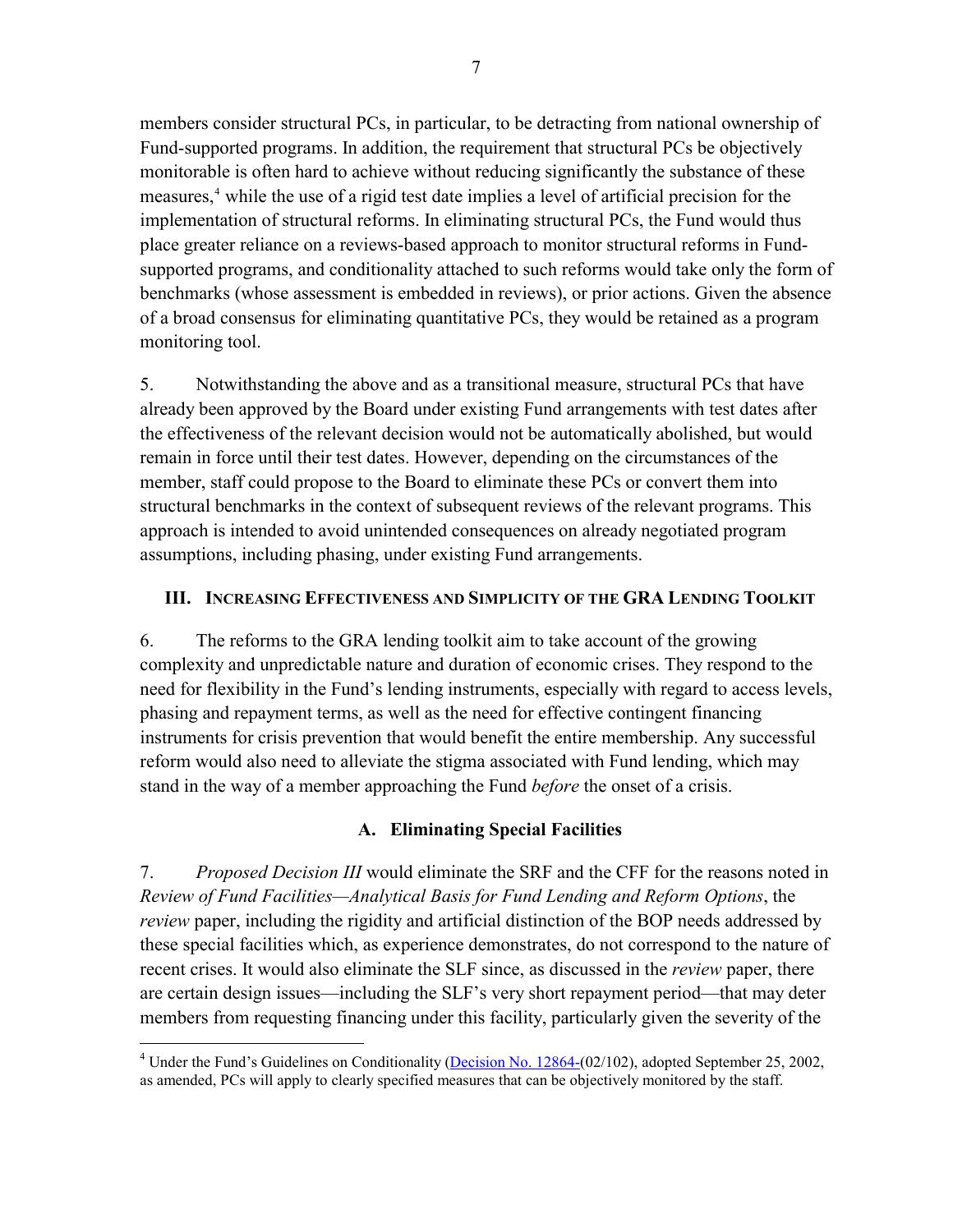current crisis. The SLF would be replaced by the FCL (discussed below) which includes virtually all the key features of the SLF, but has the added advantages of longer repayment terms, scope for precautionary use, and flexibility as to the nature of the BOP problem faced by the member.

8. The EFF will be retained primarily in view of its potential usefulness for LIC members. It is not intended, however, that the EFF would be used as a vehicle to deliver high-access financing to members, as the SBA is the better instrument for such purposes. Accordingly, the time-based surcharges for the EFF are proposed to be aligned with those proposed for SBAs (Section V below). The EFF will be kept under review and, if warranted, can be eliminated by the Executive Board at any time by a majority of the votes cast.

## **B. Enhancing Crisis Prevention and Resolution in the Credit Tranches**

## **Flexible Credit Line**

9. *Proposed Decision IV* would establish the FCL as a flexible instrument in the credit tranches to address all types of BOP needs and to be used for either contingent or actual financing. Key design features of the FCL were discussed in the *review* paper and are elaborated further below.

10. *Length*. Members could choose—at the time of requesting an arrangement—between a six-month arrangement, or a one-year arrangement with a mid-term review, both of which could be renewed by the Executive Board at the request of the member, provided the member continues to meet the qualification criteria for approval of an FCL arrangement (*Proposed Decision IV, Paragraph 5(a)*).

11. *Conditionality*. The FCL is intended to embody the application of ex ante conditionality. Thus, access to the FCL would depend on an evaluation by the Fund that the member's macroeconomic fundamentals, economic policy framework, policies, and policy track record were all very strong, as discussed below (*Proposed Decision IV, Paragraph 2*). If a member chooses a one-year arrangement, then completion of a mid-term review to confirm continued qualification by the Executive Board would be required to preserve the member's right to make purchases under the arrangement (*Proposed Decision IV, Paragraph 5(a)*).

12. *Qualification*. The FCL would be restricted to members with very strong fundamentals, economic policy frameworks, and policies, as well as a sustained track record of very strong policy implementation, all of which would give confidence that the member would take appropriate corrective policy measures when faced with shocks (*Proposed Decision IV, Paragraph 2*). The qualification criteria are designed to enable a member in most cases to "self-select"—i.e., determine with a high degree of confidence whether it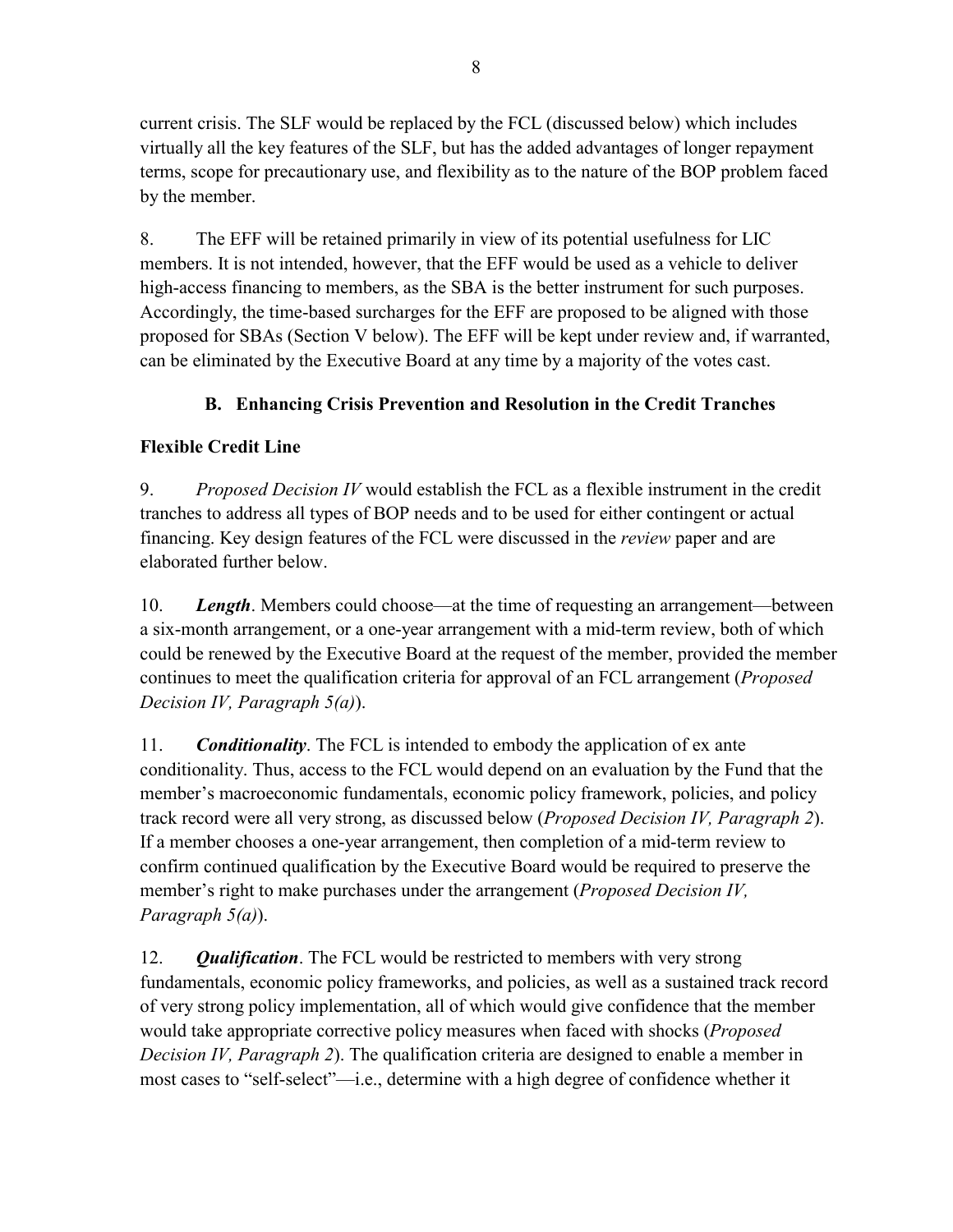would qualify for an FCL arrangement before requesting one—although any assessment would inevitably involve some judgment (Annex I).

13. **Access**. To retain flexibility in dealing with most shocks, access under the FCL would not be capped or subject to the general access limits, although staff expects that cumulative access under the FCL would not normally exceed 1000 percent of quota. Like the SLF, the FCL would not be subject to the exceptional access framework, given the FCL's rigorous qualification requirements, and its procedures that would be substantively similar to those under the exceptional access framework, particularly as regards the Board's early involvement (*Proposed Decision IV, Paragraph 6(a)*). Such procedures would apply to all FCL arrangements, irrespective of access levels. Reflecting the approach under current Fund policies, the calculation of the level of access under any individual FCL arrangement will be based on an evaluation of country-specific actual or potential financing needs and capacity to repay (Annex II).

14. *Phasing*. The entire amount of approved access would be made available upfront and remain available throughout the arrangement period (*Proposed Decision IV, Paragraph 4*), subject to completion of the mid-term review for one-year arrangements (*Proposed Decision IV, Paragraph 5(a)*). The member would have the option to draw this amount in one purchase or to make multiple purchases (up to the approved access) during the arrangement period (*Proposed Decision IV, Paragraph 4*). The drawing(s) would be automatic—i.e., once the arrangement is approved, no activation review would be required for the member to draw resources when needed. As is standard under Fund facilities, while the Fund would not challenge a presentation of need by a member for a purchase requested under an FCL arrangement (*Proposed Decision IV, Paragraph 4*), the member's drawings would have to be commensurate with its actual BOP need at the time of the purchase, notwithstanding the available amount of approved access. The FCL arrangement would expire upon drawing of the full amount of approved access (*Proposed Decision IV, Paragraph 5(b)*).

15. *Process and Procedures*. The following process and procedures are proposed for the FCL (*Proposed Decision IV, Paragraph 6(a)*):

- *i.* Like the SLF, staff would make a confidential preliminary assessment of qualification following a member's expression of interest in an FCL arrangement. If management decides that access to Fund resources under the FCL may be appropriate, it would promptly consult the Board in an informal meeting with a concise staff note setting out the basis for which approval could be recommended, including a preliminary assessment of qualification and access levels.
- *ii.* Board consideration of the member's request would take place thereafter, with normal document circulation periods, except that consideration could be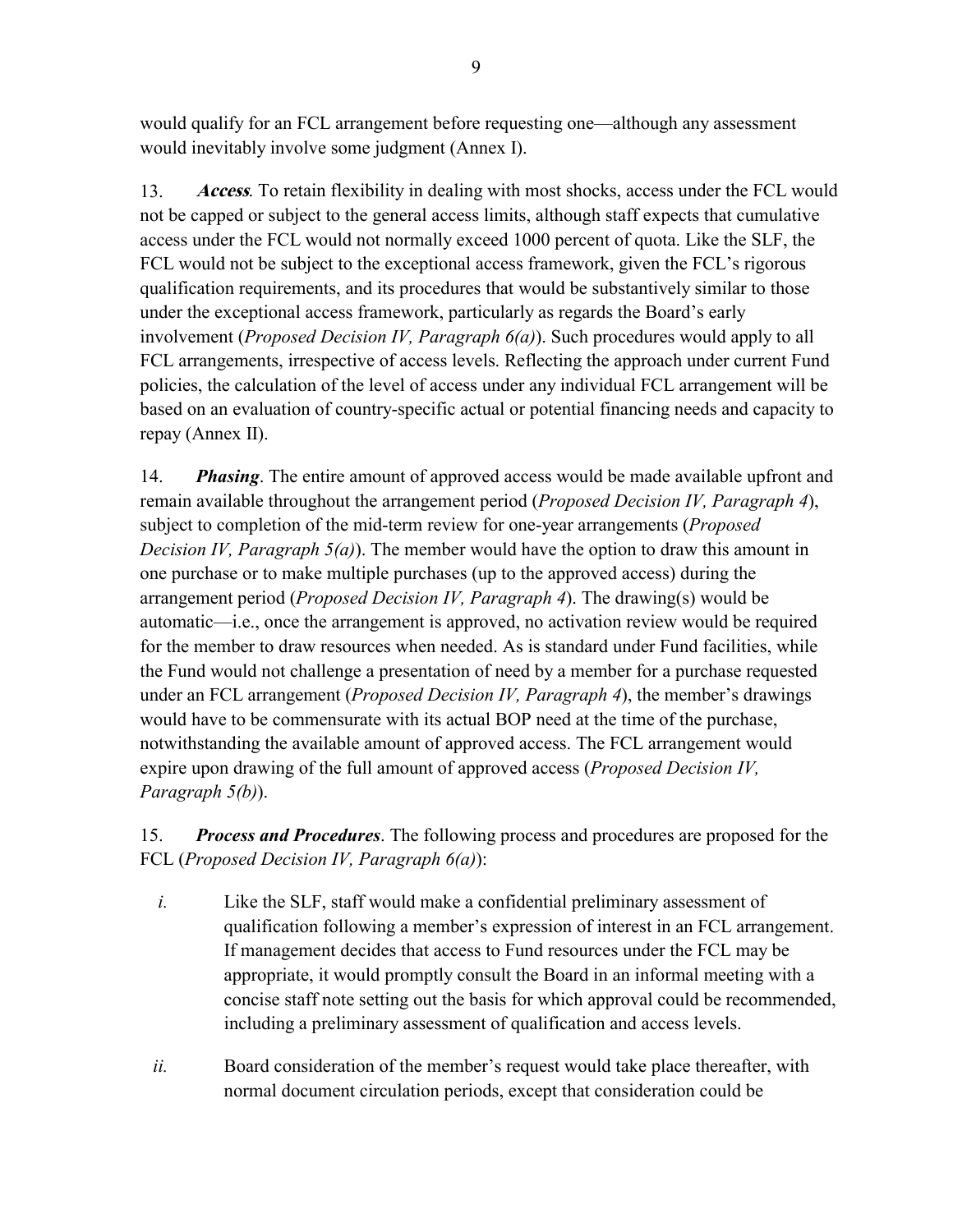<span id="page-9-0"></span>expedited under special circumstances such as an urgent actual BOP need. Board discussion would be based on (i) a written request from the member for an FCL arrangement outlining its policy goals and strategies for at least the duration of the arrangement, as well as its commitment, whenever relevant, to take adequate corrective measures to deal with shocks that have arisen or may arise; and (ii) a staff report assessing the member's qualification and justification of access level, together with an analysis of the impact of the proposal on the Fund's finances and liquidity position when warranted by the level of access.

*iii.* A mission will not normally be necessary to conduct a mid-term review, although the assessment of a member's continued qualification will benefit from the findings of recent routine staff visits or Article IV consultation missions. To preserve the member's continued right to make purchases, a request for completing the review under the FCL would normally be considered by the Executive Board immediately before six months have elapsed from the date of approval of the FCL arrangement. Board approval based on a concise staff report could be on a lapse of time basis.

16. *FCL terms*. As a window in the credit tranches, the FCL arrangement would be subject to the same charges, surcharges, and repurchase periods as all other lending in the credit tranches.<sup>[5](#page-9-0)</sup> While credit tranche terms allow repurchase periods of 3<sup>1</sup>/<sub>4</sub> to 5 years, under Article V, Section 7(b) of the Articles of Agreement, the expectation is that members will repay the Fund as soon as their BOP and reserve positions enable such repurchases.

17. *Fund safeguards*. Safeguards include rigorous qualification criteria, shorter duration (compared to most SBAs, for example), stringent procedural requirement involving high scrutiny and early Board consultation irrespective of access levels, and high transparency standards similar to those required under the exceptional access framework. In addition, the Fund's PPM policy would apply. Consistent with the proposal to double access limits (Section IV), it is proposed that the threshold for activating PPM with respect to all use of Fund resources (including lending to LIC members) be doubled to 200 percent of quota (*Proposed Decision V, Paragraph 3*).<sup>[6](#page-9-0)</sup> Finally, while FCL arrangements would not be subject to the existing policy on safeguards assessments for Fund arrangements, a modified safeguards assessment would apply. In their written requests for an FCL arrangement, members would authorize access to their central bank's most recent external audit and a

<sup>1</sup> 5 As a consequential change, *Proposed Decision IV, Paragraph 10* would delete the provision of decision on SBAs specifying that resources in the credit tranches will "normally" be provided through a SBA.

<sup>&</sup>lt;sup>6</sup> FCL arrangements will also include a standard clause, similar to that in SBAs, for consultations between the member and the Fund on the member's policies after the period of the FCL arrangement and for so long as the member has outstanding purchases in the upper credit tranches.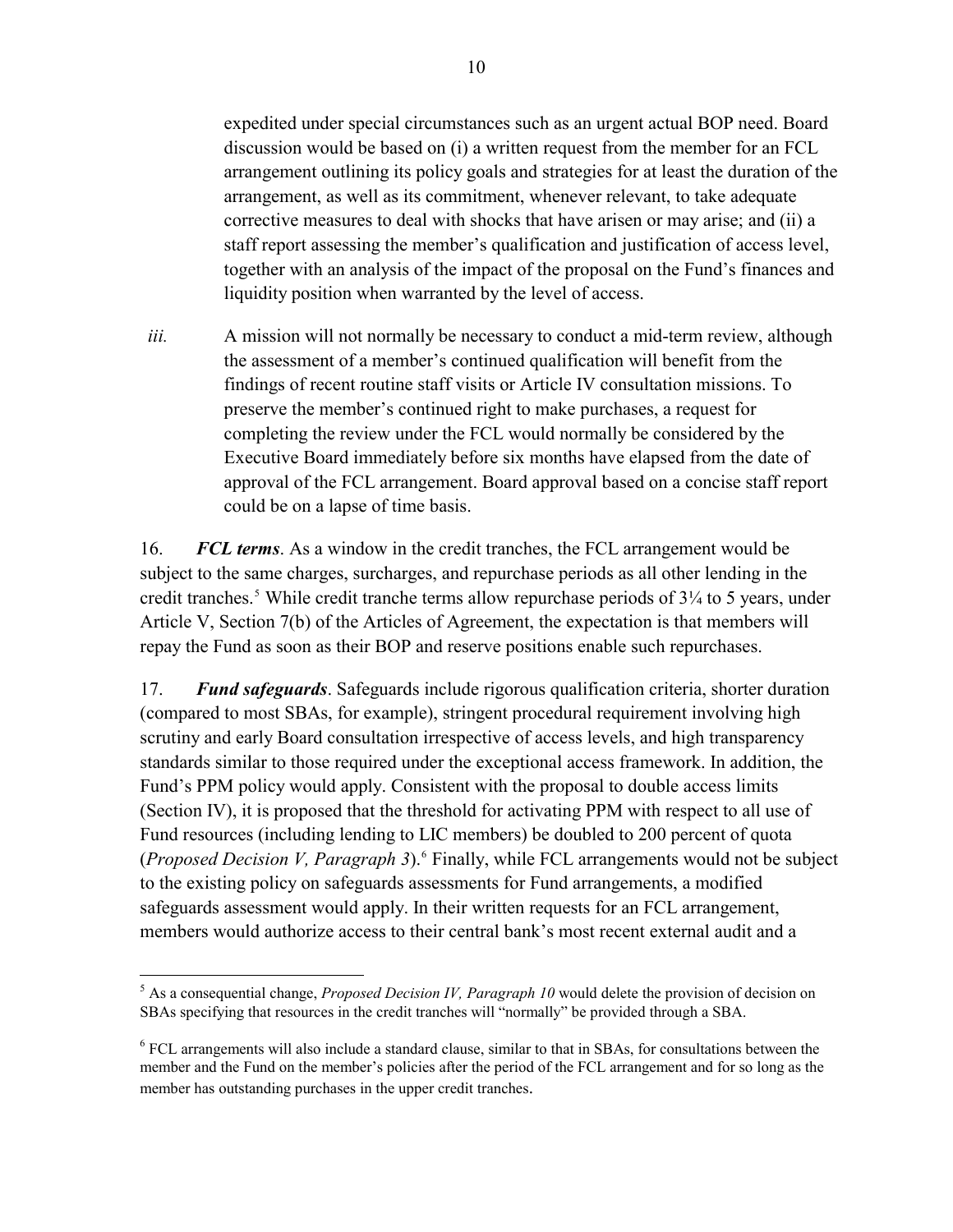<span id="page-10-0"></span>dialogue with Fund staff and the external auditor, as needed (*Proposed Decision IV, Paragraph 6(b)*). In the event of any significant safeguards issues, these would be considered at the time of the mid-term review or subsequent renewal. In addition, the standard requirements on access to central bank audited financial statements and related audit reports for as long as Fund credit is outstanding would apply.

18. *Transparency Policy*. Similar to the existing requirements under the exceptional access framework, the Managing Director will generally not recommend that the Executive Board approve a request to use Fund resources under the FCL unless the member consents to the publication of the associated staff report.<sup>[7](#page-10-0)</sup>

## **Enhancing SBAs**

<u>.</u>

19. A key objective of the reform is to provide flexibility in GRA lending to emerging market members who may not qualify for an FCL arrangement. For these members, it is proposed that the use of high access precautionary SBAs (HAPAs) in all BOP situations, be made available as a regular instrument. A number of changes related to modalities of SBAs are also proposed to make SBAs more flexible for both crisis prevention and resolution, including for cases where access is within the normal limits.

20. *Access*. Like the FCL, access levels under a precautionary SBA will be determined on the basis of members' potential needs, taking into account country-specific circumstances. Access levels would continue to be subject to the Fund's policies on access limits, including exceptional access. As discussed below, a key proposal is to remove existing limitations on precautionary lending in capital account cases under the exceptional access policy, thereby allowing approval of HAPAs in situations of actual or potential BOP pressures in either the capital or current account.

21. *Phasing*. Under the current decision on phasing, there is a presumption of quarterly phasing and corresponding PCs for SBAs.<sup>[8](#page-10-0)</sup> Also, in phasing access, it has generally been the Fund's practice to establish more or less uniform amounts for each phased tranche. To provide greater flexibility in the use of SBAs, it is proposed to eliminate the presumption of quarterly phasing and PCs (*Proposed Decision II, Paragraph 1*). The number of purchases and corresponding PCs in Fund GRA arrangements will depend on the circumstances of the member, provided however, there would be a minimum of two purchases (in addition to the initial purchase) and two sets of corresponding PCs during each 12-month period of an arrangement. In considering a member's circumstances, the member's policies, the external economic environment, and the likely timing of the member's BOP needs will be taken into

 $<sup>7</sup>$  [Decision No. 13564](http://www.imf.org/external/pubs/ft/sd/index.asp?decision=13564-(05/85))-(05/85), adopted October 5, 2005, as amended.</sup>

<sup>8</sup> [Decision No. 7925](http://www.imf.org/external/pubs/ft/sd/index.asp?decision=7925-(85/38))-(85/38), adopted March 8, 1985, as amended.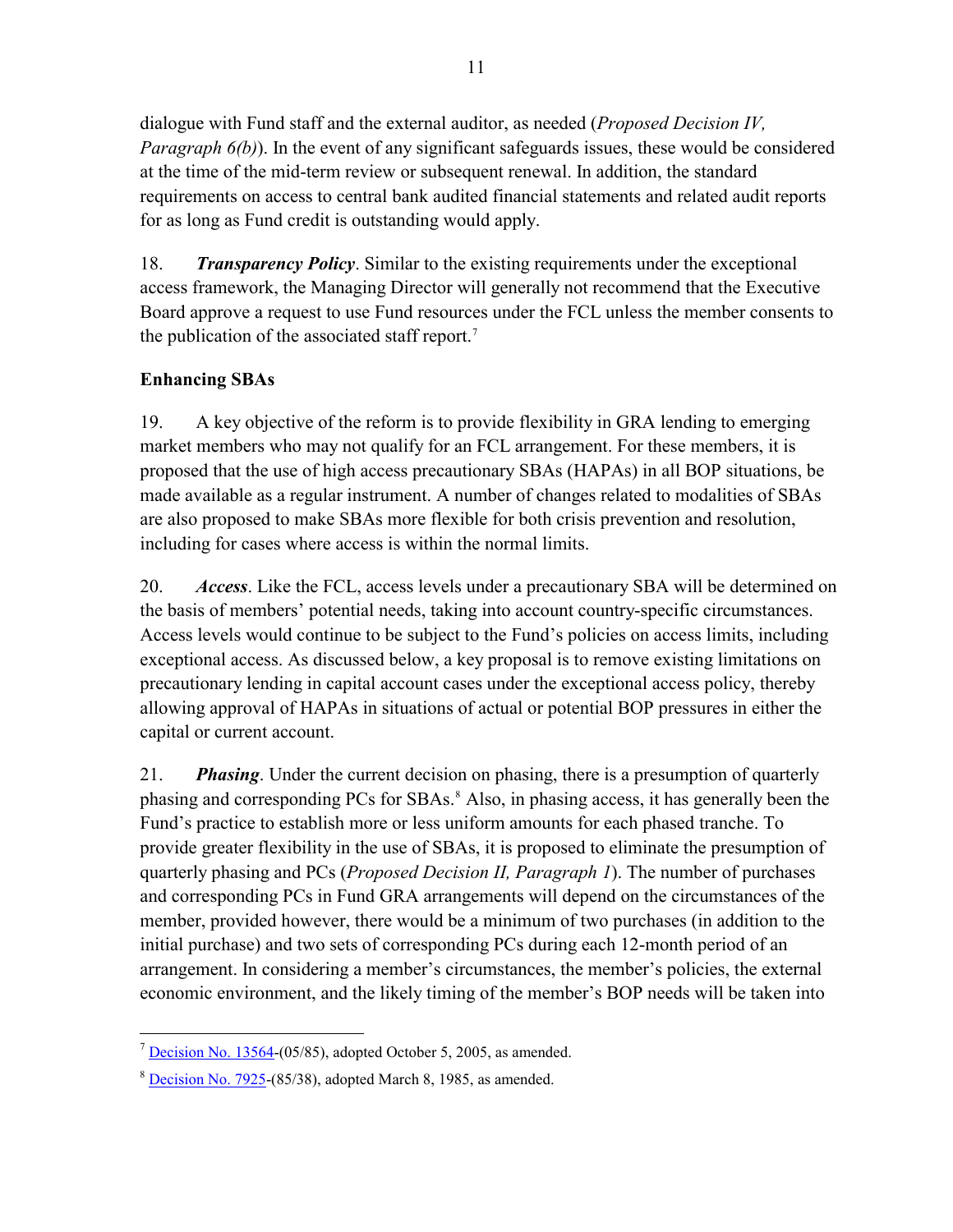<span id="page-11-0"></span>account. The minimum two purchases (in addition to the initial purchase) and PCs during each 12-month period would be most appropriate for members facing a less uncertain external economic environment or requesting precautionary arrangements. For members facing an actual BOP crisis that may involve a more fast-moving or uncertain external economic environment, or where policy implementation risks are greater, more frequent monitoring on a quarterly basis could be expected. Fund GRA arrangements may also be frontloaded as appropriate, taking into account a member's actual or potential need for Fund resources, its policies and the likely timing of its balance of payments need, the external economic environment, the sequencing of financing from other sources, and the desirability of maintaining a reasonable level of reserves (*Proposed Decision II, Paragraph 3*).9

22. *Conditionality and blackout periods*. Retaining quantitative PCs means that precautionary SBAs will be affected by the "blackout" period, where the right to purchases (absent a waiver of applicability) is suspended between the test date for PCs and the date at which data for those PCs become available. The blackout period reduces the certainty of a member's access to Fund resources even when a program is on track. Staff will develop various options to mitigate or reduce the blackout period, and will return to the Board with a proposed approach to address this issue as soon as possible.<sup>[10](#page-11-0)</sup>

## **C. Containing Risks to Fund Liquidity**

23. Given the importance of ensuring that the Fund has sufficient resources for crisis lending, *Proposed Decision IV, Paragraph 10* proposes that a review of the design of the FCL (including the absence of hard caps on access) be conducted two years after its creation or earlier if FCL commitments reach a certain level. In this context, the Executive Board would also have an opportunity to discuss whether the FCL has met the purpose for which it was designed and whether it should be retained as an instrument in the Fund's lending toolkit. This review will take into account, inter alia, experience with FCL arrangements and developments in the external environment.

24. When the SLF was approved, it was agreed that the facility would be reviewed if outstanding purchases under the SLF reached about SDR 60 billion. While the Fund has subsequently made lending commitments of about SDR 32 billion, a higher trigger could be considered for the FCL given the recent agreed borrowing agreement with Japan and in light of the ongoing efforts to further augment Fund resources through additional borrowing

 $\overline{a}$  $9<sup>9</sup>$  In addition to the amendments described in the text, the existing decision on performance criteria and phasing of purchases under Fund GRA arrangements is being modified in order to delete obsolete sections.

<sup>10</sup> The blackout period was discussed in "*[Adapting Precautionary Arrangements to Crisis Prevention](http://www.imf.org/external/np/pdr/fac/2003/061103.htm)*"

<sup>(06/11/03).</sup> This included a discussion of extending drawing rights until data become available. One issue would be how long to extend the drawing rights, taking into account the different availability dates for different performance criteria.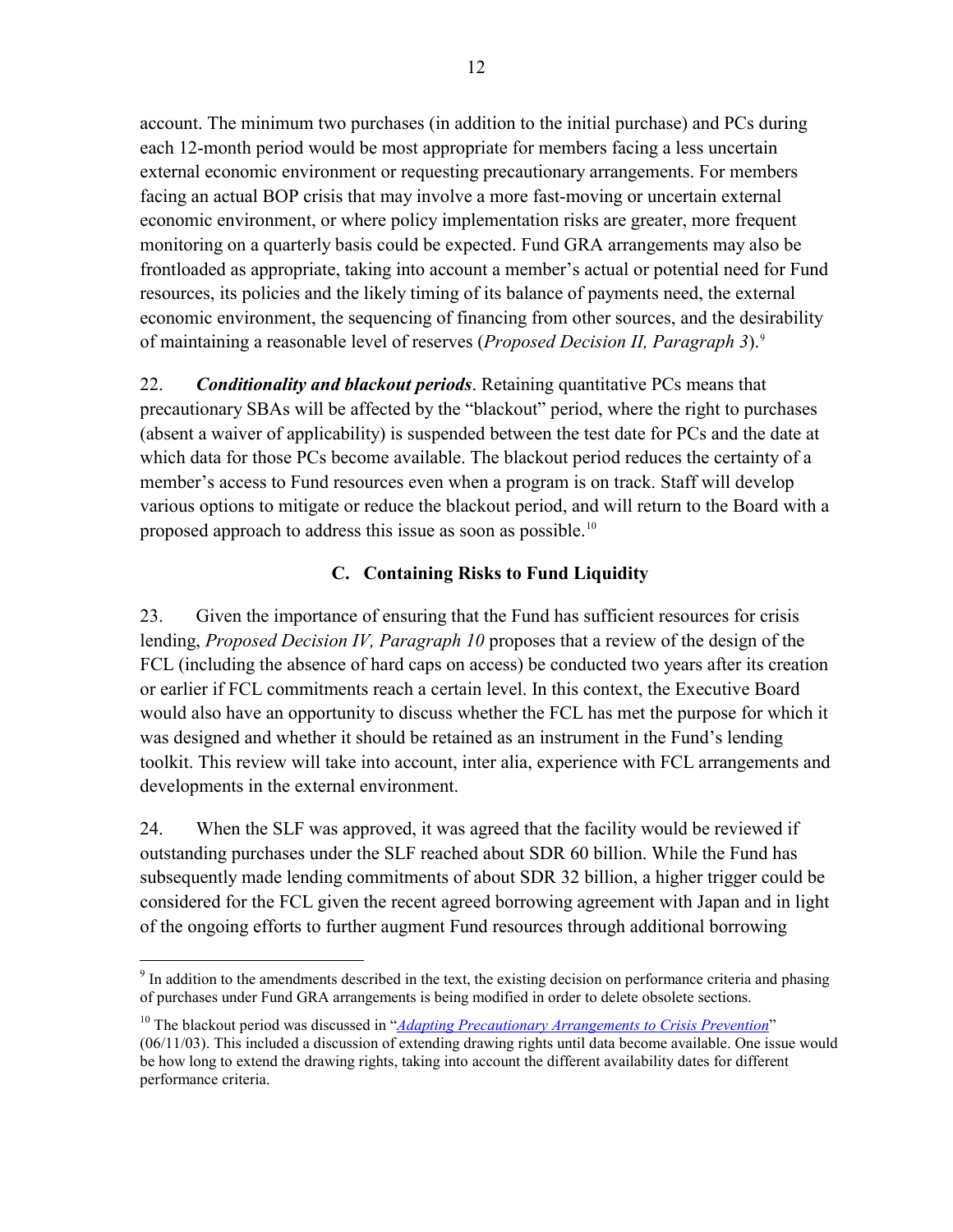agreements. It is therefore proposed that FCL commitments of SDR 100 billion be used as an initial trigger for a review of the FCL, which amounts to half of current usable resources.<sup>11</sup> This higher trigger takes into account an expectation that additional resources will be forthcoming shortly that would allow a higher level of FCL commitments without putting the Fund's capacity for crisis lending at risk. Separately—and as an additional measure to contain potential liquidity risks—the commitment fee structure for all GRA arrangements is proposed to be revised to discourage unnecessarily large precautionary access (Section V below).

#### **IV. ACCESS POLICIES**

25. *Access Limits.* The amount of Fund resources available to members is integral to GRA lending reforms. The access paper proposed increasing the normal access limits from 100 to 200 percent of quota annually, and from 300 to 500 percent cumulatively, net of scheduled repurchases. However, *Proposed Decision V, Paragraph 1* proposes a doubling of cumulative limits, to 600 percent of quota, because it would more fully restore limits to 1998 levels in relation to global trade and capital flows, while more than compensating for global GDP growth. This holds based on WEO projections from both April 2008 (used for the September 2008 Board paper on access limits) and October 2008, although the April figures could have justified an even larger increase to keep pace with capital flows (Text Table). The proposed increase in access limits is particularly important in light of the protracted

deleveraging process now underway. It is also proposed that the separate access limits applicable in the credit tranches and under the EFF (which are the same as the global limits) be integrated into the global GRA limits.

 $\overline{a}$ 

| Access limits (pct quota) needed to restore values to 1998   |            |     |     |     |  |  |  |  |
|--------------------------------------------------------------|------------|-----|-----|-----|--|--|--|--|
| levels (in relation to global GDP, trade, and capital flows) |            |     |     |     |  |  |  |  |
| Trade Capital flows<br>GDP                                   |            |     |     |     |  |  |  |  |
| Apr 08 WEO Annual                                            |            | 158 | 221 | 292 |  |  |  |  |
|                                                              | Cumulative | 473 | 663 | 877 |  |  |  |  |
| $Oct$ 08 WEO Annual                                          |            | 155 | 221 | 215 |  |  |  |  |
|                                                              | Cumulative | 464 | 663 | 645 |  |  |  |  |
|                                                              |            |     |     |     |  |  |  |  |

Source: Finance Department, IMF.

26. *Exceptional Access Policy.* The existing exceptional access policy needs to be revised to accommodate the use of HAPAs as a regular modality in the Fund's toolkit, to provide for exceptional access for actual or potential BOP needs stemming from both capital account and current account pressures, and to address rigidities that have become apparent in the recent application of this policy. Meeting the revised substantive criteria for exceptional access would be necessary when approving any requests involving GRA access beyond the normal limits (except access under the FCL, which is subject to its own substantively similar regime,

 $11$  The sum of the Fund's one-year forward commitment capacity as of March 5, 2009 (SDR 95.7 billion), the amount committed under the borrowing agreement with Japan (\$100 billion, equivalent to SDR 68 billion) and the maximum amount that can be activated under NAB/GAB (SDR 34 billion) is SDR 197.7 billion.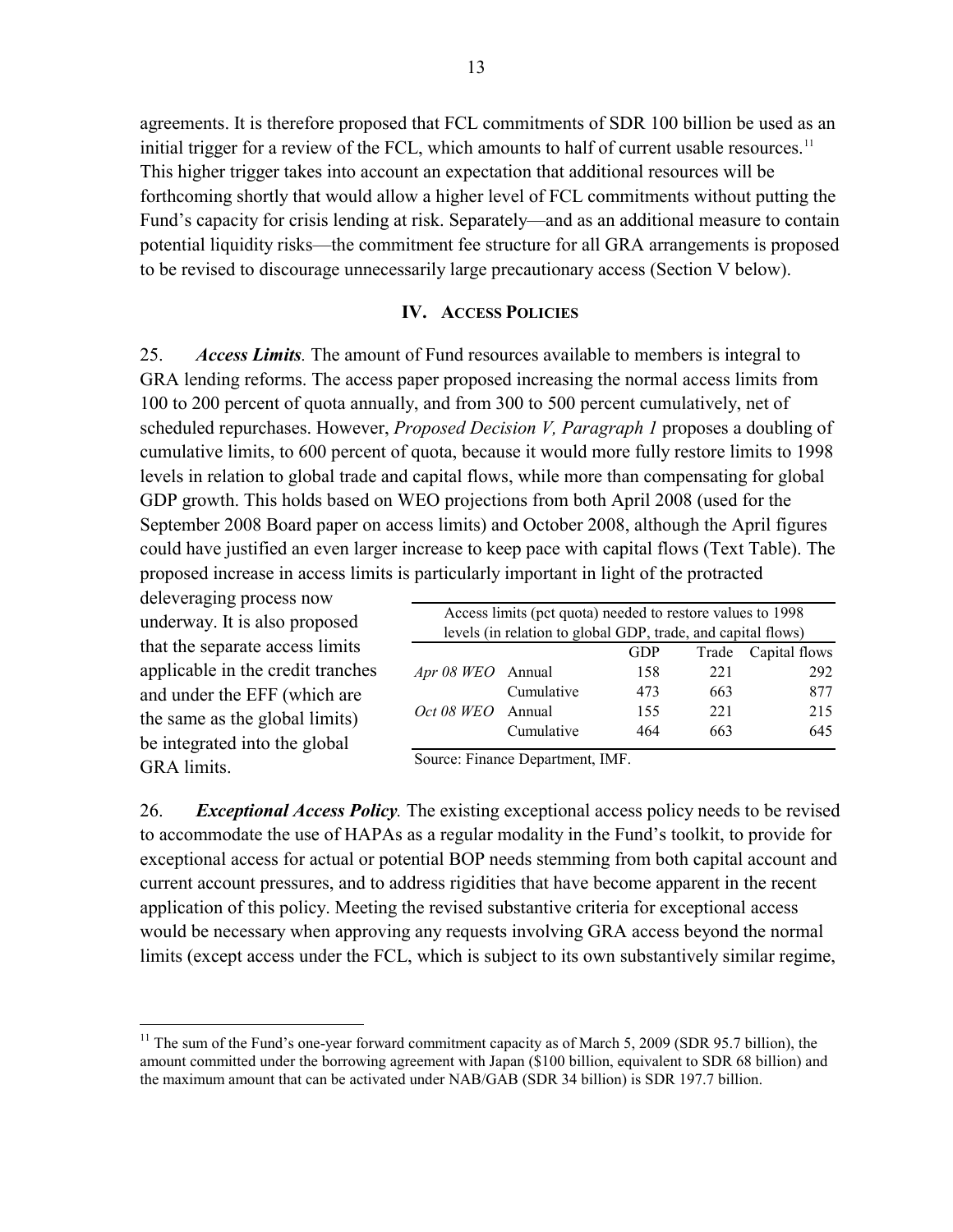as discussed earlier). In particular, it is proposed to modify the four substantive exceptional access criteria as follows (*Proposed Decision V, Paragraph 1*):

- The first exceptional access criterion (*member experiencing BOP pressure on the capital account resulting in a need for Fund financing that cannot be met within the normal limits*) would be modified to include members that are not currently experiencing such capital account pressures. This would provide for exceptional access for potential and actual BOP needs stemming from capital or current account pressures.
- The second criterion (*there is a high probability that debt will remain sustainable*) is proposed to be modified in two ways. First, to remove confusion about public and external debt, it should state clearly that this criterion applies to public (domestic and external) debt. Any potential contingent liabilities of the government, including those potentially arising from very high private external indebtedness (as could be the case when the authorities assume liabilities of failed private banks that enjoyed significant foreign financing) should be incorporated into the analysis of public debt sustainability. The reason for this change is that private debt may be resolved on a case-by-case basis without affecting the solvency of the authorities or the country as a whole, or a country may have a high level of external assets that offset its liabilities. Second, the criterion would be revised so that debt sustainability is evaluated on a forward-looking basis taking into account programmed fiscal policy adjustments and any explicit policy commitment by the member to achieve sustainability by restructuring public liabilities (lending in the presence of sovereign debt arrears will continue to be guided by the Fund's policy on lending into arrears).
- The third criterion (*prospects of regaining access to capital markets within timeframe when Fund resources are outstanding*) currently focuses on members that have had access to capital markets but have lost such access. It is proposed that this criterion be revised to also capture members that have not had access to capital markets. Thus, the revised criterion will assess members' prospects of gaining for the first time, or regaining, access to private capital markets during the period when Fund resources are outstanding. This will allow increased flexibility when circumstances warrant the approval of exceptional access to members with limited or no access to capital markets, while still taking into account the core issue of capacity to repay the Fund.

• The fourth criterion (*the policy program and capacity to deliver the programmed adjustment provide a reasonably strong prospect of success*) will remain unchanged.

27. The procedural aspects of the exceptional access policy will be retained to ensure prompt and close scrutiny by the Board. Moreover, in the interest of further streamlining, staff proposes that the separate short written report describing a member's "current economic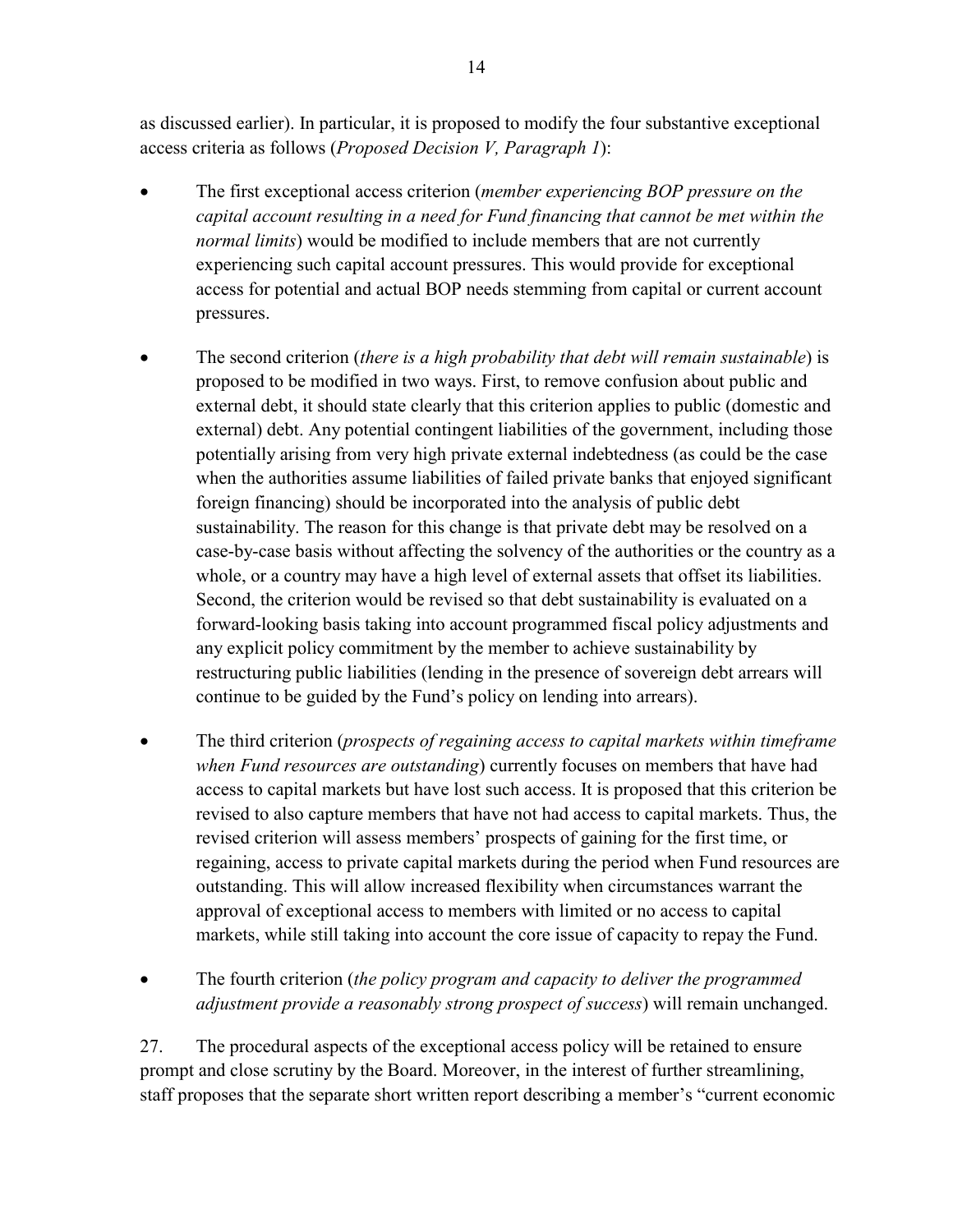situation" required to be circulated to the Board as soon as feasible after the Emergency Financing Mechanism (EFM) is invoked, should (in exceptional access cases) be integrated with the concise note required under the exceptional access policy.<sup>12</sup>

## **V. CHARGES AND MATURITIES**

28. The proposed *charges and maturities* reform aims at simplifying the cost structure of high-access Fund lending and aligning it across facilities. The proposed reforms take into account Directors' views at the December 2008 Board seminar and subsequent Board discussion in January 2009. In particular, the proposal adjusts specific instruments within the Fund's charges and maturities policies in a targeted manner:

- *Mitigating credit risk and ensuring the Fund's capacity to accumulate adequate precautionary balances*: the current surcharge schedule, with a two-tier level-based structure, is proposed to be replaced by a schedule with a single level-based surcharge and a single time-based surcharge, which is expected to generate a similar build up of reserves at access levels experienced recently, and faster reserve accumulation in case of higher access and correspondingly greater credit risk.
- *Encouraging timely repayment if Fund resources are drawn*: a time-based surcharge is proposed to replace the TBRE in order to promote early repayment in a simpler manner, avoiding the confusion associated with two different repurchase schedules.
- *Containing risks to Fund liquidity*: an increase in commitment fees is proposed at high access levels to cover the costs of setting aside resources for a period of time. By discouraging unduly large precautionary access, a higher commitment fee will reinforce the role of the review of the FCL once commitments reach SDR 100 billion.

## **A. Proposed New System of Surcharges**

29. *Proposed Decision VI, Paragraph 1* sets out a new, simple surcharge system that has one level-based surcharge and a single time-based surcharge (Figure 1, Table 1). This system seeks to reduce complexity and provide stronger incentives for early repurchases (see discussion of TBRE below), while preserving the Fund's capacity to generate precautionary balances to mitigate credit risk. Most of the alternative systems considered in the *charges and maturities* papers are either equally or more complex than the proposed model, through

<sup>&</sup>lt;sup>12</sup> Staff undertake to come back to the Executive Board at a later date with a paper reviewing the EFM in order to reduce overlaps with the procedural aspects of the exceptional access framework and clarify its use beyond GRA lending.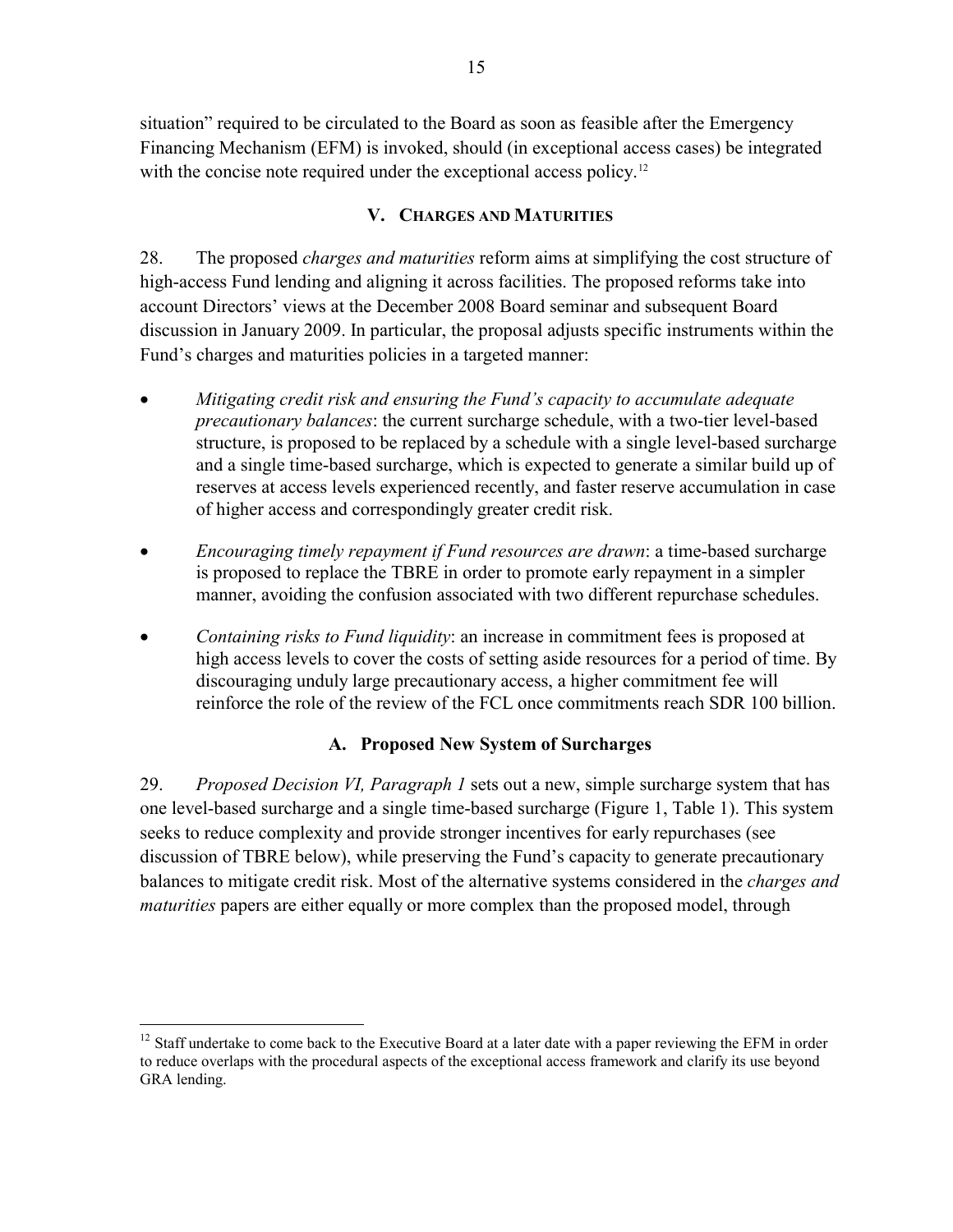

#### **Figure 1. Surcharge Schedule**

**Table 1. Adjusted Rate of Charge including Surcharges, as of March 9–13, 2009** 1/ (In percent, unless otherwise noted)

|                                    | <b>Current Surcharge</b> |           |                    |           | Proposed Surcharge |           |  |  |
|------------------------------------|--------------------------|-----------|--------------------|-----------|--------------------|-----------|--|--|
|                                    |                          | Schedule  |                    | Schedule  |                    |           |  |  |
| <b>Credit Outstanding</b>          | Marginal                 | Effective | Without Time-Based | 4/        | With Time-Based 5/ |           |  |  |
| (Percent of quota)                 | Rate 2/                  | Rate 3/   | Marginal           | Effective | Marginal           | Effective |  |  |
| 0                                  | 1.48                     | 1.48      | 1.48               | 1.48      | .                  |           |  |  |
| 100                                | 1.48                     | 1.48      | 1.48               | 1.48      | .                  | $\cdots$  |  |  |
| 200                                | 2.48                     | 1.48      | 1.48               | 1.48      | .                  | $\cdots$  |  |  |
| 300                                | 3.48                     | 1.81      | 3.48               | 1.48      | 4.48               | 1.48      |  |  |
| 400                                | 3.48                     | 2.23      | 3.48               | 1.98      | 4.48               | 2.23      |  |  |
| 500                                | 3.48                     | 2.48      | 3.48               | 2.28      | 4.48               | 2.68      |  |  |
| 600                                | 3.48                     | 2.65      | 3.48               | 2.48      | 4.48               | 2.98      |  |  |
| 700                                | 3.48                     | 2.77      | 3.48               | 2.62      | 4.48               | 3.19      |  |  |
| 800                                | 3.48                     | 2.86      | 3.48               | 2.73      | 4.48               | 3.36      |  |  |
| 900                                | 3.48                     | 2.92      | 3.48               | 2.81      | 4.48               | 3.48      |  |  |
| 1000                               | 3.48                     | 2.98      | 3.48               | 2.88      | 4.48               | 3.58      |  |  |
| 1100                               | 3.48                     | 3.03      | 3.48               | 2.93      | 4.48               | 3.66      |  |  |
| 1200                               | 3.48                     | 3.06      | 3.48               | 2.98      | 4.48               | 3.73      |  |  |
| Memorandum items                   |                          |           |                    |           |                    |           |  |  |
| SDR interest rate                  |                          | 0.46      |                    |           |                    |           |  |  |
| Basic rate of charge               |                          | 1.46      |                    |           |                    |           |  |  |
| Adjusted rate of charge 6/<br>1.48 |                          |           |                    |           |                    |           |  |  |
| Source: Finance Department, IMF.   |                          |           |                    |           |                    |           |  |  |

1/ Total charges applying to credit outstanding at a point in time. Excludes service charges and commitment fees.

2/ The marginal interest rate on Fund credit equals the adjusted rate of charge plus any applicable surcharge.

3/ The effective interest rate is the average rate payable inclusive of surcharge payments.

4/ Applicable when Fund credit outstanding is not subject to a time-based surcharge.

5/ Applicable when Fund credit exceeds 300 percent of quota continuously for 36 months or more.

6/ Includes burden-sharing adjustment for the financial consequences of arrears.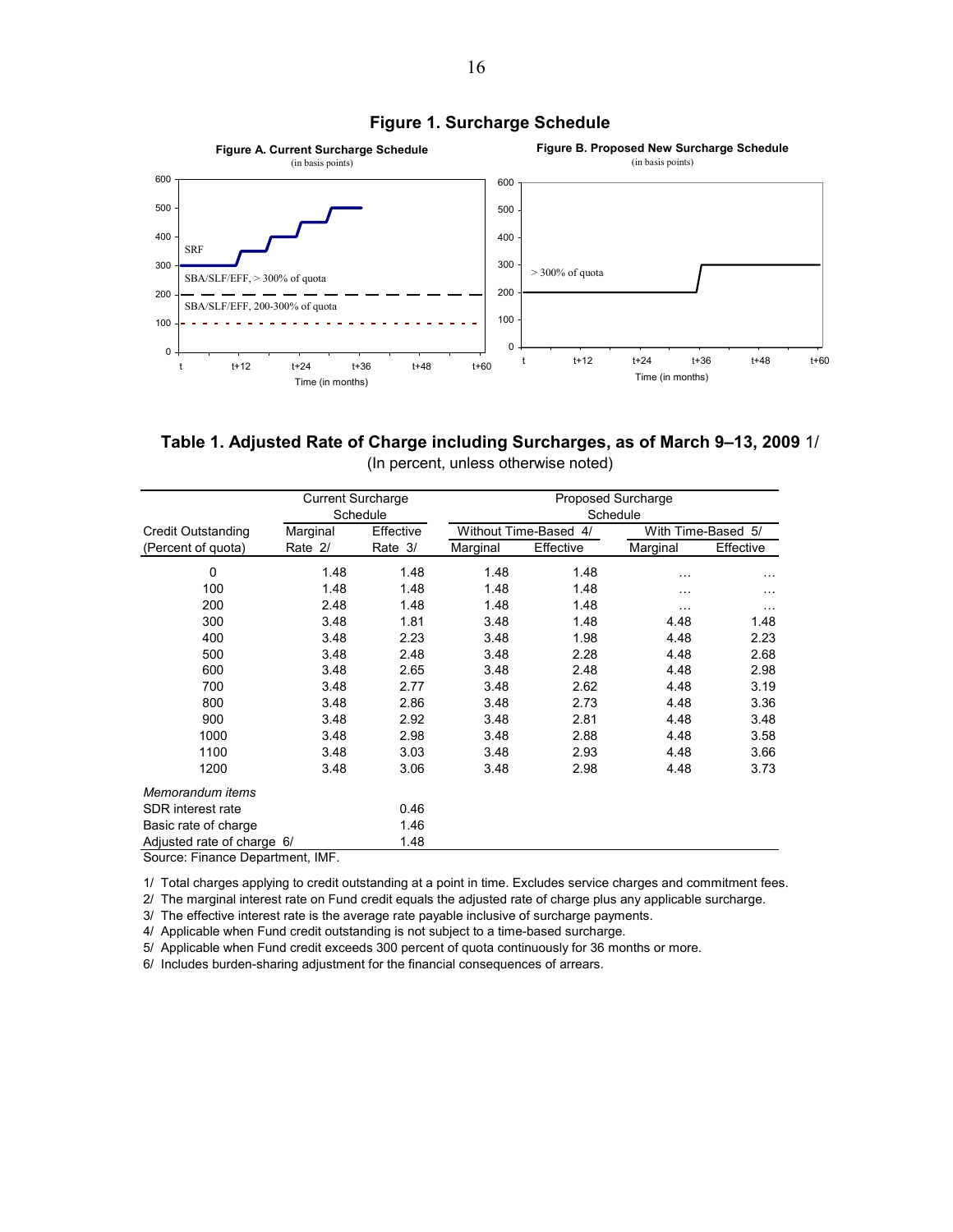<span id="page-16-0"></span>multiple tiers of level- or time-based surcharges, and in some cases would significantly reduce the Fund's capacity to accumulate precautionary balances.<sup>[13](#page-16-0)</sup>

30. The proposed surcharge system generates similar income to the current system for arrangements with access levels around 800 percent of quota—just below the average access level for nonprecautionary arrangements in the current crisis.<sup>[14](#page-16-0)</sup> Under scenarios with a similar distribution of access levels to those recently experienced, the new system of surcharges is expected to generate a near identical increase in precautionary balances to the current system (Figure 2). At higher levels of access, the new system generates additional surcharge income. Hence, if average access, and the corresponding credit risks were higher, the new system would have greater potential to accumulate precautionary balances.

**Figure 2. Scenarios for the Accumulation of Precautionary Balances**  (In SDR billions)





1/ Credit baseline peaks at SDR 32 billion in FY2011-12. In the baseline lending scenario repurchases are made on an obligations basis rather than on an expectations basis.

<sup>2/</sup> High lending scenario peaks at SDR 91 billion in FY2012. In the high lending scenario repurchases are made on an obligations basis rather than on an expectations basis.

<sup>&</sup>lt;sup>13</sup> See also *[Charges and Maturities—Proposals for Reform,](http://www.imf.org/external/np/pp/eng/2008/121208A.pdf) [Supplement 1](http://www.imf.org/external/np/pp/eng/2008/121208B.pdf) and Charges and Maturities— Proposals for Reform, [Supplement 2](http://www.imf.org/external/np/pp/eng/2008/121208C.pdf).* 

<sup>&</sup>lt;sup>14</sup> The average access level for the eight nonprecautionary arrangements approved since October 2008, weighted by access in SDR terms, has been 835 percent of quota.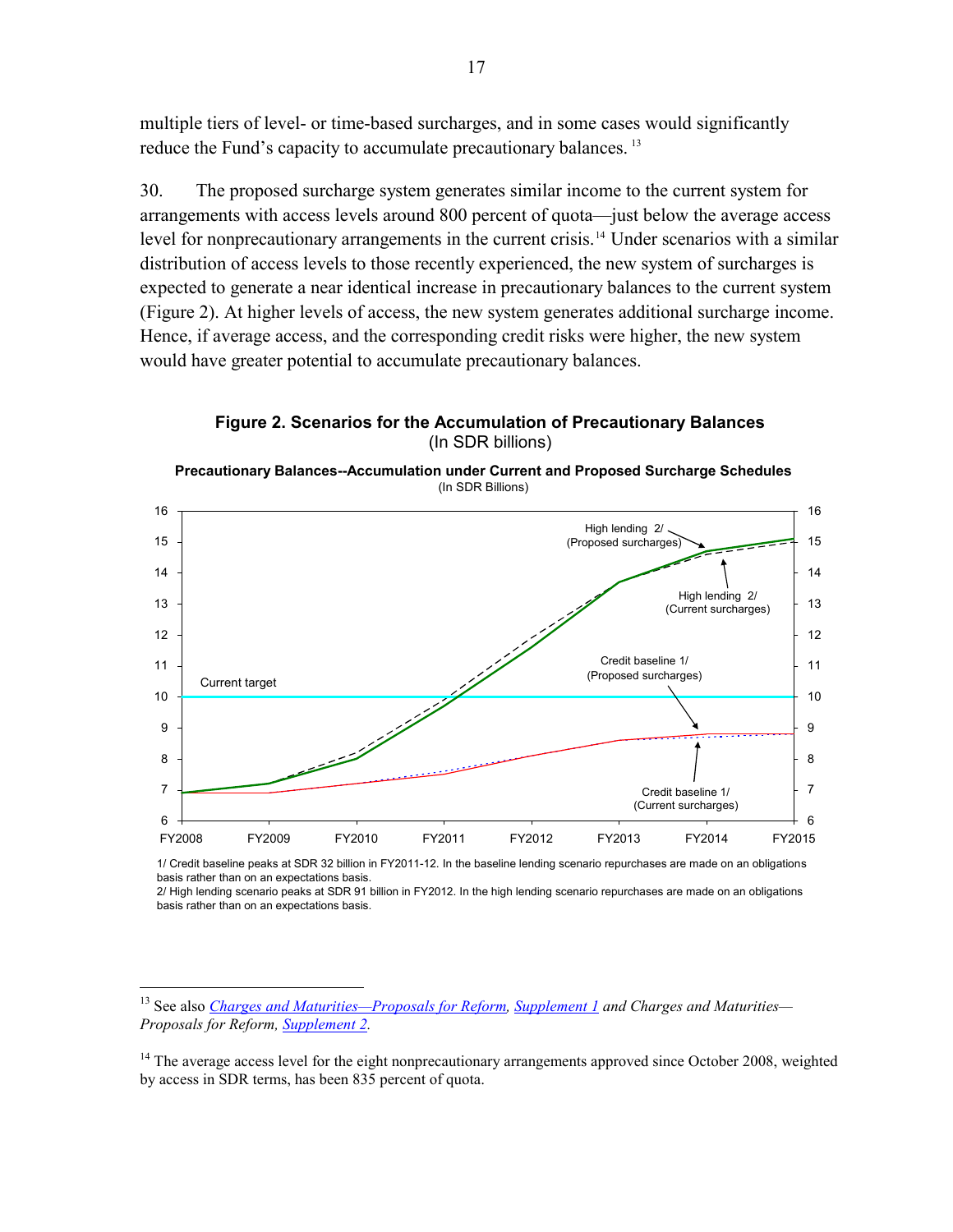<span id="page-17-0"></span>31. The high lending scenario in Figure 2, which "factors up" the Fund's recent lending experience to take account of possible new lending, brings credit outstanding to a peak of just over SDR 90 billion, which is associated with precautionary balances almost reaching the current target of SDR 10 billion by the end of FY11, and going on to reach SDR 15 billion by FY15. Staff's current assessment of arrangements in the pipeline, based on discussions with members, would imply a peak level of Fund credit somewhat below this level (about SDR 70 billion). In such a scenario, precautionary balances would reach the current target about a year later, and the overall increase would be somewhat smaller than in the high lending case, although this scenario makes no allowance for additional members seeking Fund support, and there is also the possibility that not all arrangements in the pipeline will be put in place.

## **Transitional Arrangements**

32. As the new surcharge system will affect members differently, transitional arrangements are proposed to accomplish the policy objective of minimizing the scope for disparate or unintended effects on members. Staff considered following the approach used in 2000 when the current system of surcharges was introduced, when only purchases made after the adoption of surcharges were included in calculating the surcharge.[15](#page-17-0) During this previous transition, the Fund, in effect, maintained records on two separate stocks of outstanding purchases: those made prior to the effective date of introduction of surcharges and those made thereafter. However, rather than ensuring that members currently subject to surcharges would be no worse off, using such an approach when moving from an existing system of surcharges to another would provide a substantial windfall to members currently subject to surcharges by substantially reducing surcharge payments relative to leaving the current system in place.<sup>[16](#page-17-0)</sup> Moreover, by creating two (smaller) stocks of outstanding credit on which to calculate surcharges, this alternative would be inconsistent with the rationale for levying surcharges, that is to mitigate the Fund's credit risk (each of the two stocks would have its own threshold, underestimating the full Fund exposure to credit risk from the relevant member).

33. In light of the above considerations, *Proposed Decision VI, Paragraph 2* proposes that members with arrangements in place, or with credit outstanding, at the time of the new surcharge system be given the option to choose either the existing system of surcharges or the new system for both credit already outstanding and for future purchases under existing arrangements. However, even if the existing surcharge system is chosen, the new system would begin to apply for all outstanding purchases once a successor arrangement is approved for a member after the new surcharge system enters into effect (*Proposed Decision VI,* 

<sup>1</sup> <sup>15</sup> See *[Review of Fund Facilities—Proposed Decisions and Implementation Guidelines](http://www.imf.org/external/np/sec/pn/2000/pn00101.htm)* (11/2/00, and PIN/00/101, 11/30/00).

<sup>&</sup>lt;sup>16</sup> This result occurs because surcharges would only be payable under the new system once new purchases exceed the 300 percent of quota threshold, regardless of credit already outstanding.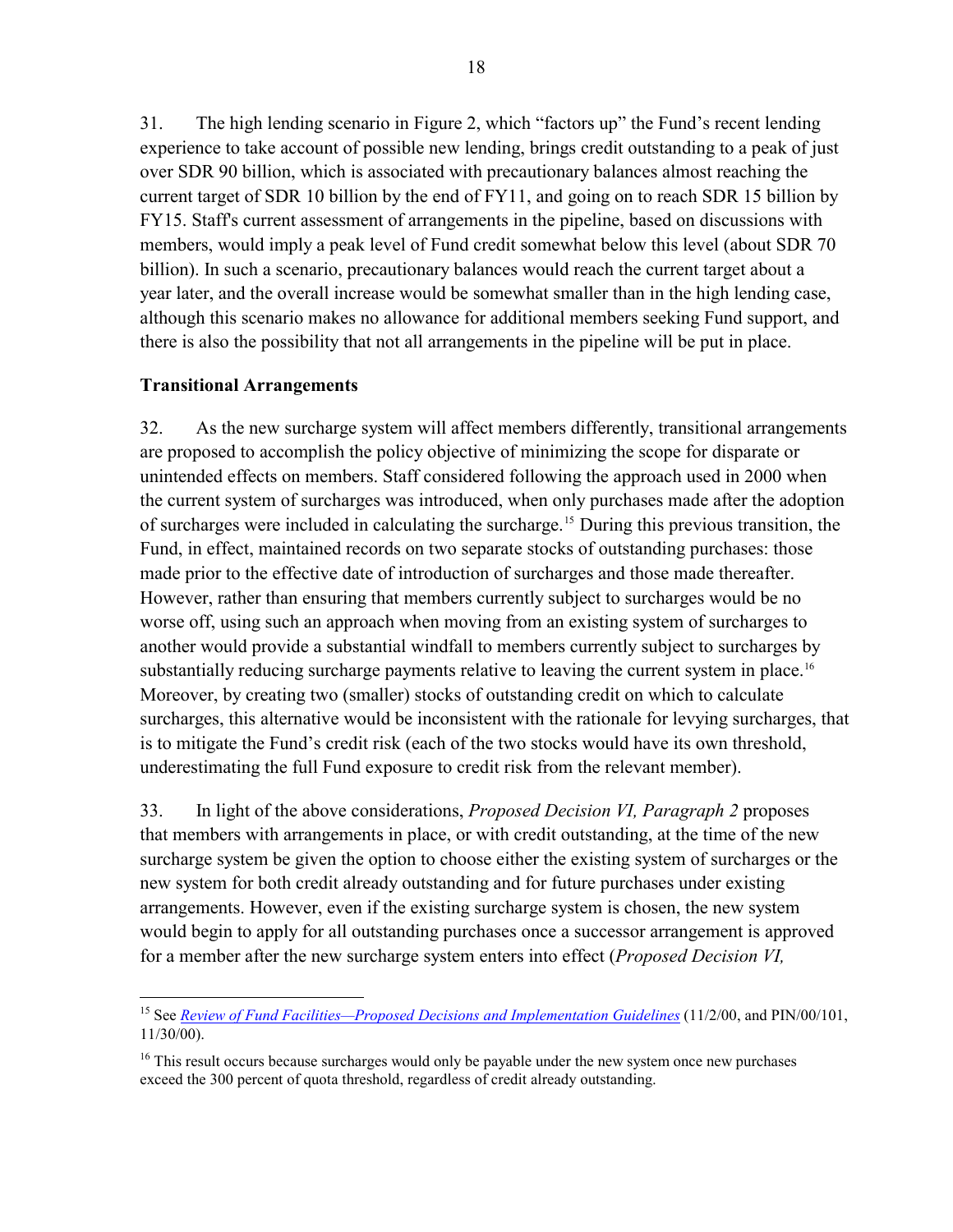<span id="page-18-0"></span>*Paragraph 3*). Moving all credit to the new system would ensure that the Fund's entire credit exposure to the member is subject to a single system of surcharges to mitigate this credit risk, thereby avoiding the difficulties noted earlier that arise from having two separate and smaller stocks on which to calculate surcharges. The proposal is further described in Annex III, which also provides estimates of the impact on likely affected members.

## **B. Time-Based Repurchase Expectations**

34. *Proposed Decision VIII* would abolish the TBRE policy, especially in light of the introduction of a new time-based surcharge and the already built-in incentives to signal policy strength through early repayment. Indeed, staff analysis indicates that in past high access arrangements repurchases have occurred on average about 11 months before the effective due date, despite the higher cost of accessing the market. For those members with outstanding credit, the expectations schedule would no longer apply on May 1, 2009 when the abolishing of the TBRE would become effective, allowing repurchases to be made on an obligations basis without Board approval of an extension.

### **C. Commitment Fees**

35. Commitment fees are payable annually on resources available under all Fund arrangements in the GRA, but are refundable to the extent that drawings are made (Box 1). As an additional measure to contain risks to the Fund's liquidity associated with the introduction of FCLs and the expected greater use of HAPAs, the current commitment fee structure should be revised. In particular, the current two-tier commitment fee structure, which declines to 10 basis points on amounts available for purchase above 100 percent of quota, provides members with little disincentive to request larger commitments. However, such commitments have costs owing to the finite availability of Fund resources, and such costs are likely to increase at the margin as resources remaining for other lending decline. Moreover, there are costs to ensuring that these resources are sufficiently liquid to meet potentially large purchases under precautionary arrangements, including where such purchases could occur under a number of arrangements within a short time period.

36. In order to reflect these costs, and to strengthen incentives against unnecessarily high precautionary access, *Proposed Decision VII* sets out a new commitment fee structure: a fee of 15 basis points would apply for annual amounts available for purchase access of up to 200 percent of quota; thereafter the commitment fee would increase to 30 basis points for access up to 1000 percent of quota, beyond which it would further increase to 60 basis points (Figure 3, Table 2) (*Proposed Decision VII, Paragraph (a)*).[17](#page-18-0) Such a schedule would substantially increase incentives against unnecessarily high precautionary access, with a

 $\overline{a}$ 

<sup>&</sup>lt;sup>17</sup> The first step in the proposed schedule is aligned with the proposed annual access limit because the commitment fee applies to amounts available to be purchased over a 12-month period.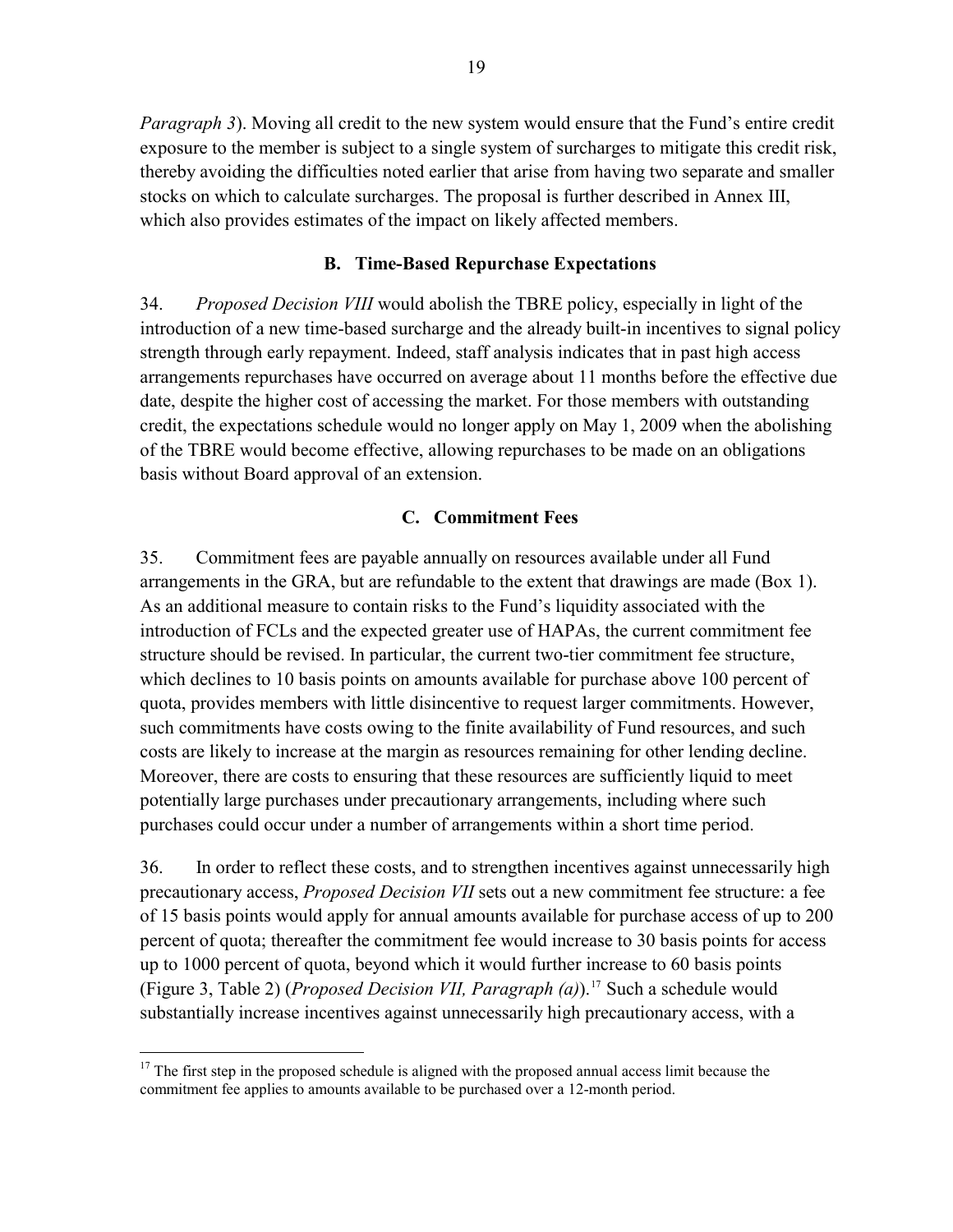three-fold increase in marginal fees for annual amounts available between 200 and 1000 percent of quota, and a six-fold increase above 1000 percent of quota. It would also provide income to the Fund to help offset the costs of setting aside possibly substantial financial resources for a period of time. However, the fee structure would not be set so high as to discourage members from seeking precautionary arrangements, given the important role such arrangements can play in helping prevent crises.

| Table 2. Commitment Fees under Alternative Schedules 1/ |                                 |  |  |
|---------------------------------------------------------|---------------------------------|--|--|
|                                                         | (in basis points, annual basis) |  |  |

| Access level                                                 |  | 200 percent of quota |          | 400 percent of quota |          | 800 percent of quota |          | 1200 percent of quota |          |
|--------------------------------------------------------------|--|----------------------|----------|----------------------|----------|----------------------|----------|-----------------------|----------|
| Fee schedule                                                 |  | Current              | Proposed | Current              | Proposed | Current              | Proposed | Current               | Proposed |
| Weighted average fee on SBAs<br>Weighted average fee on FCLs |  | 20<br>18             | 15<br>15 | 15<br>14             | 20<br>23 |                      | 25<br>26 |                       | 28<br>33 |

Source: Finance Department.

1/ All calculations assume that no purchases are made under either the SBA or FCL, i.e., they remain precautionary until expiry.

The commitment fee is calculated on an annual basis and applies to amounts available under an arrangement during the year.

2/ For SBAs, one-third of the arrangment is available immediately, with the remaining two-thirds made available equally in the following eight quarters. The program ends in the first quarter of the third year.

3/ The FCL commits the full amount available immediatedly.



#### **Figure 3. Commitment Fee Schedules**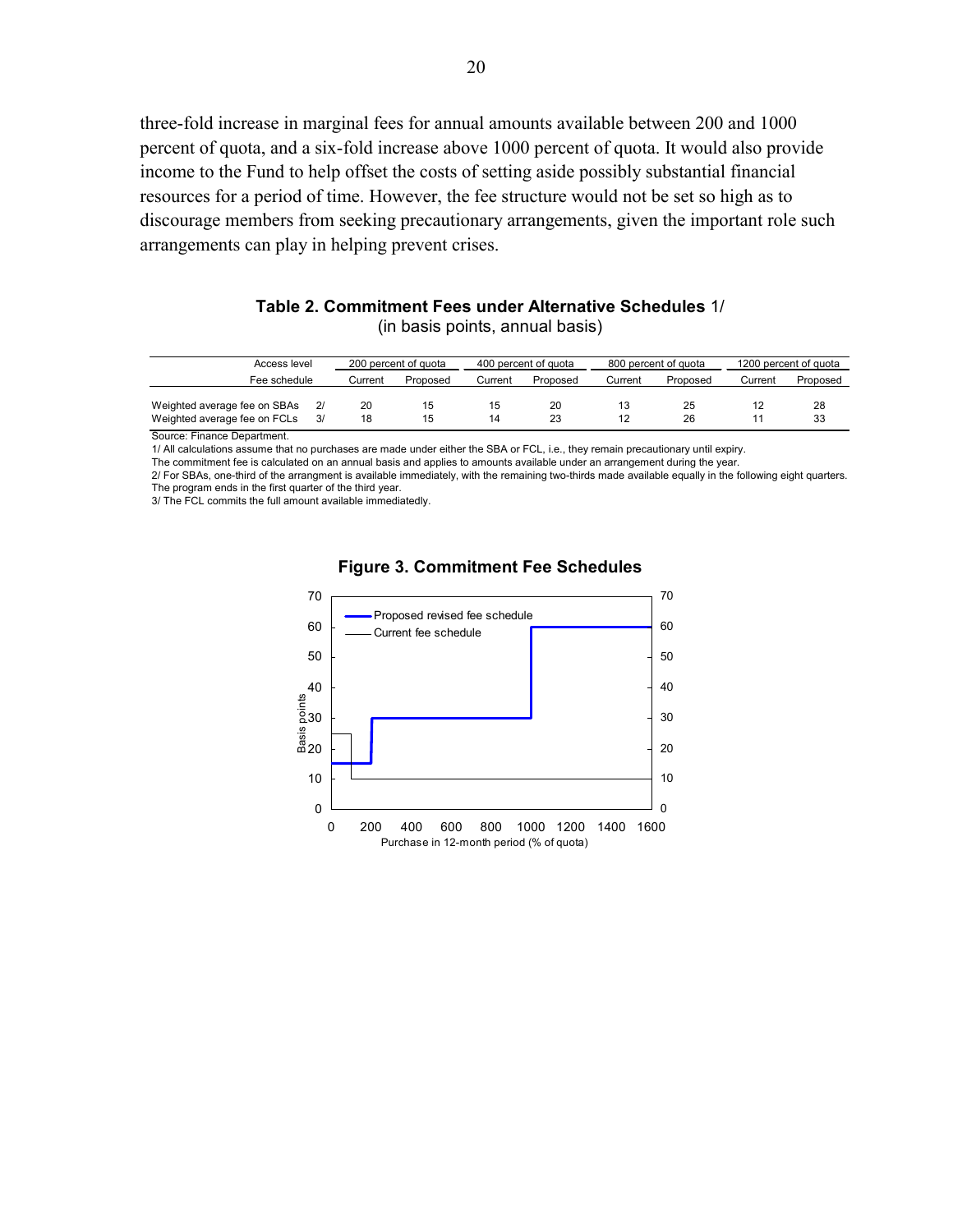### **Box 1. Commitment Fees on Arrangements**

#### **Applicability and modalities**

An annual commitment fee is currently levied under stand-by and extended arrangements at the beginning of each 12-month period according to the amount available for purchase.<sup>1</sup> This amount includes previously scheduled purchases that have not been drawn:

- **Current level**. 25 basis points per annum on amounts up to 100 percent of the member's quota, and 10 basis points per annum for amounts over 100 percent of quota.<sup>2</sup>
- **Pro rata basis**. For example, the commitment fee for a 6-month commitment would be half that for a 12-month commitment of the same amount.
- **Refundability**. A key feature of the commitment fee is that it is refunded to the extent that purchases are made under an arrangement.<sup>3</sup>

#### **Purposes**

 $\overline{\phantom{a}}$  , where  $\overline{\phantom{a}}$  , where  $\overline{\phantom{a}}$ 

The refundability of the commitment fee recognizes that the Fund would receive income from service charges (50 basis points on each purchase) and the margin on the basic rate of charge to cover its costs, such that the commitment fee principally serves to cover the cost of arrangements in case purchases are not made. These costs have two main elements:

(i) **Establishing and monitoring arrangements**. This includes the cost of negotiating and reviewing arrangements, including Executive Board discussions and staff missions.

(ii) **Setting aside financial resources for a period of time**. Given that the Fund's financial resources are finite, it faces an opportunity cost from committing part of its liquidity, and the commitment fee helps to ensure that resources are not tied up unnecessarily (and also reflects the benefit to the member from access to Fund resources). There are also significant operational costs to the Fund in maintaining additional liquidity against the possibility of large purchases under precautionary arrangements such as FCL arrangements and HAPAs.

It should be noted that the commitment fee was not conceived to cover the credit risks associated with precautionary arrangements. Rather, the Fund receives income from surcharges together with the margin on the basic rate of charge to mitigate its credit risks after a member draws under an arrangement. This practice is broadly similar to commercial practice for credit lines; while commitment fees under such bank lines appear to vary widely both in level and structure, they in general amount to only a fraction of the ultimate loan spread under the credit line.<sup>4</sup> Also, the Fund has a broad range of policies, in addition to its charging structure, that are designed to mitigate credit risks.

<sup>&</sup>lt;sup>1</sup> See Rule I-8 of the Fund's Rules and Regulations. The current coverage of extended and stand-by arrangements would be modified to cover all GRA arrangements, thereby bringing in FCL arrangements (see *Proposed Decision VII, Paragraph (a))*.

<sup>&</sup>lt;sup>2</sup> This fee structure was adopted in 2000 in the context of introducing the Contingent Credit Line (CCL). Formerly, the fee was a uniform 25 basis points.

 $3$  If there is a residual commitment fee outstanding after any previous refunds, it is not refunded if an arrangement expires and is not fully drawn. Partial refunds are made on a pro rata basis when arrangements are cancelled without being drawn in full.

<sup>4</sup> See, for example, O. Emre Ergungor, "Theories of Bank Loan Commitments," *Economic Review* (Federal Reserve Bank of Cleveland), Vol. 37, No. 3, pp. 2–19.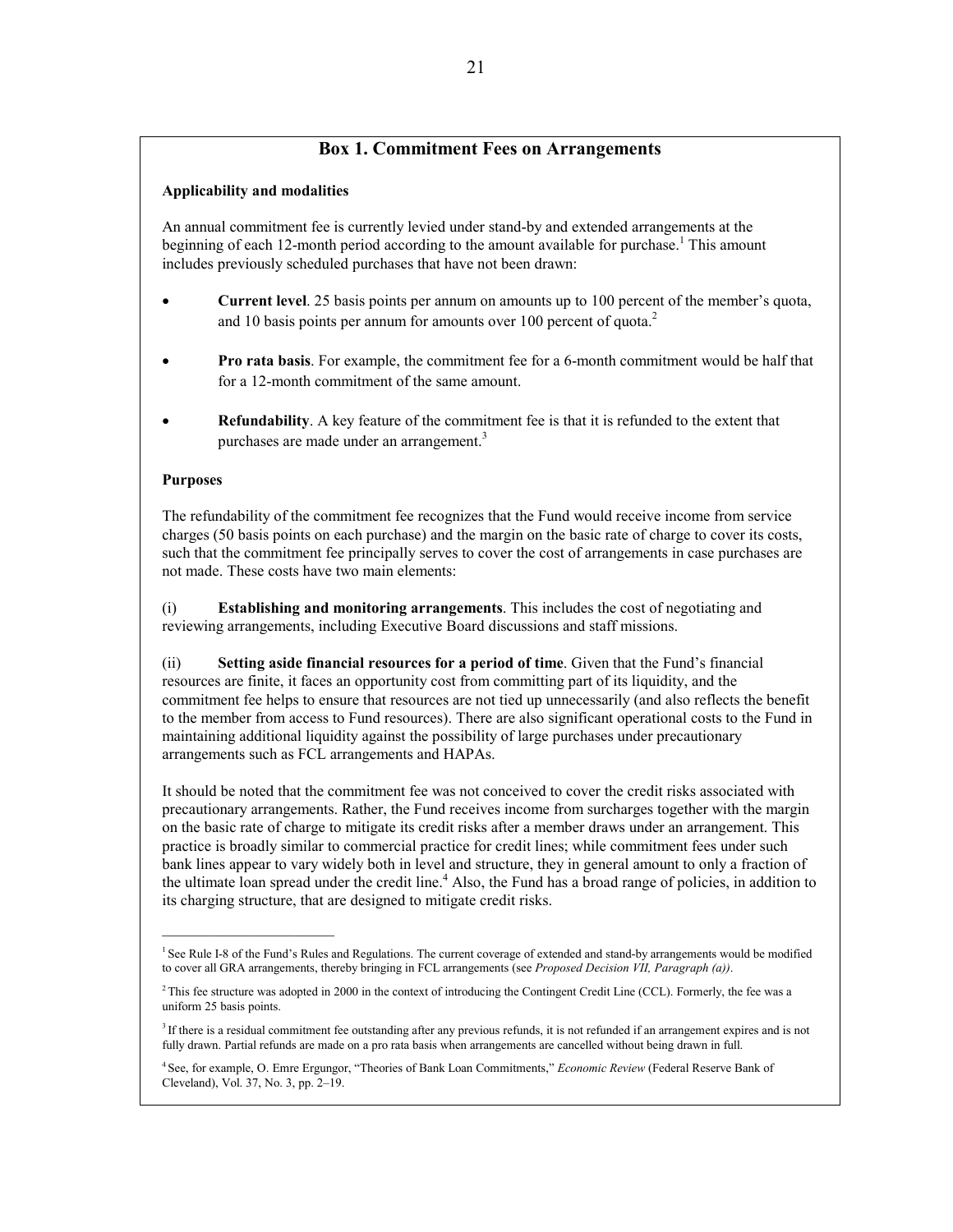#### **Proposed Decisions\***

**\*** Subsequent to the issuance of this paper, the proposed Decisions were revised. [The Decisions adopted by the](http://www.imf.org/external/np/pp/eng/2009/031909.pdf)  [Executive Board on 3/24/09 are shown in Supplement 1.](http://www.imf.org/external/np/pp/eng/2009/031909.pdf) Where Decisions have been revised, this is highlighted in the text.

Accordingly, the following decisions are proposed for adoption by the Executive Board.

Decisions I, II, III, IV, V, and VIII may be adopted by a majority of the votes cast;

Decisions VI and VII may be adopted by a 70 percent majority of the total voting power.

#### **I. CONDITIONALITY GOVERNING THE USE OF FUND RESOURCES**

\* The date this Decision becomes effective was revised to May 1 2009 to allow for transition.

The Fund decides that, as of the date of this decision, it shall no longer establish structural performance criteria as a modality for monitoring performance under any type of Fund arrangement.

## **II. RELATIONSHIP BETWEEN PERFORMANCE CRITERIA AND PHASING OF PURCHASES UNDER FUND GRA ARRANGEMENTS—OPERATIONAL GUIDELINES**

Decision No. 7925-(85/38), adopted March 8, 1985, as amended, shall be amended to read as follows:

1. The number of purchases and corresponding performance criteria in Fund GRA arrangements will depend on the circumstances of the member, provided however that there would be a minimum of two purchases (in addition to the initial purchase) and two sets of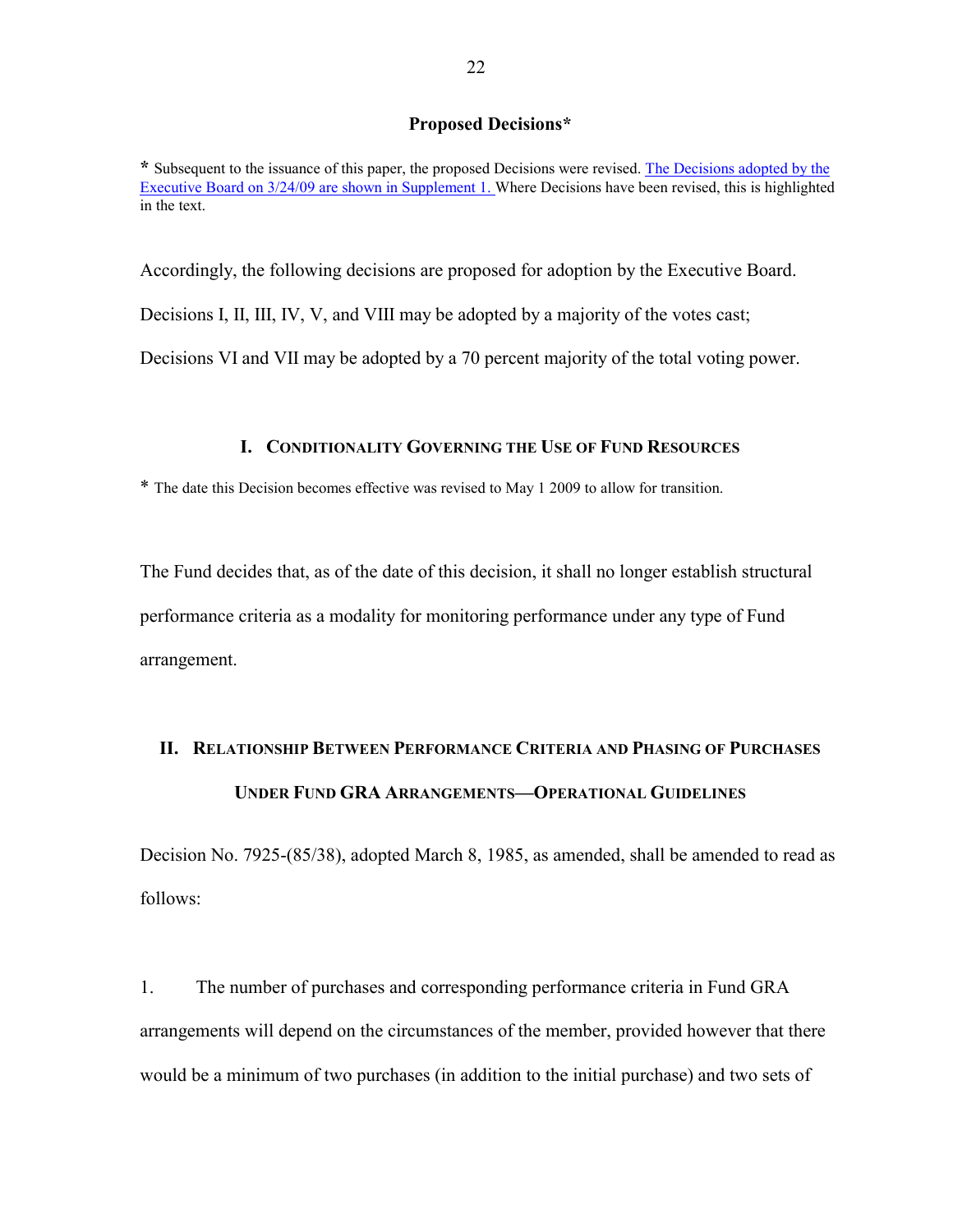corresponding performance criteria during each 12-month period of an arrangement. In considering a member's circumstances, the member's policies, and the likely timing of its balance of payments needs, and the external economic environment will be taken into account. For members facing an actual balance of payments crisis that may involve fastmoving developments or an uncertain external economic environment, more frequent monitoring on a quarterly basis could be expected. In all cases, the purchase dates and the test dates for performance criteria would be expected to be distributed as evenly as possible throughout the period of the arrangement. In the case of performance criteria, the date of the first performance test would not normally be earlier than the date on which the arrangement becomes effective, and the date of the last performance test would not be earlier than three months from the end of the arrangement in cases where purchases are phased quarterly.

2. Every effort should be made to include performance criteria initially for as much of each 12-month period of a Fund GRA arrangement as possible. However, it may not always be possible to establish in advance one or more performance criteria for each 12-month period of the arrangement because of substantial uncertainties about major economic trends and normal time lags between the completion of program discussions and Executive Board discussion. Performance criteria should normally be included initially which would govern purchases over a period of at least six months of an arrangement. Indicative targets would normally be included at the outset for that part of each 12-month period of an arrangement for which performance criteria are yet to be established.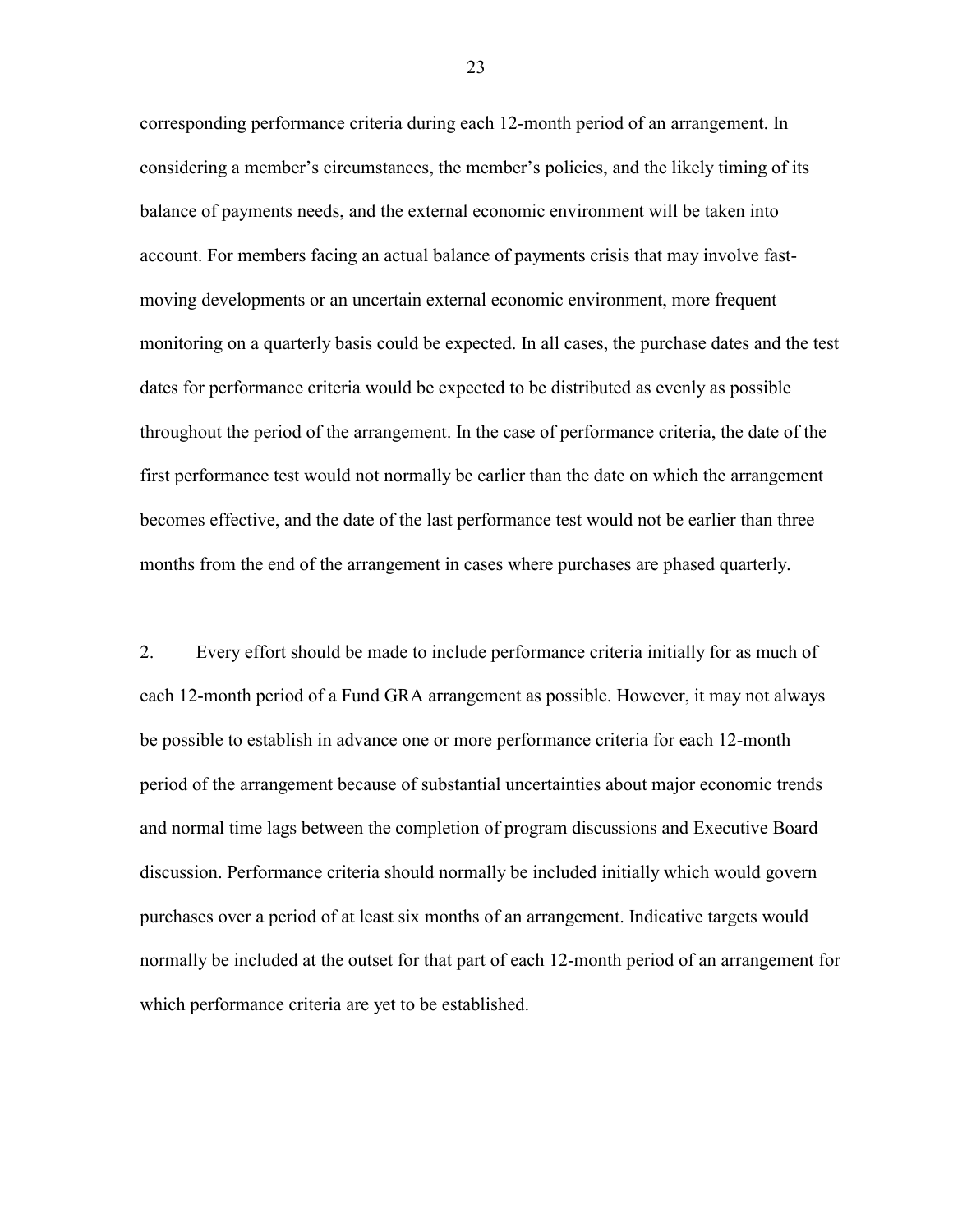3. Access under a Fund GRA arrangement may be frontloaded as appropriate, taking into account a member's actual or potential need for resources from the Fund, the likely timing of the member's balance of payments need, the member's policies, the external economic environment, the sequencing of financing from other sources, and the desirability of maintaining a reasonable level of reserves.

4. Every effort should be made to: (i) limit to a minimum the lag between the beginning of a member's program and the date of discussion by the Executive Board of the member's request for a Fund arrangement; and (ii) limit the period between the approval by Fund management of the member's request and the Executive Board discussions of the request to no more than three months. Should the period in (ii) above be exceeded, the staff would confirm that the program as originally proposed remains generally appropriate. In cases where a delay indicates a significant slippage in the implementation of the agreed program, the program would be renegotiated, including the performance criteria and phasing of purchases.

5. Lags between the reporting of data relating to performance criteria should be minimized in order to preserve the reliability of data. All members are expected to limit such reporting lags to two months. Where reporting lags exceed two months, the staff will explain the reasons for such lags as well as the steps being taken to reduce them.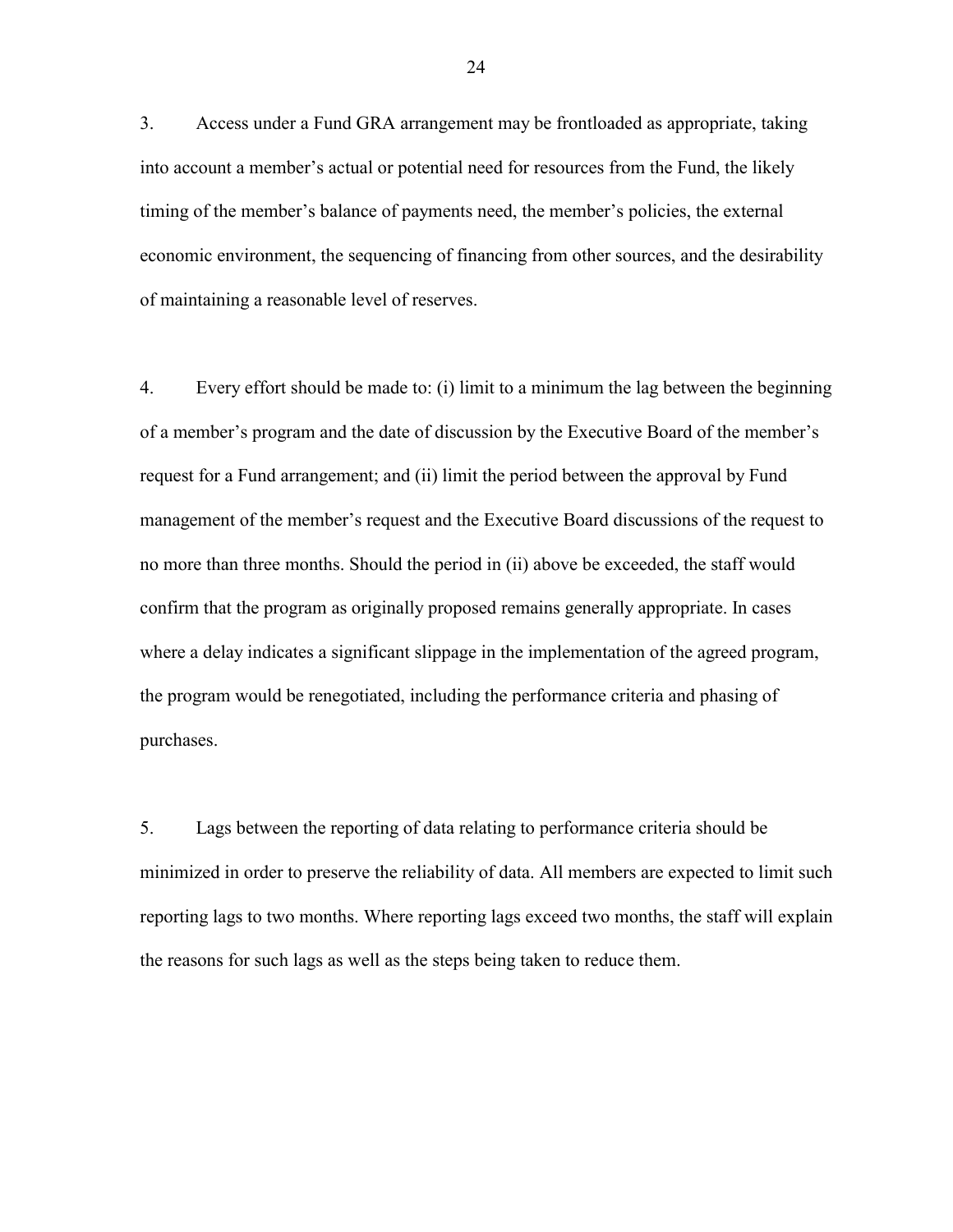#### **III. ELIMINATION OF CERTAIN SPECIAL FACILITIES**

1. The following decisions are hereby repealed:

(a) Decision No. 14184-(08/93), adopted 10/29/08, establishing the Short-Term Liquidity Facility;

(b) Decision No. 11627-(97/123), adopted 12/17/97, as amended, establishing the Supplemental Reserve Facility; and

(c) Decision No. 8955-(88/126), adopted 8/23/88, as amended, establishing the Compensatory Financing Facility.

2. References in other Fund decisions to the Short-Term Liquidity Facility, the Supplemental Reserve Facility, and the Compensatory Financing Facility are hereby deleted.

#### **IV. FLEXIBLE CREDIT LINE (FCL) ARRANGEMENTS**

**\*** This proposed Decision was revised subsequently as follows. Paragraphs 2 and 6(a) (i) were amended to remove ambiguities from the Decision (see Supplement 1). A further editorial change was made to paragraphs 6a (i and ii). The revised Decision which was adopted by the Executive Board is shown in Supplement 1.

1. The Fund decides that resources in the credit tranches may be made available under a Flexible Credit Line (FCL) arrangement, in accordance with the terms and conditions specified in this Decision.

2. An FCL arrangement shall be approved upon request in cases where the Fund assesses that the member (a) has very strong economic fundamentals and institutional policy frameworks, (b) is implementing—and has a sustained track record of implementing—very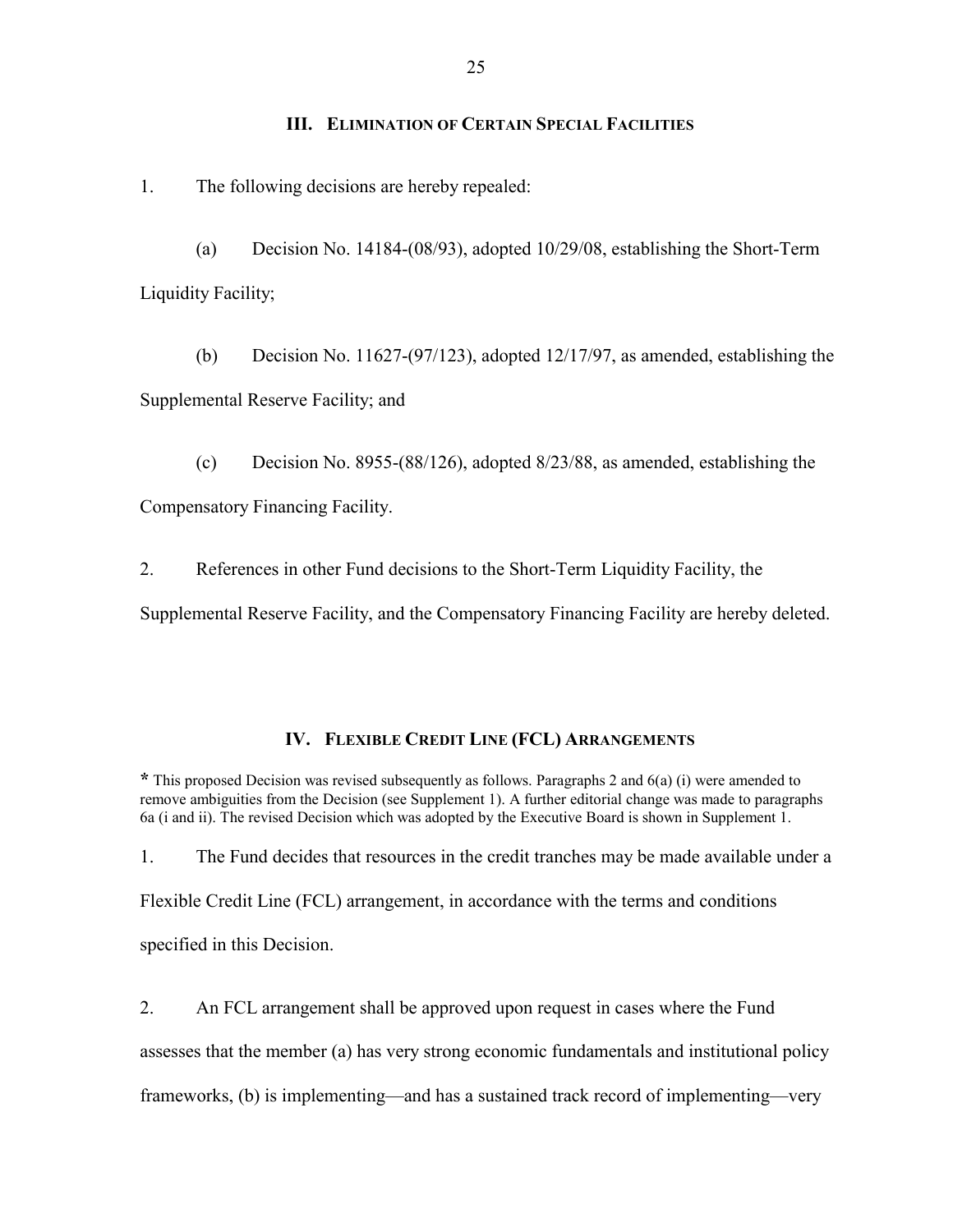strong policies, and (c) remains committed to maintaining such policies in the future, all of which give confidence that the member will respond appropriately to the balance of payments difficulties that it is encountering or could encounter. In addition to a very positive assessment of the member's policies by the Executive Board in the context of the most recent Article IV consultations, the relevant criteria for the purposes of assessing qualification for an FCL arrangement shall include: (i) a sustainable external position; (ii) a capital account position dominated by private flows; (iii) a track record of steady sovereign access to international capital markets at favorable terms; (iv) a reserve position that is relatively comfortable when the FCL is requested on a precautionary basis; (v) sound public finances, including a sustainable public debt position; (vi) low and stable inflation, in the context of a sound monetary and exchange rate policy framework; (vii) the absence of bank solvency problems that pose an immediate threat of a systemic banking crisis; (viii) effective financial sector supervision; and (ix) data transparency and integrity.

3. In light of the qualification criteria set out in paragraph 2 of this Decision, and except for the review requirement specified in paragraph 5 of this Decision, FCL arrangements shall not be subject to performance criteria or other forms of ex-post program monitoring.

4. There shall be no phasing under FCL arrangements and, accordingly, the entire amount of approved access will be available to the member upon approval of an FCL arrangement. A member may make one or more purchases up to the amount of approved access at any time during the period of the FCL arrangement, subject to the provisions of this Decision. The Fund shall not challenge a representation of need by a member for a purchase requested under an FCL arrangement.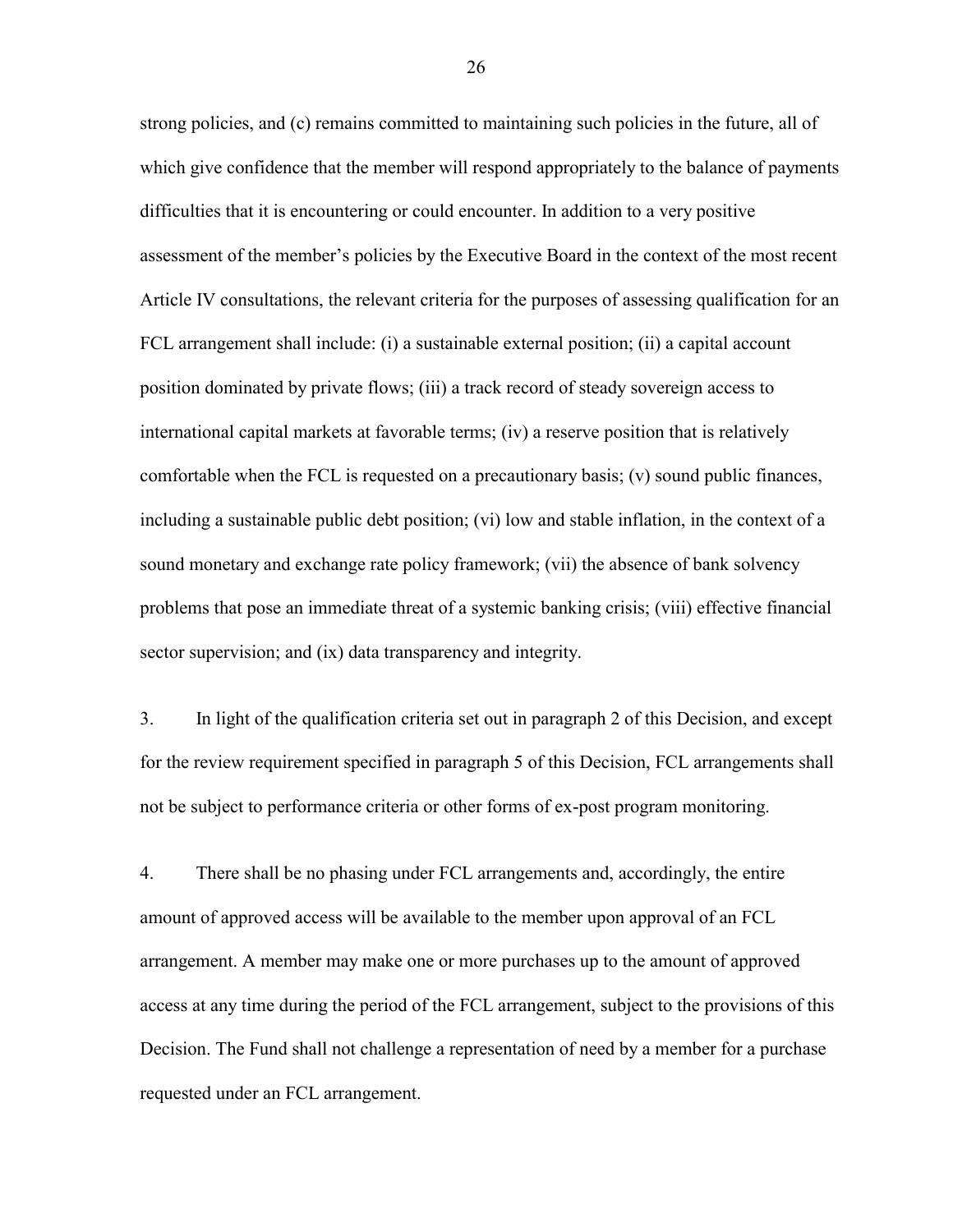5. (a) The Fund may approve a member's request for an FCL arrangement of either six months or twelve months duration. For FCL arrangements with a twelve-month duration, no purchase shall be made after six months have elapsed from the date of approval of the FCL arrangement until an Executive Board review of the member's policies has been completed. Such a review will assess the member's continued adherence to the qualification criteria specified in paragraph 2 of this Decision, and would be scheduled with the objective of completion by the Executive Board immediately prior to the lapse of the six-month period referred to above.

(b) An FCL arrangement will expire upon the earlier of: (i) the expiration of the approved term of the arrangement; (ii) the purchase by a member of the entire amount of approved access under the FCL arrangement; or (iii) the cancellation of the FCL arrangement by the member. Upon expiration of an FCL arrangement, the Fund may approve additional FCL arrangements for the member in accordance with the terms of this Decision.

6. (a) The following procedures and arrangements for consultations with the Executive Board will apply following a member's expression of interest in an FCL arrangement:

(i) Staff will conduct a confidential preliminary assessment of the member's economic position, policies and track record of policy implementation. Where support from other creditors is likely to be important in helping a member address its balance of payments difficulties, staff will consult with key creditors as appropriate.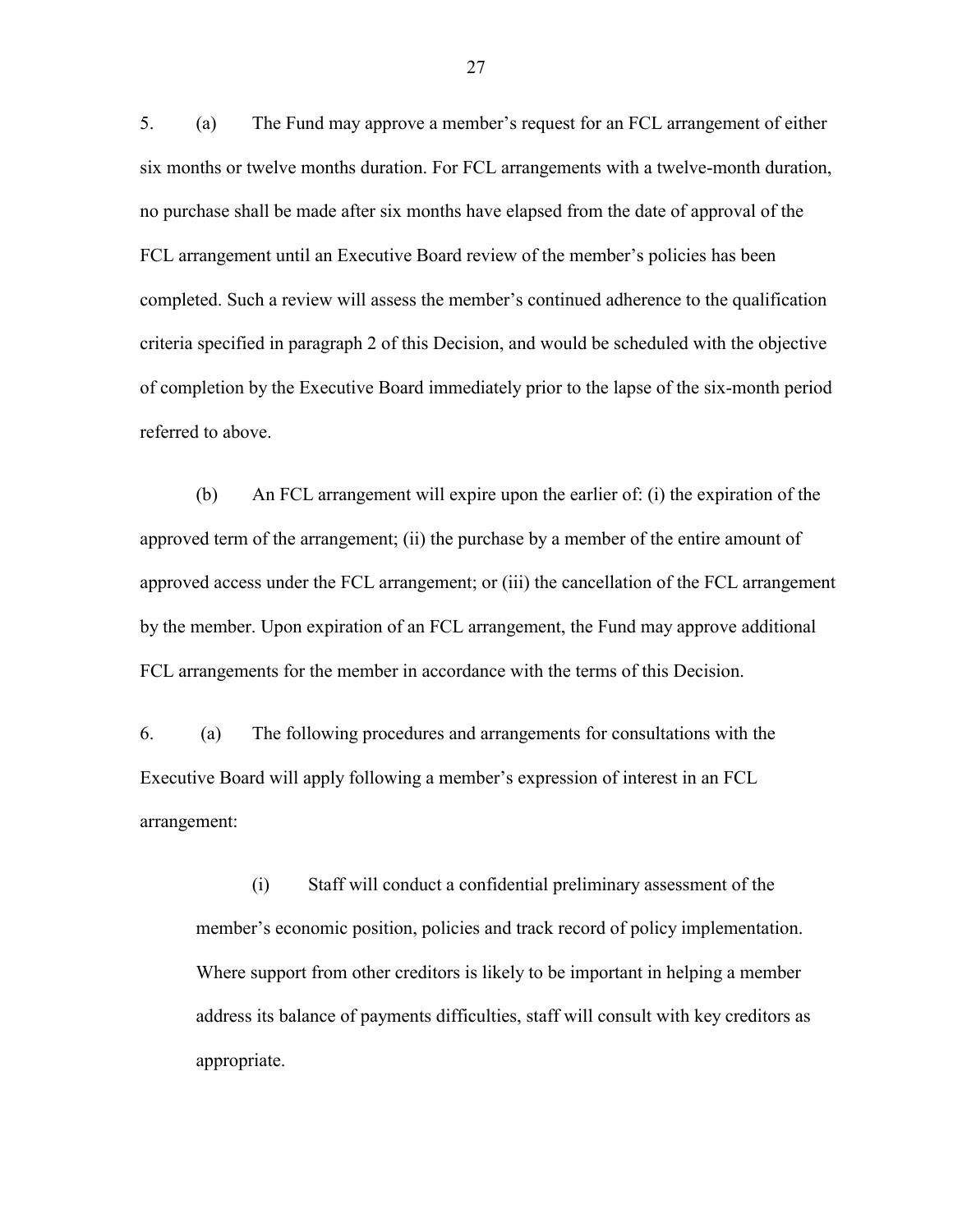(ii) Once management decides that access to Fund resources under this Decision may be appropriate, it will consult with the Executive Board promptly in an informal meeting. For this purpose, Executive Directors will be provided with a concise staff note setting out the basis on which approval could be recommended under this Decision.

(iii) When the Managing Director is prepared to recommend approval of an FCL arrangement, the relevant documents, including (I) a written communication from the member requesting an FCL arrangement and outlining its policy goals and strategies for at least the duration of the arrangement as well as its commitment, whenever relevant, to take adequate corrective measures to deal with shocks that have arisen or that may arise, and (II) a staff report that assesses the member's qualification for financial assistance under the terms of this Decision, will be circulated to the Board. An assessment of the impact of the proposed FCL arrangement on the Fund's finances and liquidity position will be included in the staff report.

(iv) The minimum periods applicable to the circulation of staff reports to the Executive Board shall apply to requests under this Decision, provided that the Executive Board will generally be prepared to consider a request within 48 to 72 hours after the circulation of the documentation in exceptional circumstances, such as an urgent actual balance of payments need.

 (b) A member requesting an FCL arrangement would not be subject to the Fund's policy on safeguards assessments for Fund arrangements. However, at the time of making a formal written request for an FCL arrangement, such a member requesting an FCL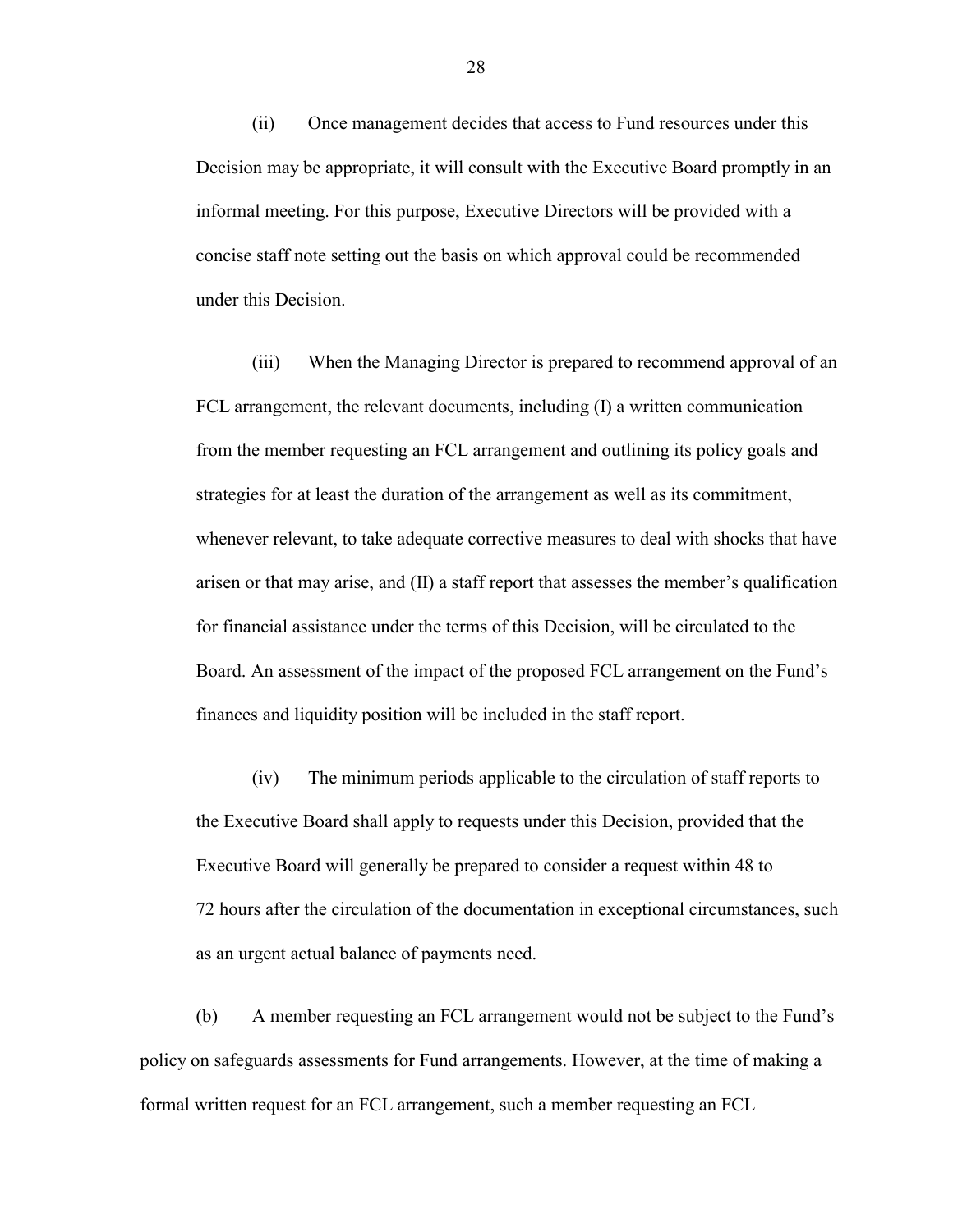arrangement will provide authorization for Fund staff to have access to the most recently completed annual independent audit of its central bank's financial statements, whether or not the audit is published. This will include authorizing its central bank authorities and the central bank's external auditors to discuss the audit findings with Fund staff, including any written observations by the external auditors regarding weaknesses observed in internal controls. The member will be expected to act in a cooperative manner during such discussions with the staff. For as long as Fund credit is outstanding under this Decision, the member will also provide staff with copies of annual audited financial statements and management letters, together with an authorization to discuss audit findings with the external auditor.

7. The Emergency Financing Mechanism (EFM) procedures set forth in *Summing Up by the Chairman—Emergency Financing Mechanism Executive Board Meeting 95/98, 9/12/95*, shall not apply to requests for FCL arrangements.

8. In order to carry out the purposes of this Decision, the Fund will be prepared to grant a waiver of the limitation of 200 percent of quota in Article V, Section 3(b)(iii), whenever necessary to permit purchases under this Decision or to permit other purchases that would raise the Fund's holdings of the purchasing member's currency above that limitation because of purchases outstanding under this Decision.

9. Paragraph 1 of Decision No. 12865-(02/102), adopted September 25, 2002, shall be deleted, and Paragraph 2, 3 and 4 of the Decision shall be renumbered as Paragraph 1, 2 and 3, respectively.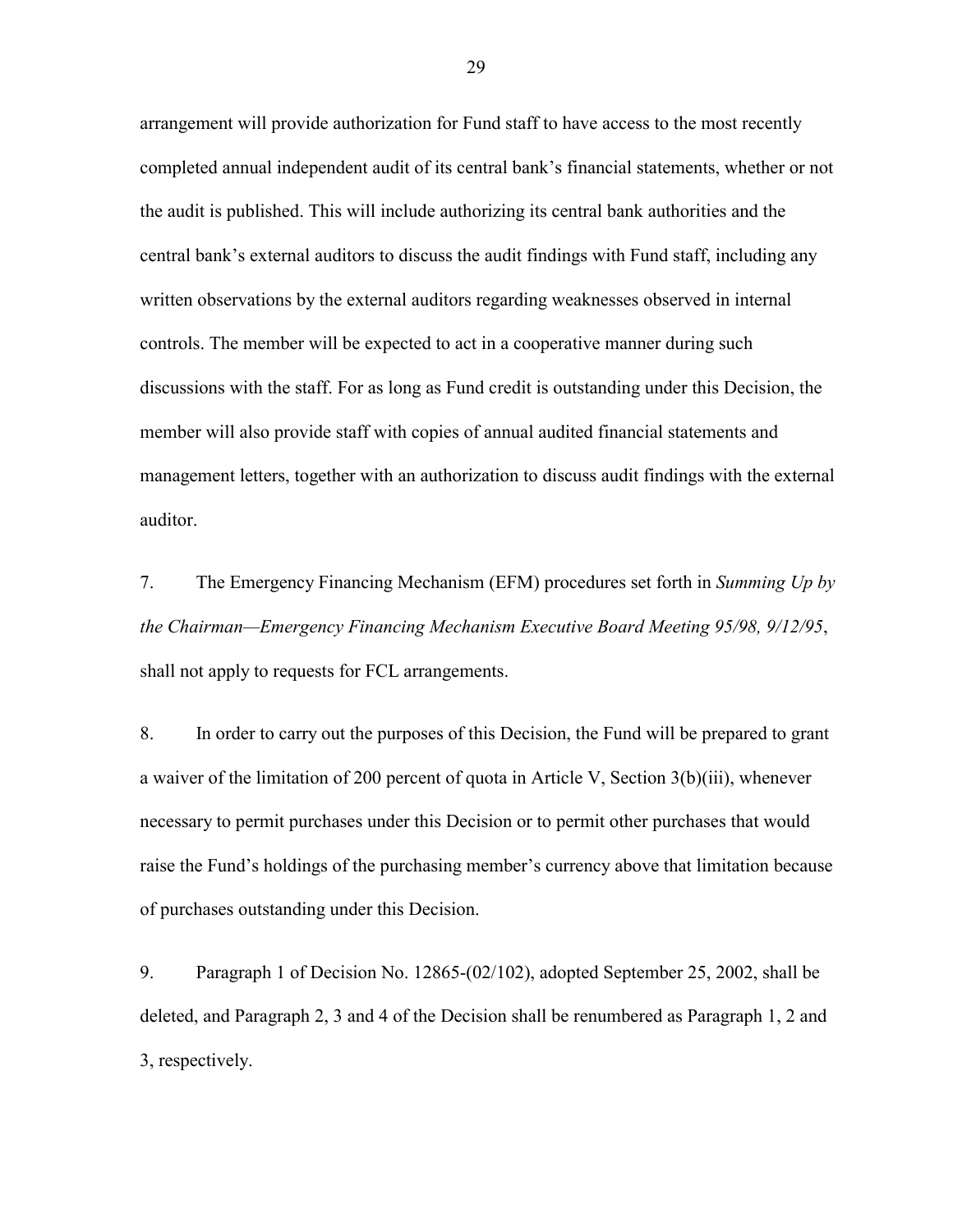10. This Decision shall be reviewed no later than two years after the date of its adoption, or whenever the total amount committed under this Decision reaches SDR 100 billion, whichever is earlier.

# **V. ACCESS POLICY AND LIMITS IN THE CREDIT TRANCHES AND UNDER THE EXTENDED FUND FACILITY AND ON OVERALL ACCESS TO THE FUND'S GENERAL RESOURCES, AND EXCEPTIONAL ACCESS POLICY – REVIEW AND MODIFICATION**

1. Decision No. 14064-(08/18), adopted February 22, 2008, shall be amended to read as follows:

"1. The Fund has reviewed the guidelines and the limits for access by members to the Fund's general resources set forth in Decision No. 14064-(08/18), adopted February 22, 2008, as amended, and decides as follows.

2. The overall access by members to the Fund's general resources shall be subject to (i) an annual limit of 200 percent of quota; and (ii) a cumulative limit of 600 percent of quota, net of scheduled repurchases; provided that these limits will not apply in cases where a member requests a Flexible Credit Line arrangement in the credit tranches, although outstanding holdings of a member's currency arising under such arrangements will be taken into account when applying these limits in cases involving requests for access under other Fund facilities.

3. The Fund may approve access in excess of the limits set forth in this Decision in exceptional circumstances, provided the following four substantive criteria are met: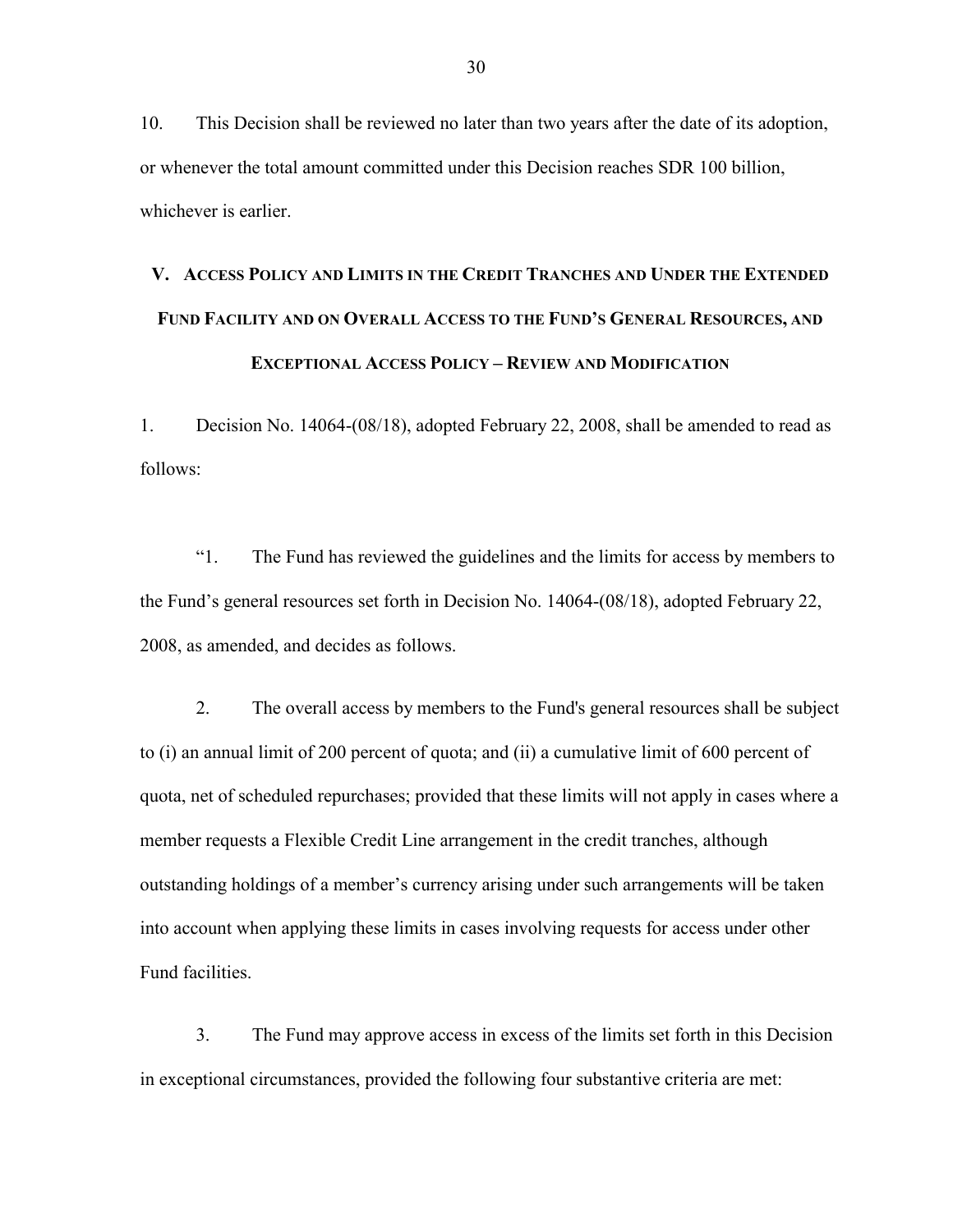(a) The member is experiencing or has the potential to experience exceptional balance of payments pressures on the current account or the capital account, resulting in a need for Fund financing that cannot be met within the normal limits.

(b) A rigorous and systematic analysis indicates that there is a high probability that the member's public debt is sustainable in the medium term. Debt sustainability for these purposes will be evaluated on a forward-looking basis and may take into account, inter alia, the intended restructuring of debt to restore sustainability. This criterion applies only to public (domestic and external ) debt. However, the analysis of such public debt sustainability will incorporate any potential contingent liabilities of the government, including those potentially arising from private external indebtedness.

(c) The member has prospects of gaining or regaining access to private capital markets within the timeframe when Fund resources are outstanding.

(d) The policy program of the member provides a reasonably strong prospect of success, including not only the member's adjustment plans but also its institutional and political capacity to deliver that adjustment.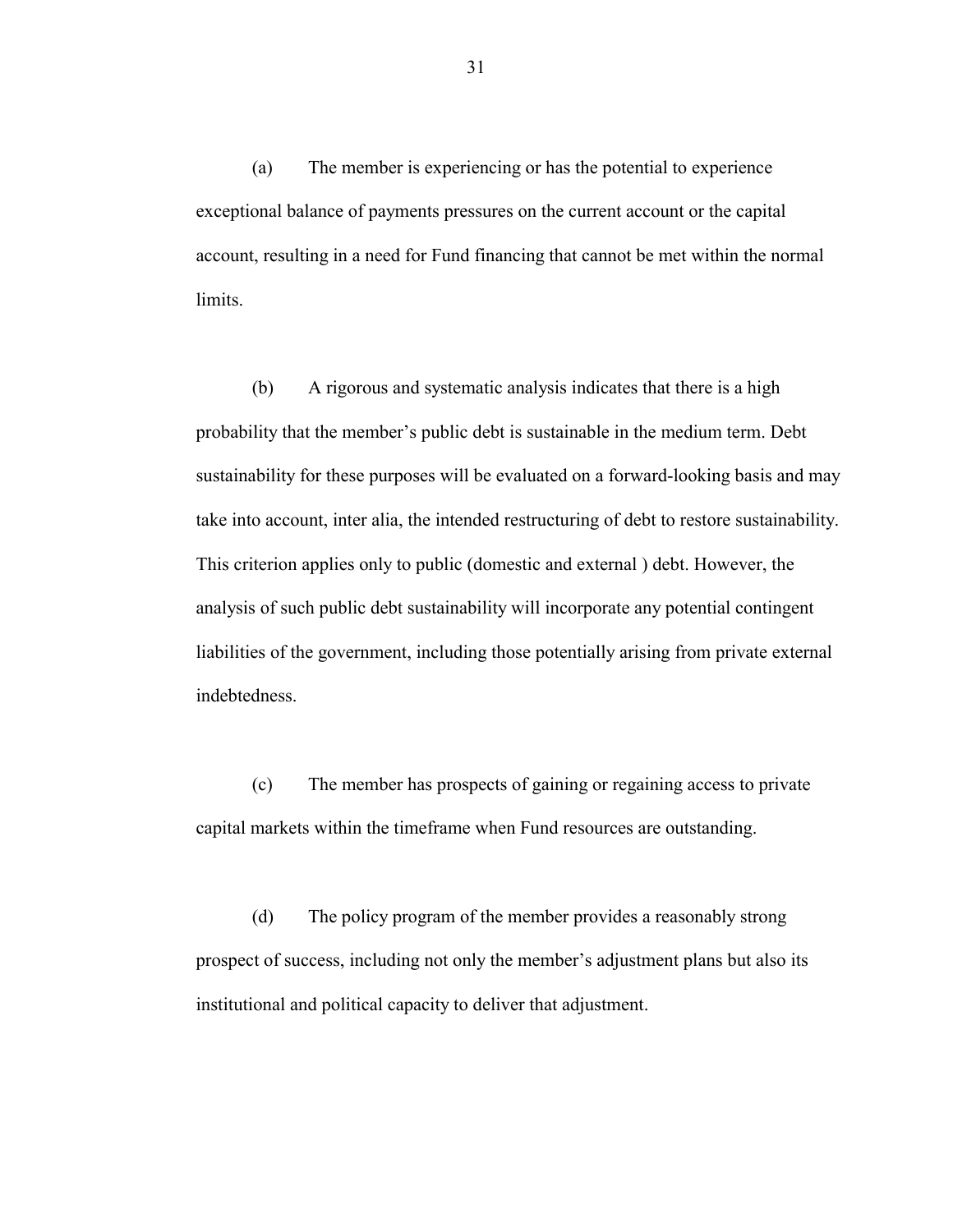4. Unless otherwise specified in a general decision of the Executive Board, the procedures set forth in PIN/03/37 (3/21/03) and PIN/05/58 (5/4/05) shall apply to all cases involving access in excess of the limits set forth in this Decision.

5. The guidelines for access, the access limits set forth in this Decision, and the experience with access in amounts exceeding these limits shall be reviewed no later than March 29, 2014, on the basis of all relevant factors, including the magnitude of members' balance of payments problems and developments in the Fund's liquidity."

2. In the decision on transparency and publication policies, Decision No. 13564-(05/85), adopted October 5, 2005, as amended, the references to "100" and "300" in paragraph 4(b) shall be replaced with "200" and "600", respectively.

3. In the decision on Post-Program Monitoring, Decision No. 13454-(05/26), adopted March 14, 2005, as amended, references to "100 percent" in paragraph 1 shall be replaced with "200 percent."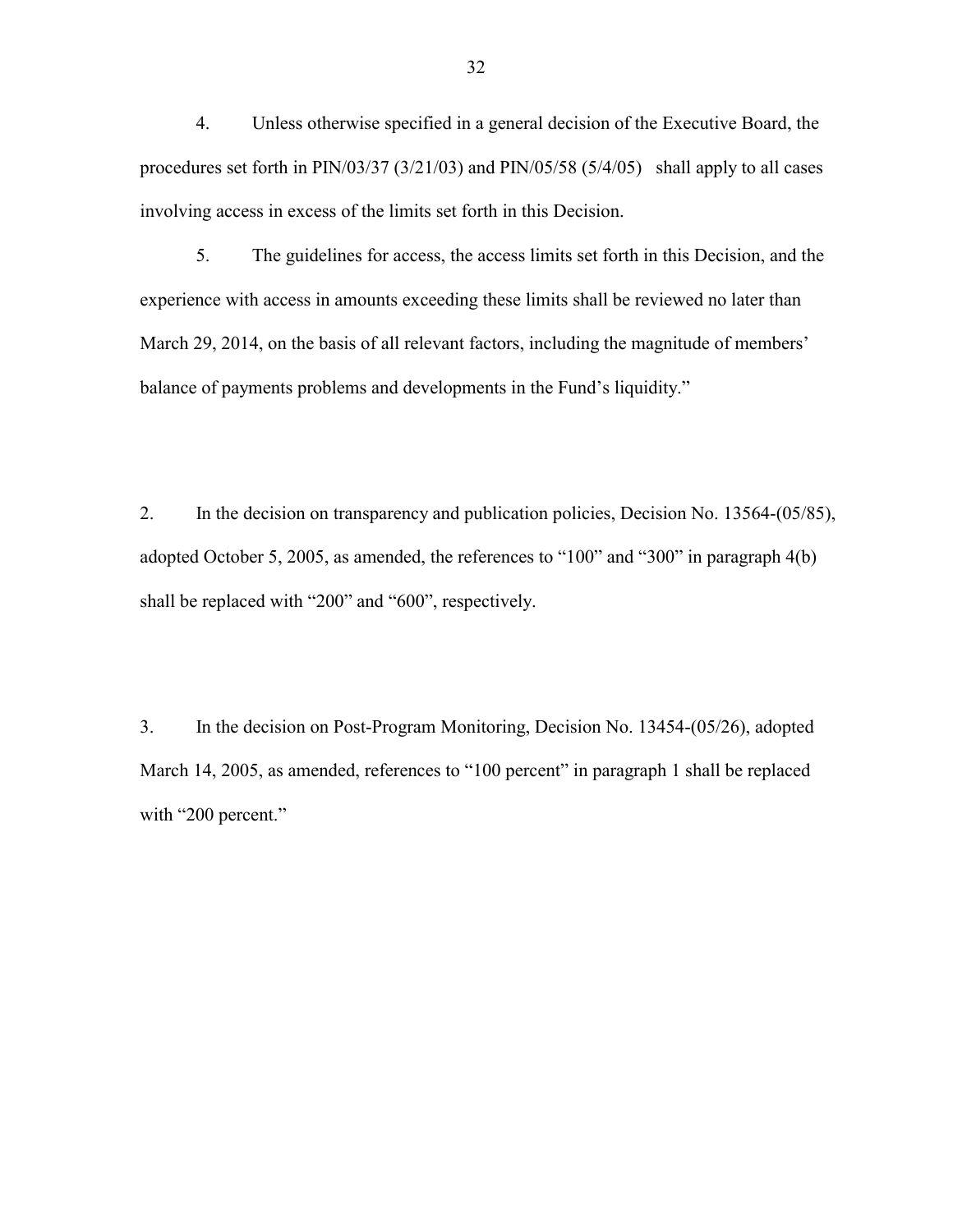## **VI. SURCHARGES ON PURCHASES IN THE CREDIT TRANCHES AND UNDER THE EXTENDED FUND FACILITY**

**\***A number of revisions were made to proposed Decision VI which are set out in Supplement 1. These included that the new system of surcharges would come into effect on August 1, 2009 (the start of the next quarterly interest billing cycle) rather than May 1. This allows time for members to consider grandfathering arrangements. The deadline for grandfathering was moved to July 29, 2009 from April 30, 2009. The application of the timebased surcharge was also clarified.

Decision No. 12346-(00/117), adopted November 28, 2000 shall be amended to read as follows:

"1. Effective May 1, 2009, the rate of charge under Article V, Section 8(b) on the Fund's combined holdings of a member's currency in excess of 300 percent of the member's quota in the Fund resulting from purchases in the credit tranches and under the Extended Fund Facility shall be 200 basis points per annum above the rate of charge referred to in Rule I-6(4) as adjusted for purposes of burden sharing; provided that the rate of charge in any case where such holdings in excess of 300 percent of quota are outstanding for more than three years after May 1, 2009 shall include an additional 100 basis points per annum above the rate of charge referred to in Rule I-6(4) as adjusted for purposes of burden sharing.

2. (a) Notwithstanding paragraph 1 of this Decision, and except as otherwise specified in paragraph 3 of this Decision, a member with credit outstanding in the credit tranches or under the Extended Fund Facility on, or with an effective arrangement approved before, May 1, 2009 shall have the option to elect whether the rate of charge on such existing holdings of the member's currency, and on holdings of the member's currency arising from future purchases under such an existing arrangement, shall be computed: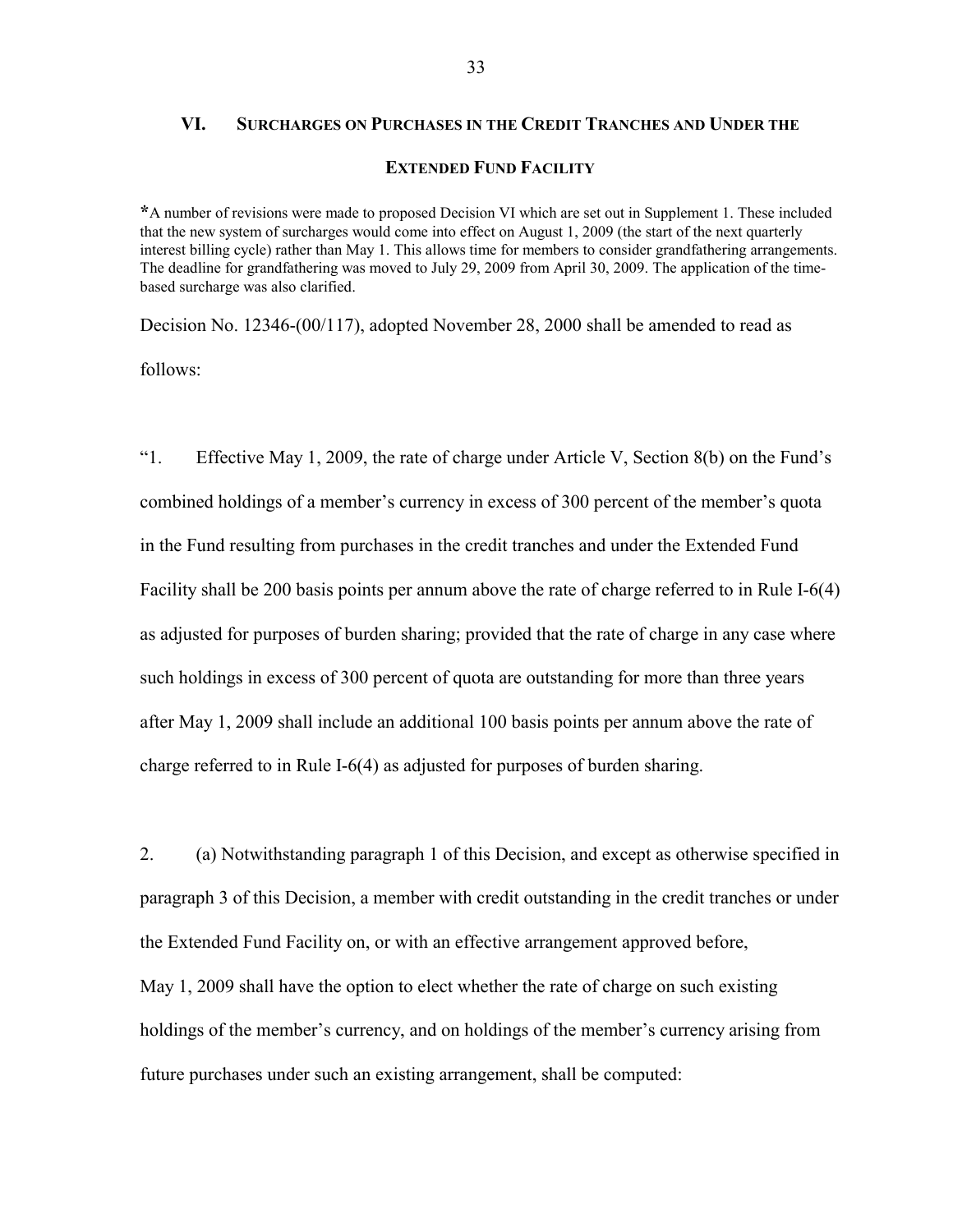(i) pursuant to paragraph 1 of this Decision or;

(ii) pursuant to the framework for surcharges on purchases in the credit tranches and under the Extended Fund Facility that was in effect from November 28, 2000 until the date of this Decision (as set out in the Annex to this Decision).

(b) A member with an election option under paragraph 2(a) of this Decision shall notify the Fund by April 30 , 2009 whether it elects to have the rate of charge computed pursuant to paragraph  $2(a)(i)$  or paragraph  $2(a)(ii)$  of this Decision. A member failing to provide such notification by April 30, 2009 shall have the rate of charge computed pursuant to paragraph  $2(a)(i)$  of this Decision.

3. When the Fund approves a new arrangement on or after May 1, 2009 for a member that has elected to have the rate of charge computed pursuant to paragraph  $2(a)(ii)$  of this Decision, such election shall cease to apply and the rate of charge under this Decision on all holdings of the member's currency in the credit tranches or under the Extended Fund Facility shall be computed pursuant to paragraph 1 of this Decision.

4. This Decision shall be reviewed in accordance with Decision No. 13814-(06/98), adopted November 15, 2006 on implementing streamlining of policy reviews.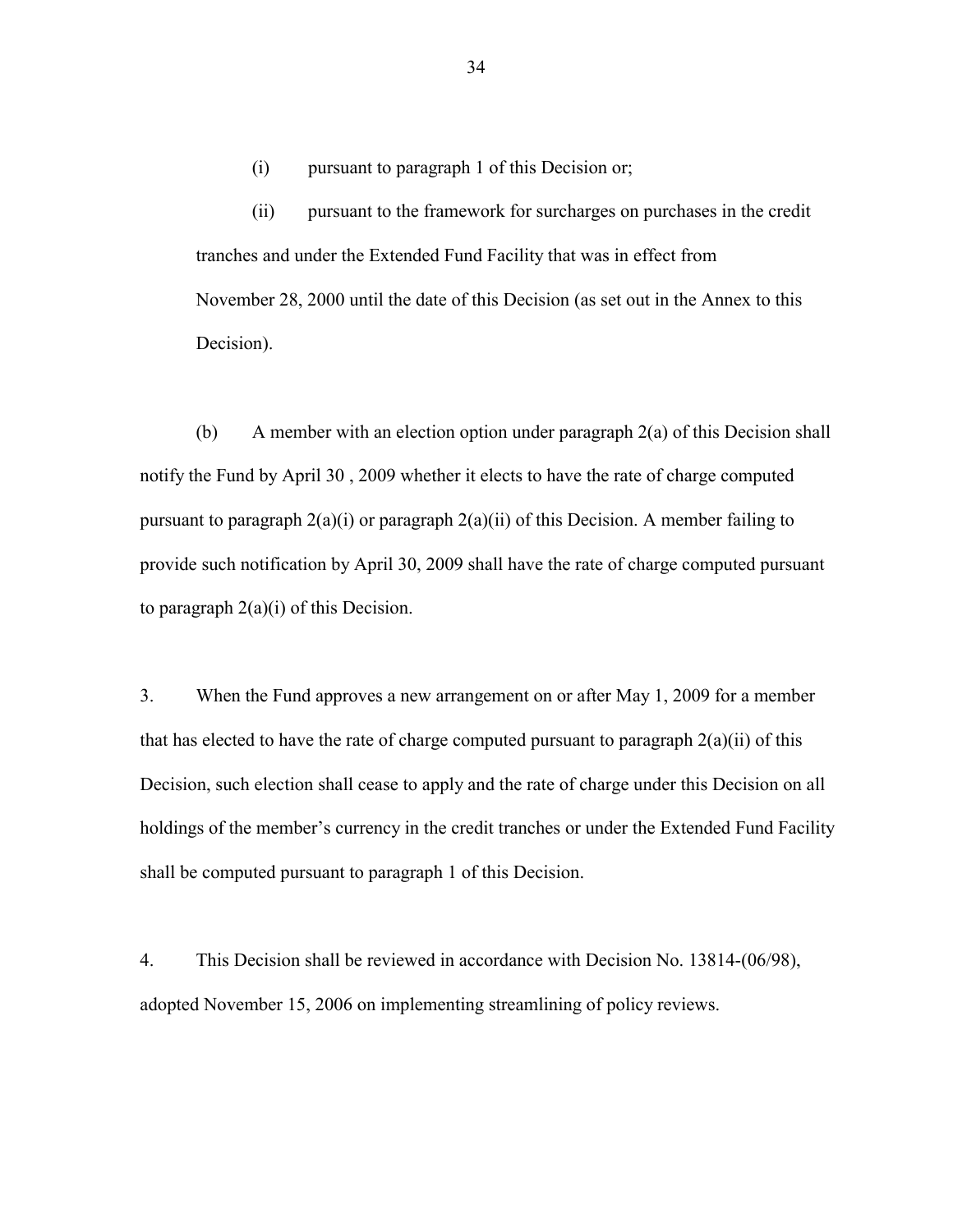#### **VII. COMMITMENT FEE**

Rule I-8(a) and I-8(b) of the Fund's Rules and Regulations shall be revised to read as follows:

"(a) A charge shall be payable at the beginning of each twelve-month period (the "relevant period") of an arrangement as follows:

(i) 15/100 of 1 percent per annum on amounts of up to 200 percent of the member's quota that could be purchased during the relevant period;

(ii) 3/10 of 1 percent per annum on amounts in excess of 200 percent and up to 1000 percent of the member's quota that could be purchased during the relevant period; and

(iii) 3/5 of 1 percent per annum on amounts in excess of 1000 percent of the member's quota that could be purchased during the relevant period.

(b) When a purchase is made under an arrangement, the amount of the charge paid shall be reduced, and a refund equal to the reduction shall be made, as follows:

(i) to the extent that purchases during the relevant period do not exceed 200 percent of the member's quota, the portion of the charge calculated in accordance with subparagraph  $(a)(i)$  above shall be reduced by the proportion that the amount of the purchase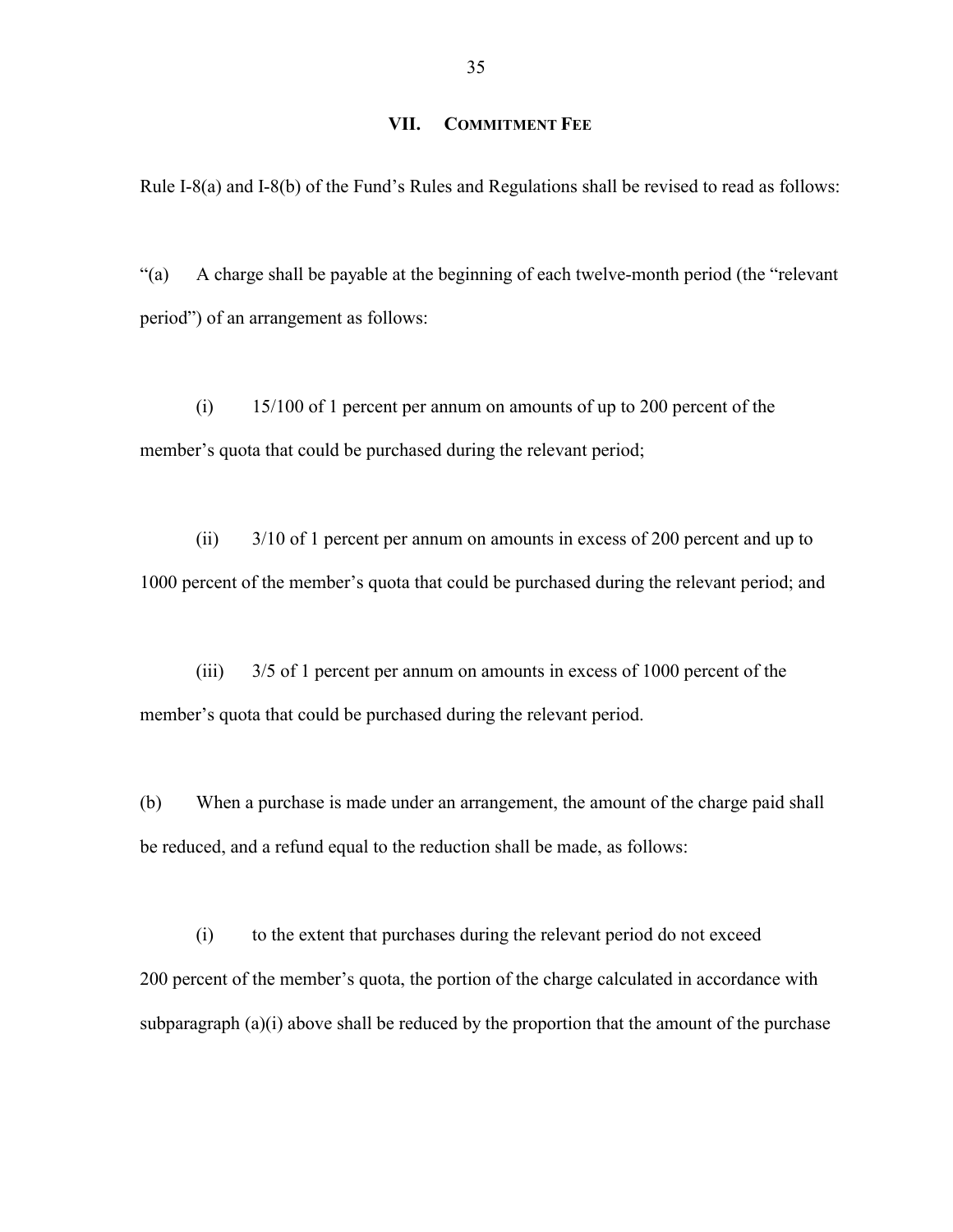bears to the amount of the arrangement not exceeding 200 percent of the member's quota that could be purchased during the relevant period;

(ii) to the extent that purchases during the relevant period exceed 200 percent but do not exceed 1000 percent of the member's quota, the portion of the charge calculated in accordance with subparagraph (a)(ii) above shall be reduced by the proportion that the amount of the purchase bears to the amount of the arrangement exceeding 200 percent but not exceeding 1000 percent of the member's quota that could be purchased during the relevant period; and

(iii) to the extent that purchases during the relevant period exceeds 1000 percent of the member's quota, the portion of the charge calculated in accordance with subparagraph (a)(iii) above shall be reduced by the proportion that the amount of the purchase bears to the amount of the arrangement exceeding 1000 percent of the member's quota that could be purchased during the relevant period."

#### **VIII. REPEAL OF TIME-BASED REPURCHASE EXPECTATIONS**

**\*** The proposed Decision was revised to be effective April 1, 2009 rather than May 1,2009 (see Supplement 1).

1. The decision on repurchases, Decision No. 5703-(78/39), adopted March 22, 1978, as amended, shall be amended as follows: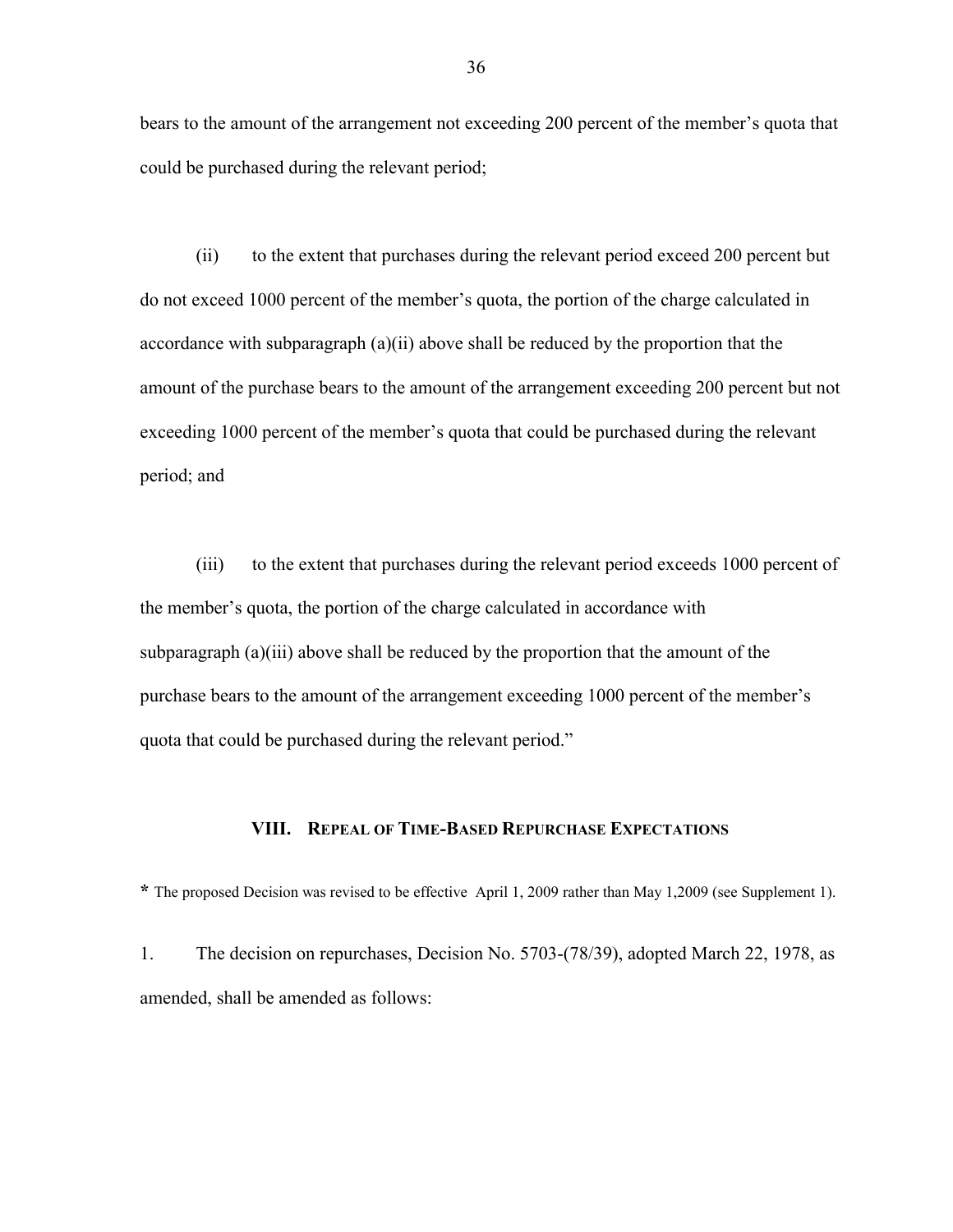(a) Paragraphs 1(b), 1(c), and 8 on time-based repurchase expectations shall be deleted; and

(b) The numbering "(a)" in paragraph 1 shall be deleted.

2. In the decision on the Extended Fund Facility, Decision No. 4377-(74/114), adopted September 13, 1974, as amended, Paragraphs 10(a), 10(b), and 11 on repurchase expectations shall be deleted.

3. The decision on the publication of information on missed repurchase obligations, Decision No. 12547-(01/84) SRF/CCL, adopted August 22, 2001, shall be repealed.

4. In the Poverty Reduction and Growth Facility and Exogenous Shocks Facility Trust Instrument annexed to Decision No. 8759-(87/176) ESAF, as amended, the reference to ", or is failing to meet a repurchase expectation pursuant to paragraph 1(b) of Decision No 5703- (78/39) or paragraph 10(a) of Decision No. 4377-(74/114)" in Section II, paragraph  $1(d)(3)$ shall be deleted.

5. In Attachments A (Form of Stand-By Arrangement) and B (Form of Extended Arrangement) of Decision No. 10464-(93/130), adopted September 13, 1993, as amended, the reference to ", or (e) pursuant to paragraph 1(b) of Decision No. 5703-(78/39) or paragraph 10(a) of Decision No. 4377-(74/114)" shall be deleted.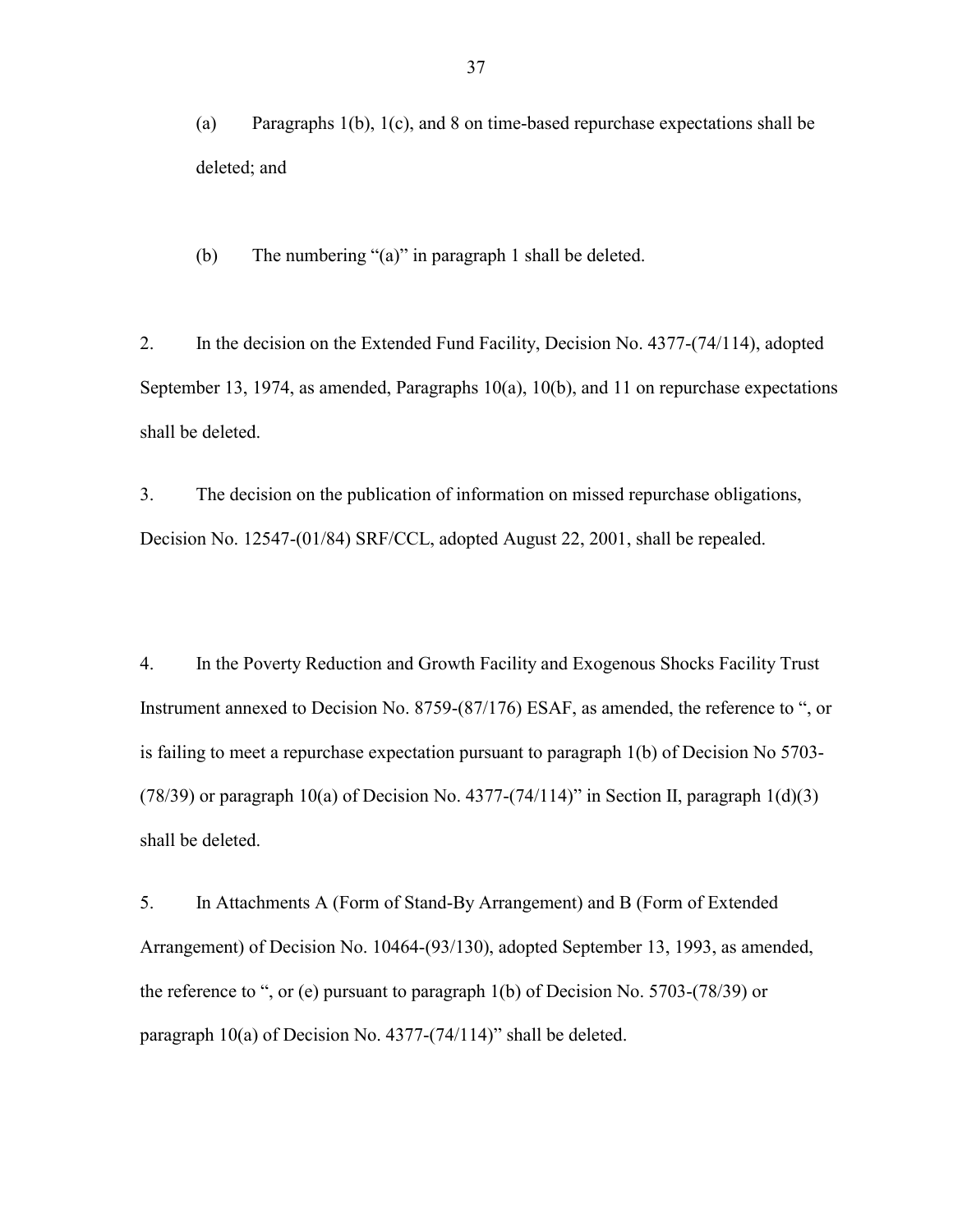6. The decision on attributions of reductions in Fund's holdings of currencies, Decision No. 6831-(81/65), adopted April 22, 1981 and effective May 1, 1981, as amended, shall be amended as follows:

- (a) Paragraphs 1(c) and 1(d) on repurchase expectations shall be deleted; and
- (b) The references to "(c)" and "(d)" in paragraph  $1(a)$  shall be deleted.
- 7. This Decision shall become effective on May 1, 2009.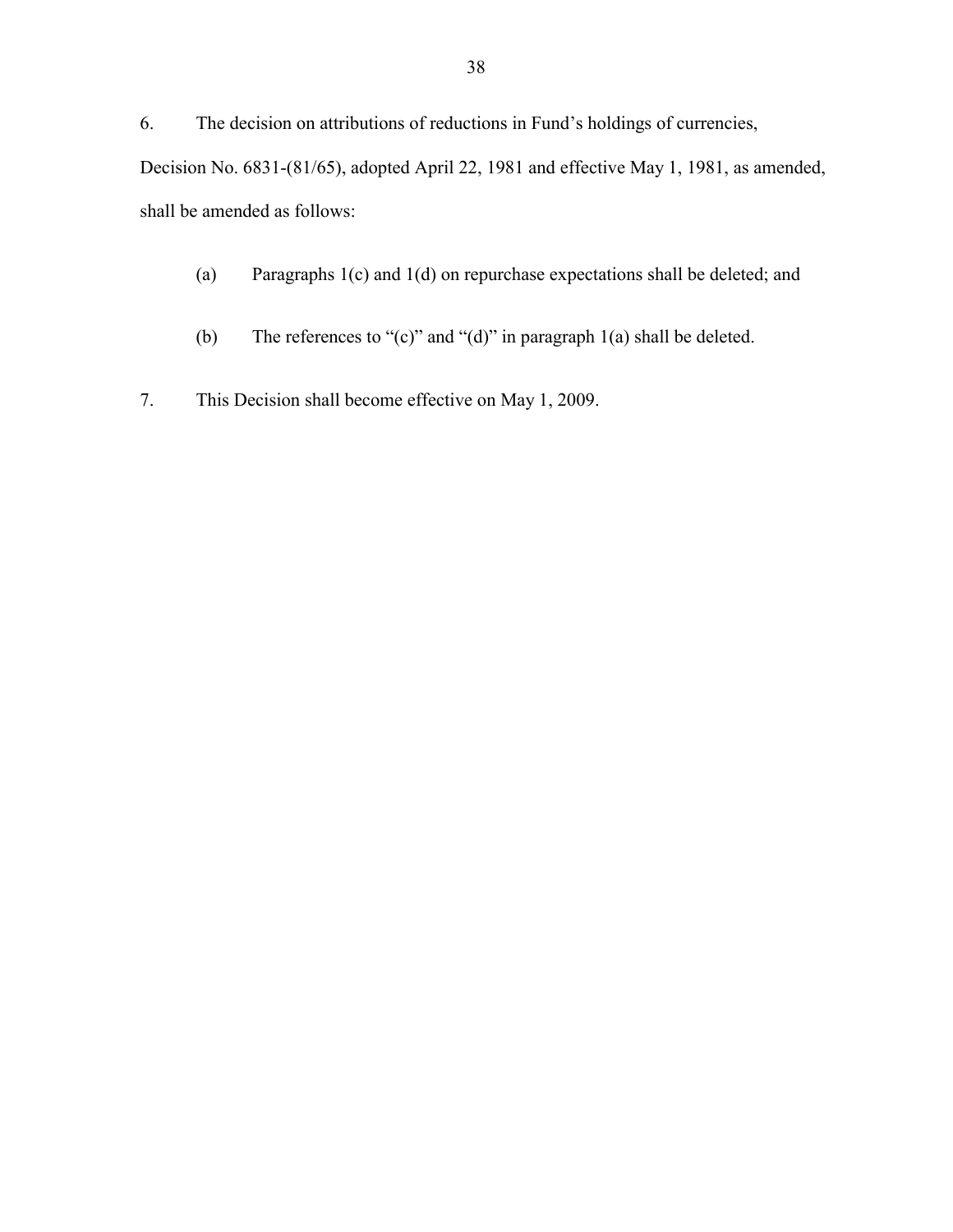#### Annex to Decision VI

For purposes of paragraph 2(a)(ii) of Decision No.VI, the framework for surcharges on purchases in the credit tranches and under the Extended Fund Facility that was in effect from November 28, 2000 until the date of Decision No.VI is as follows: "The rate of charge under Article V, Section 8(b) on the Fund's combined holdings of a member's currency in excess of 200 percent of the member's quota in the Fund resulting from purchases in the credit tranches and under the Extended Fund Facility made after November 28, 2000 shall be 100 basis points per annum above the rate of charge referred to in Rule I-6(4) as adjusted for purposes of burden sharing, provided that the rate on such holdings in excess of 300 percent of the member's quota shall be 200 basis points per annum above the rate of charge referred to in Rule I-6(4) as adjusted for purposes of burden sharing."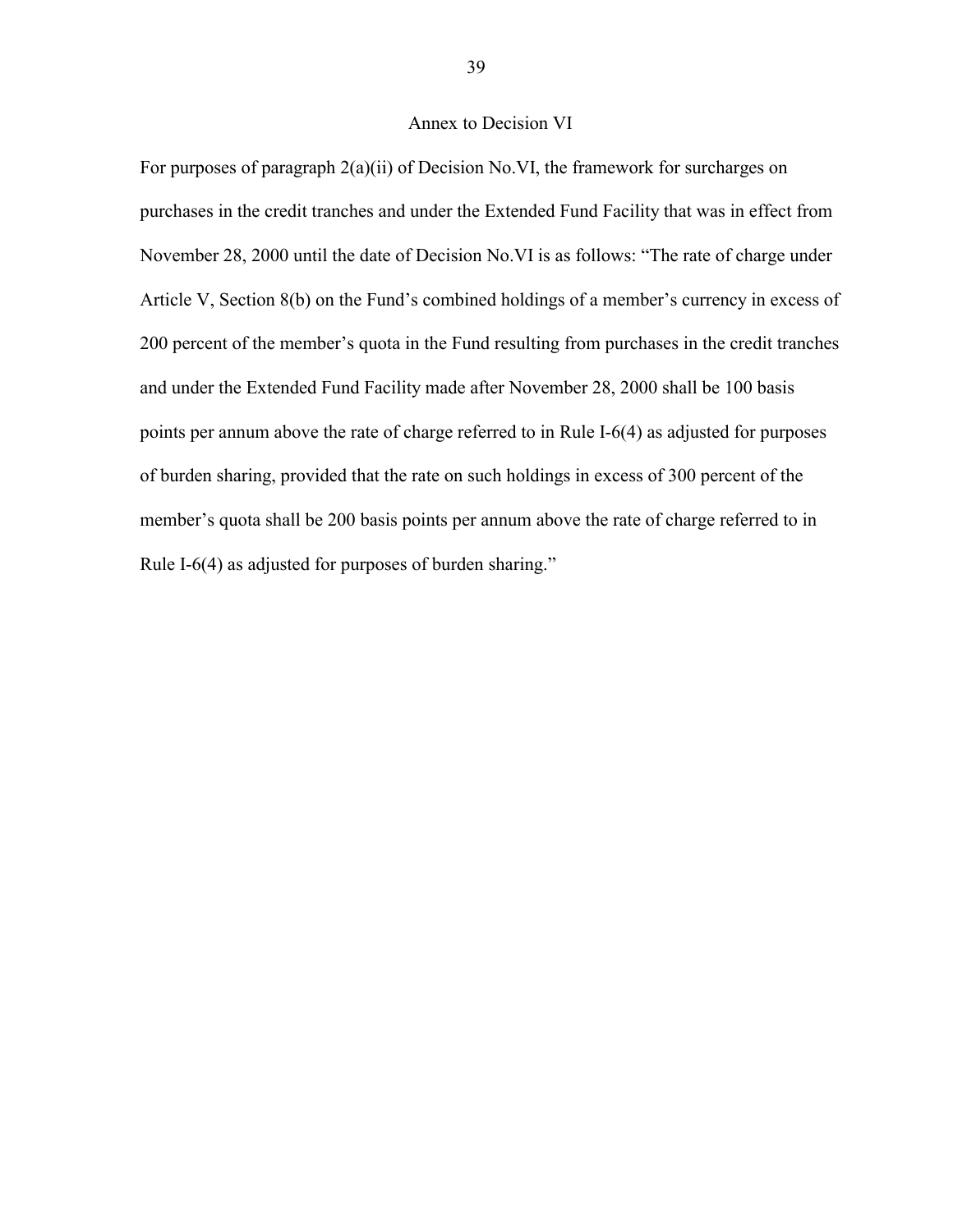## **ANNEX I. FCL QUALIFICATION CRITERIA**

<span id="page-39-0"></span>1. This annex provides the key considerations for establishing the qualification framework to access financing under the FCL, with a view to promoting a predictable and evenhanded qualification process. The qualification criteria for the FCL draw from those already established by the Executive Board for the SLF, as well as on the qualification criteria discussed by the Board in the context of the Reserve Augmentation Line (RAL).<sup>[1](#page-39-0)</sup>

2. The core of the qualification framework for the FCL is an assessment that the members' economic fundamentals, institutional policy framework, and policies are very strong. These, together with a sustained track record of very strong policy implementation, would give markets and the Fund confidence that the member would take appropriate corrective policy measures when facing an adverse shock, consistent with addressing the BOP problems it may be facing and with repaying the Fund. As the FCL can be used for any BOP problem and in the face of an actual or potential financing need, qualification for the FCL would not preclude circumstances where the member would need or plan to undertake policy adjustments.

3. Any assessment of qualification involves a degree of judgment. The assessment of the qualification criteria, noted below, will need to take into account the great variety of the member's circumstances and the uncertainties that attend economic projections. Strong performance against all relevant criteria noted below would not be necessary to secure qualification under the FCL. However, significant shortcomings on one or more of these criteria—unless there are compensating factors, including corrective policy measures underway—could generally signal that the member is not among the strong performers for whom the FCL is intended.

## **Qualification Criteria**

4. Qualification to the FCL requires that the member has very strong economic fundamentals, institutional policy frameworks and policies, and has a sustained track record of implementing very strong policies and of adjusting to shocks, and remains committed to implementing very strong policies in the future. Member's policies must have been assessed very positively by the Executive Board in the context of the most recent Article IV consultations. Staff would rely primarily on the following criteria and set of relevant indicators that seek to establish the strength of the member's underlying fundamentals and economic policies:

<sup>&</sup>lt;sup>1</sup> See <u>PIN/06/104</u>, 9/13/06 and <u>PIN/07/40</u>, 3/23/07.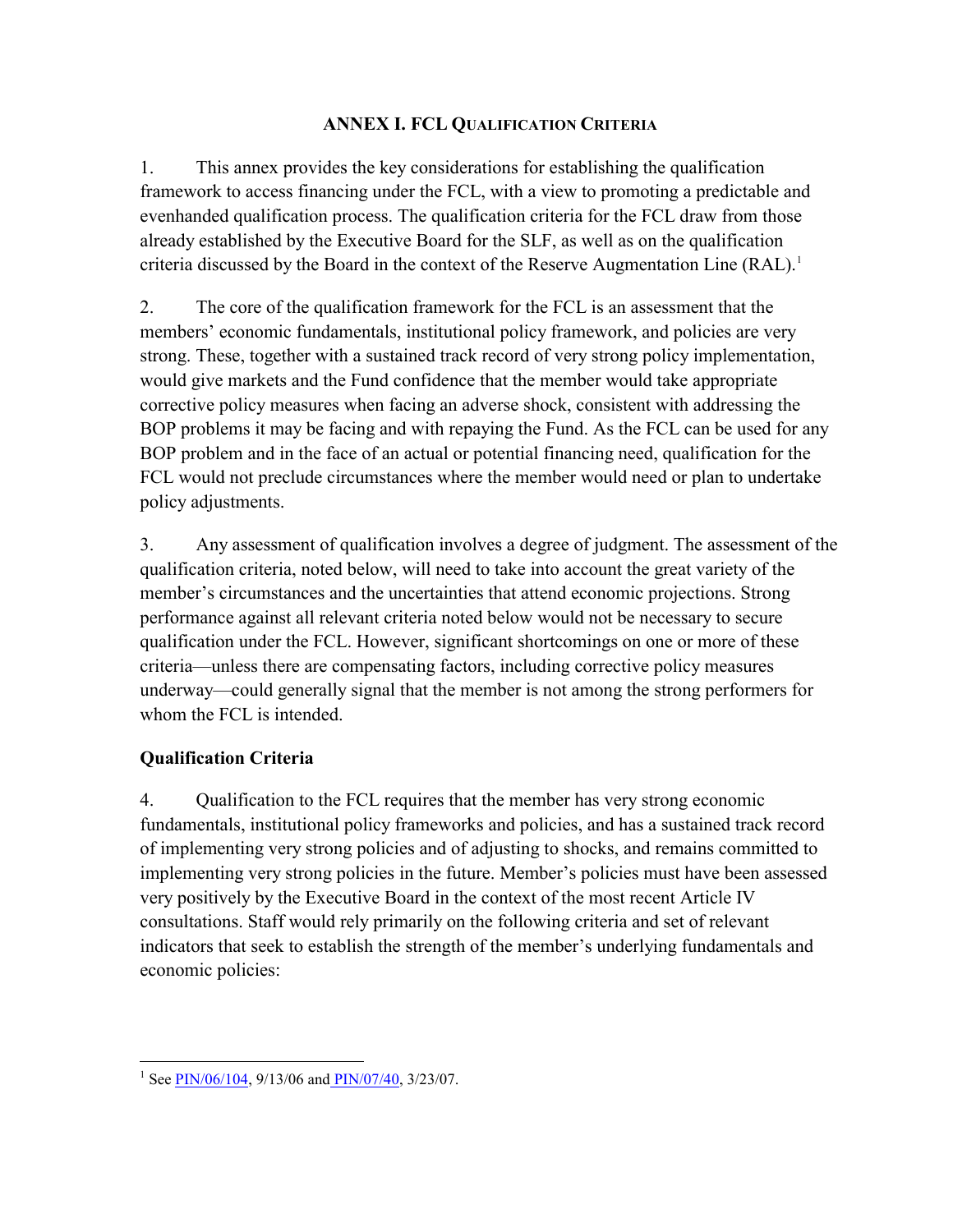- *A sustainable external position*. Relevant indicators would be: the debt-stabilizing noninterest current account balance; the level and composition of external debt; the level of net international reserves and the level and composition of private sector external assets; and assessments of exchange rate misalignment.
- *A capital account position dominated by private flows*. Relevant indicators would be an assessment of the International Investment Position and the composition of recent capital flows.
- *A track record of steady sovereign access to capital markets at favorable terms*. Relevant indicators would be a comparison of spreads with comparator countries and relative performance of spreads during periods of global shocks.
- *When the arrangement is requested on a precautionary basis, a reserve position which—notwithstanding potential BOP pressures that justify Fund assistance remains relatively comfortable*. Assessment of reserve levels would take into account a number of metrics (imports, short-term debt, monetary base) as relevant given the member's exchange rate regime.
- *Sound public finances, including a sustainable public debt position* determined by a rigorous and systematic debt sustainability analysis. The analysis would cover the evolution of debt, as well as rollover and financing requirements under alternative scenarios (including an assessment of contingent liabilities, where appropriate) and stress tests. Relevant indicators may include the recent evolution of fiscal balances in relation to the economy's cyclical position; the quality of any adjustment measures being considered; an assessment of medium-term plans anchoring fiscal policy outcomes; and an overall sound institutional budgetary framework as informed by recent fiscal ROSCs, where available.
- *Low and stable inflation, in the context of a sound monetary and exchange rate policy framework*. Relevant indicators would include the recent evolution of core and headline inflation and inflation expectations; past and announced policy responses to inflationary shocks; the adequacy of monetary policy instruments to conduct monetary policy; accountability, transparency, and communication regarding policy objectives and policy responses.
- *Absence of bank solvency problems that pose an imminent threat of a systemic banking crisis*. A range of indicators and available information may be combined to assess this criterion, such as the evolution of deposits, measures of profitability, asset quality, and capital adequacy; and, where available, analyses of market, credit, and liquidity risks facing banks based on recent FSAPs or other sources.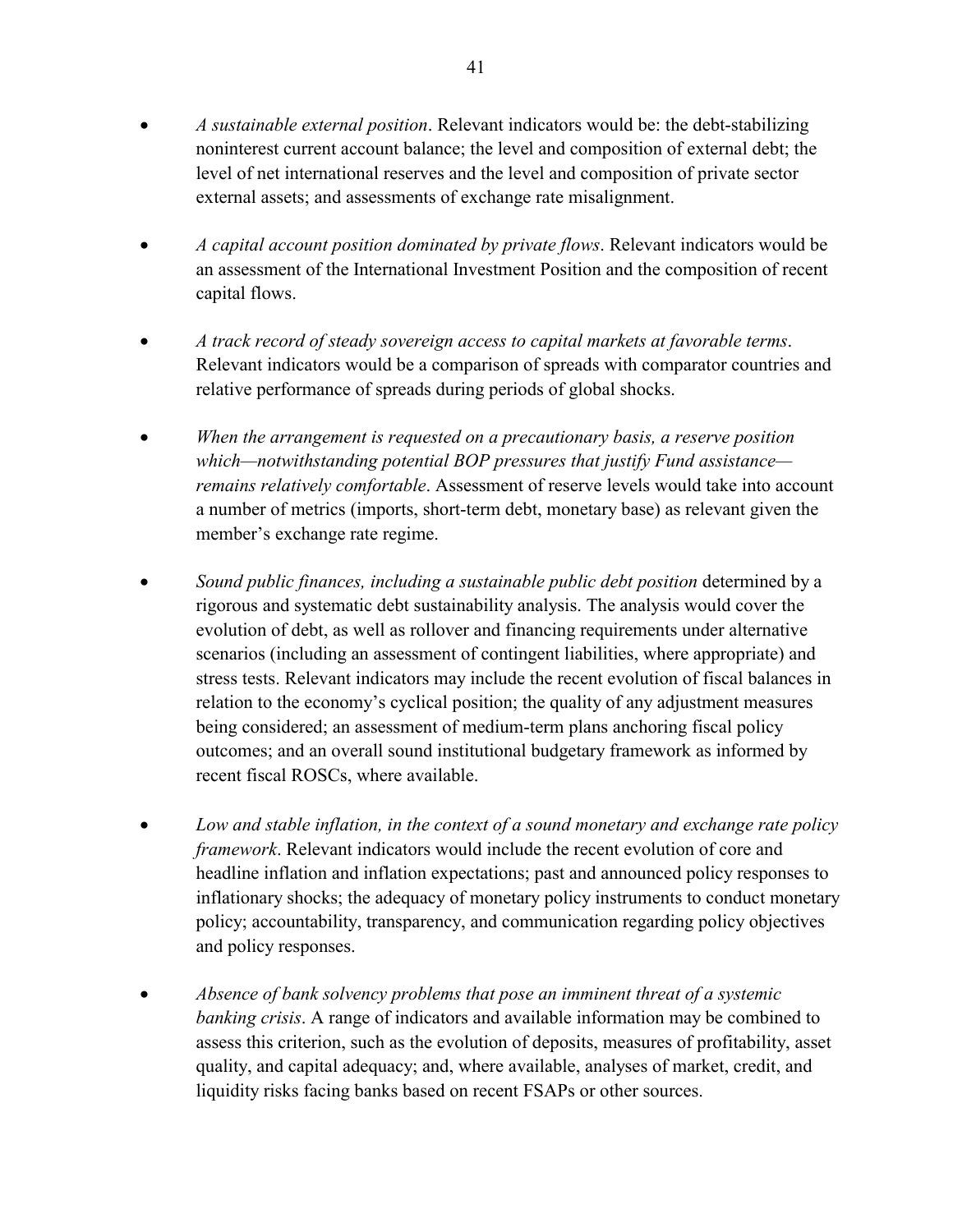- *Effective financial sector supervision*. Relevant modalities to establish observance with this criterion would be provided by an assessment of the supervisory framework and of the legal and institutional framework, as well as the operational capacity, to respond promptly if bank interventions and resolution is warranted and if emergency liquidity assistance is needed.
- *Data transparency and integrity*. Subscription to the Special Data Dissemination Standard or a judgment that satisfactory progress is being made toward meeting its requirements will also be a relevant qualification criterion.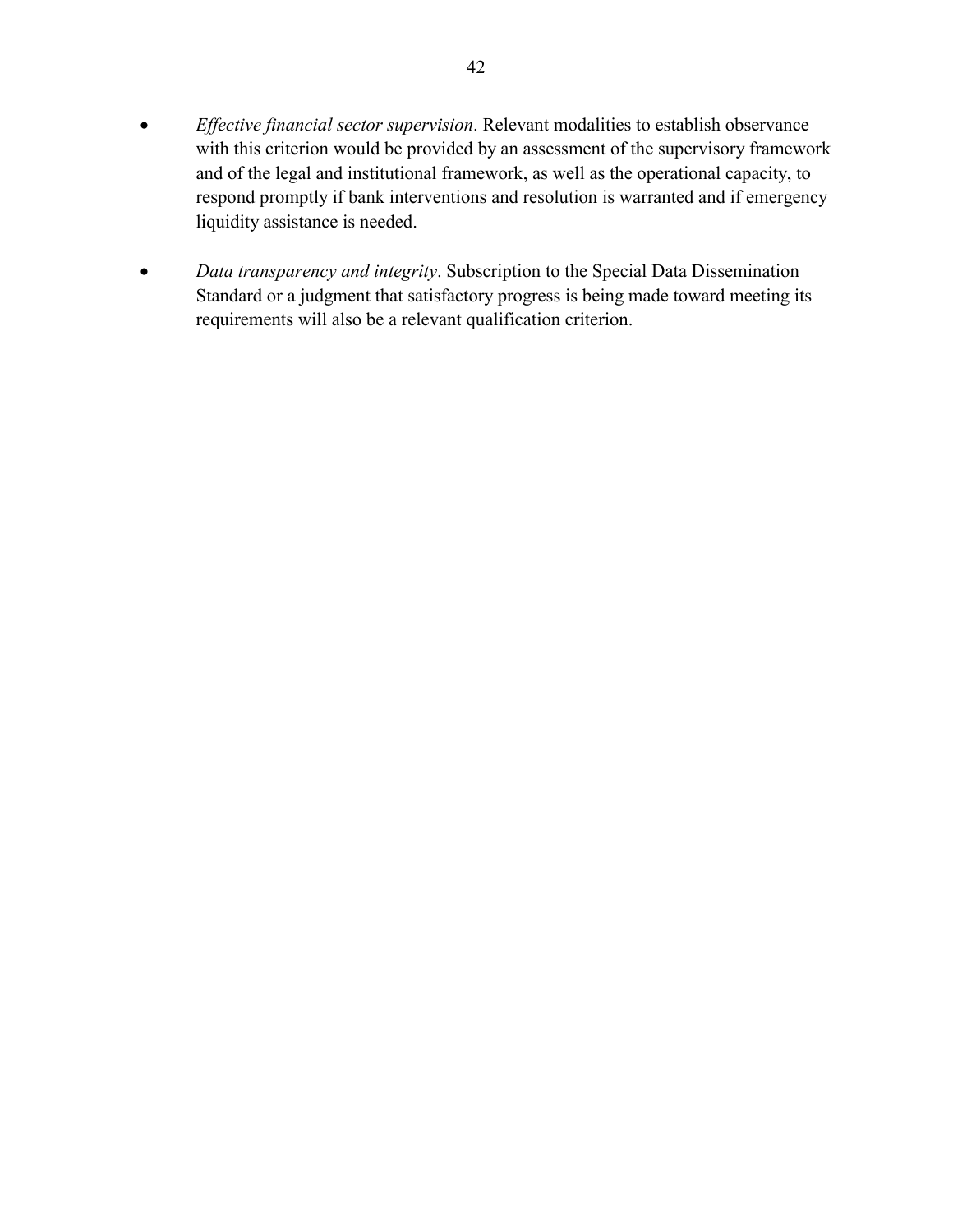#### **ANNEX II: DETERMINING ACCESS IN FUND-SUPPORTED PROGRAMS**

1. The key criteria that govern access decisions in individual country cases are: (i) the member's actual or potential need for Fund resources taking into account other sources of financing and the desirability of maintaining a reasonable level of reserves (Fund policy establishes that in no circumstances can access be greater than this need); (ii) the member's capacity to repay the Fund, which takes into account the strength of its adjustment program including the extent to which it will lead to a strengthening of the member's BOP by the time that repurchases begin to fall due; and (iii) the amount of the member's outstanding Fund credit and its record in using Fund resources in the past. These criteria are broad and making them operational involves substantial judgment, even more so when access is requested on a precautionary basis, in which case the starting point is the *risk* of a plausible adverse scenario that takes into consideration the above factors (Box II.1). Access decisions also affect the availability of Fund resources, which motivate the existence of normal access limits and special procedures for higher access.

2. The starting point for deriving estimates of actual and potential BOP need, is the projection of a country's gross borrowing requirements taking into account expected financing flows. To this end, the following considerations and indicators are normally used by Fund staff: (i) the degree and drivers of required current account adjustment, in view of the need to address underlying imbalances without, however, creating disorderly conditions; (ii) public and private debt rollover prospects using historical benchmarks of rollover rates in crisis and near-crisis situations, as well as current market expectations; (iii) prospects for FDI flows; (iv) recent trends and outlook in portfolio flows in relation to the stock of nonresident portfolio holdings; (v) current and expected deposit outflow pressures and the degree of liability dollarization in the economy; (vi) other sources of financing, including from private and other multilateral sources; and (vii) the adequacy of and desirability of maintaining a reasonable level of reserves in relation to imports, short-term debt and, for pegged exchange rate regimes, the monetary base and bank deposit.

3. Any estimate of BOP need would also be informed by assumptions on global growth and financing conditions (from the WEO and GFSR); comparisons with previous and contemporaneous crises; assumptions for peer countries and global consistency requirements; and contagion risks. In capital account crisis, access decisions are also informed by the need to bolster investor confidence—track record shows that Fund financing has tended to be too small in relation to ex post current account adjustment and short-term external debt, with programs sometimes failing to provide the hoped for catalytic role. Finally, the strength of members' policies is critical for prospects of program success and Fund risks.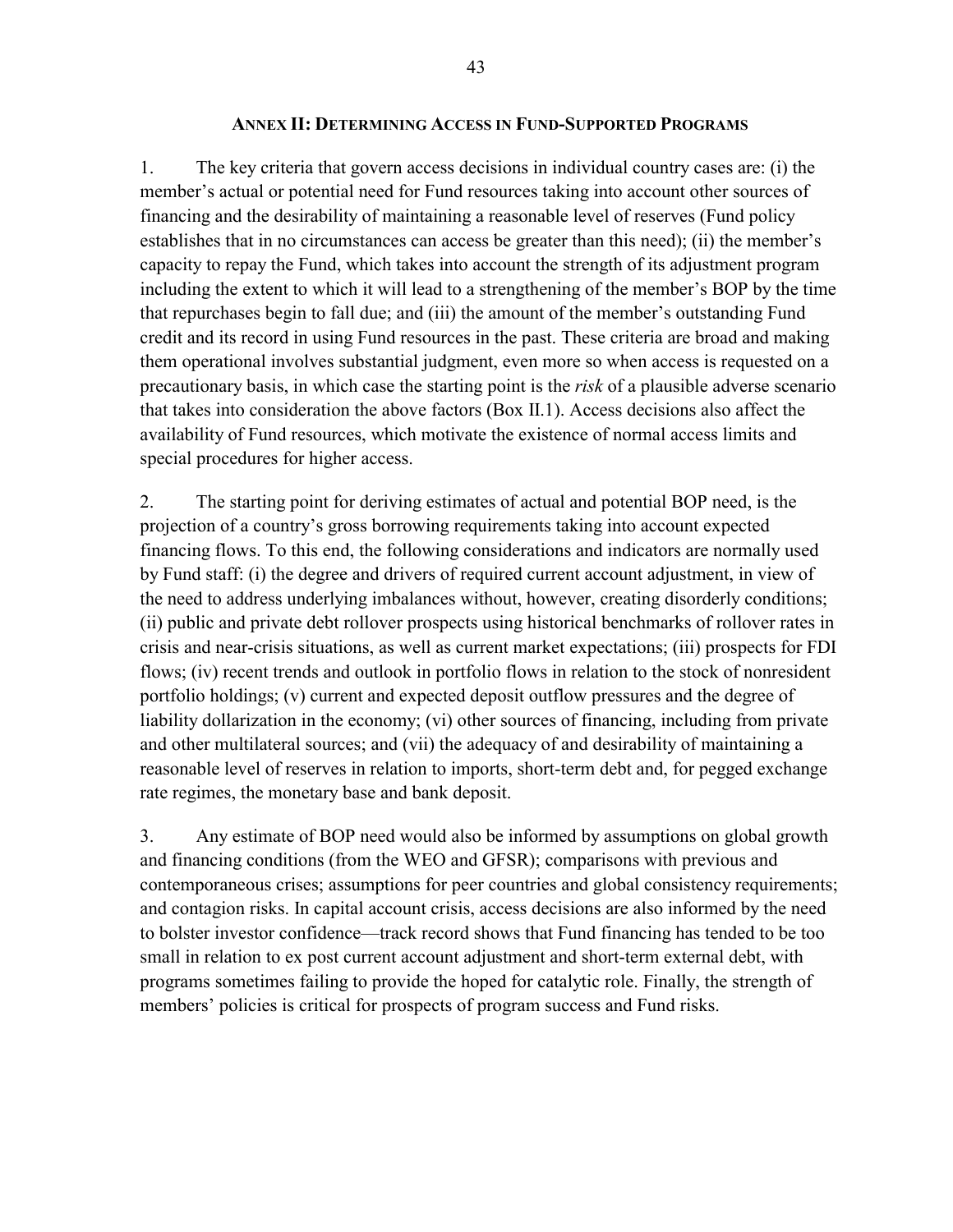## **Box II.1. Access Decisions in HAPAs: 2000–09**

The starting point for deciding access levels in precautionary arrangements has been an assessment of financing needs in a plausible adverse scenario, taking into account the factors above. $<sup>1</sup>$ </sup>

- A recent example is the 2009 precautionary SBA for El Salvador (300 percent of quota), where access was determined based on three metrics for international reserves, covering (i) a 5 percent deposit withdrawal combined with a 50 percent rollover of short-term external credit; (ii) 10 percent of bank deposits; and (iii) total bank capital (together with an approved IADB credit line).
- An earlier example is Brazil, for which access under the 2003 augmentation and extension of the SBA was treated as precautionary (making 355 percent of quota available) and set at a level where reserves could withstand a shock of a three-month decline in rollover rates on external debt to 25 percent.
- Under Brazil's SBA in 2001, the access of 400 percent of quota was designed to increase reserves to a level that, along with additional fiscal and monetary policy measures under the program, would help generate market confidence in the event of a further deterioration in the international environment.
- For Argentina (2000), the access level of 255 percent of quota created a buffer to cover parts of the external borrowing need of the government in case of an interruption in market access in response to volatile market conditions.

In all cases, the availability of substantial financial support from the Fund, as well as the strong policy commitments signaled by it, were meant to enhance creditor confidence, making it less likely that the arrangement would be drawn up on.

 $\mathcal{L}_\text{max}$ 

4. These considerations show that there are important economic concept-based metrics that must be brought to bear rigorously in access decisions, but that judgment and flexibility are also needed in all cases, regardless of whether the need for Fund resources is actual or potential. The need for flexibility when dealing with private sector flows has been acknowledged in the past by the Executive Board, which has noted that there is a high level of uncertainty associated with the projection of private capital flows and the difficulty this poses for program design, and that making well-informed assessments on access when

<sup>&</sup>lt;sup>1</sup> For both Brazil (2001) and Argentina (2000), the arrangements were treated as precautionary at approval, but were later drawn upon.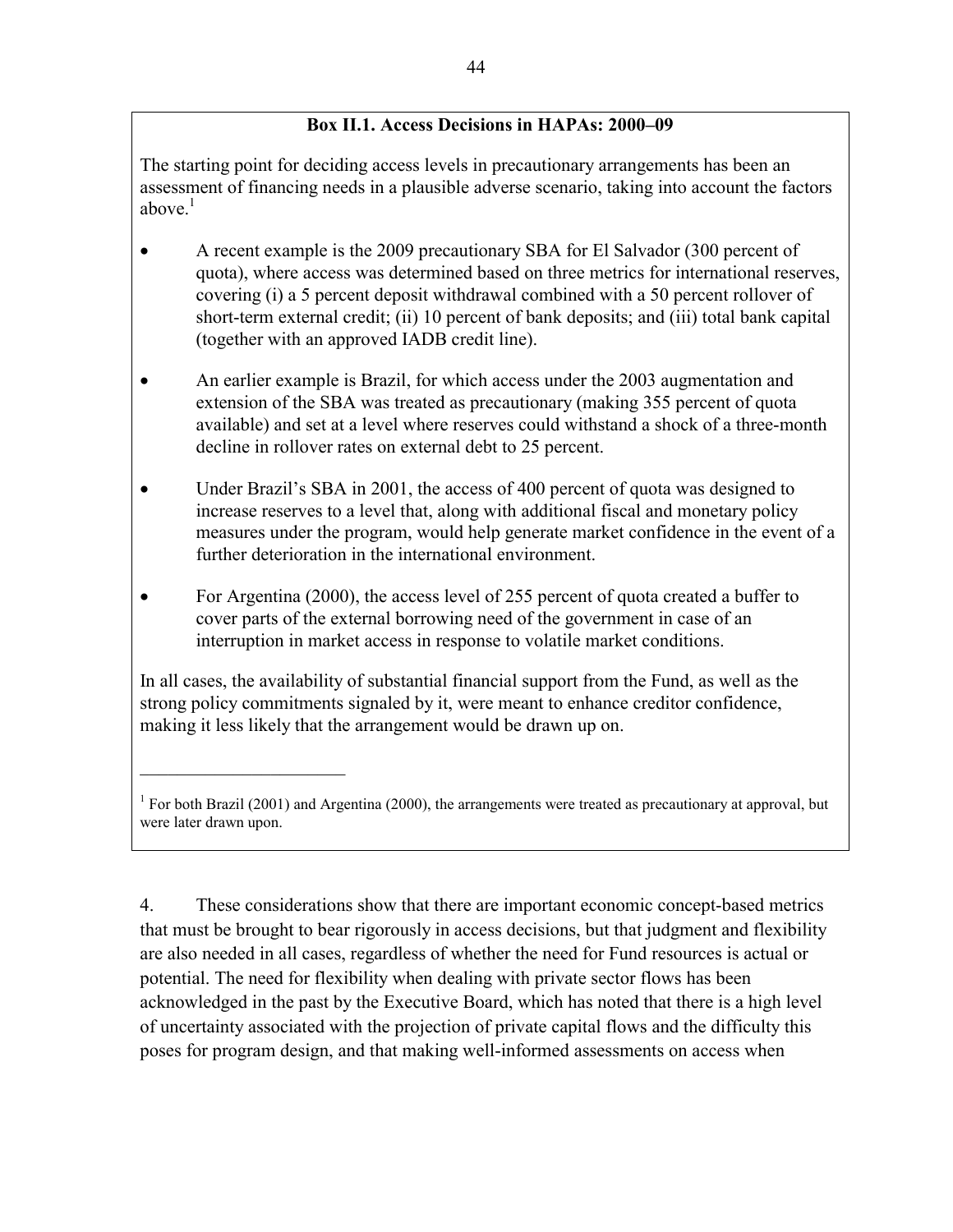debt-restructuring is needed is a highly complicated task.<sup>2</sup> Moreover, global growth and trade flow assumptions are fluid, especially in an uncertain global environment. Thus, flexibility is particularly necessary when determining the financing need and the appropriate balance between adjustment and financing in actual crisis situations, where economic variables evolve rapidly and information gaps may be substantial.

5. Based on the flexibility in the access decision framework, it is not surprising that the scale of access in relation to quota has varied considerably in past GRA arrangements—for actual or precautionary BOP need—with the median quota-based access changing from less than 50 percent for normal access cases to more than 500 percent for exceptional access (Figure 1). Likewise, in all the recent high access cases, access decisions have been based on a variety of assumptions consistent with the vastly different country-specific circumstances. While such variability may be justified (as well as the fact that quota-based access is not a "dynamic" concept since quotas do not change often), it also begs the question of whether access decisions could be more tightly justified based on a range of economic metrics and



Figure 1. Access under GRA Arrangements, 1992-2009

 $\overline{a}$ 

<sup>2</sup> See *[Review of Access Policy Under the Credit Tranches and the Extended Fund Facility](http://www.imf.org/external/np/sec/pn/2008/pn0830.htm)* (PIN/08/30, 3/7/08)*, and [Access Policy in Capital Account Crises—Modifications to the Supplemental Reserve Facility and Follow-](http://www.imf.org/external/np/sec/pn/2003/pn0337.htm)[Up Issues Related to Exceptional Access Policy](http://www.imf.org/external/np/sec/pn/2003/pn0337.htm)* (PIN/03/37, 3/21/03).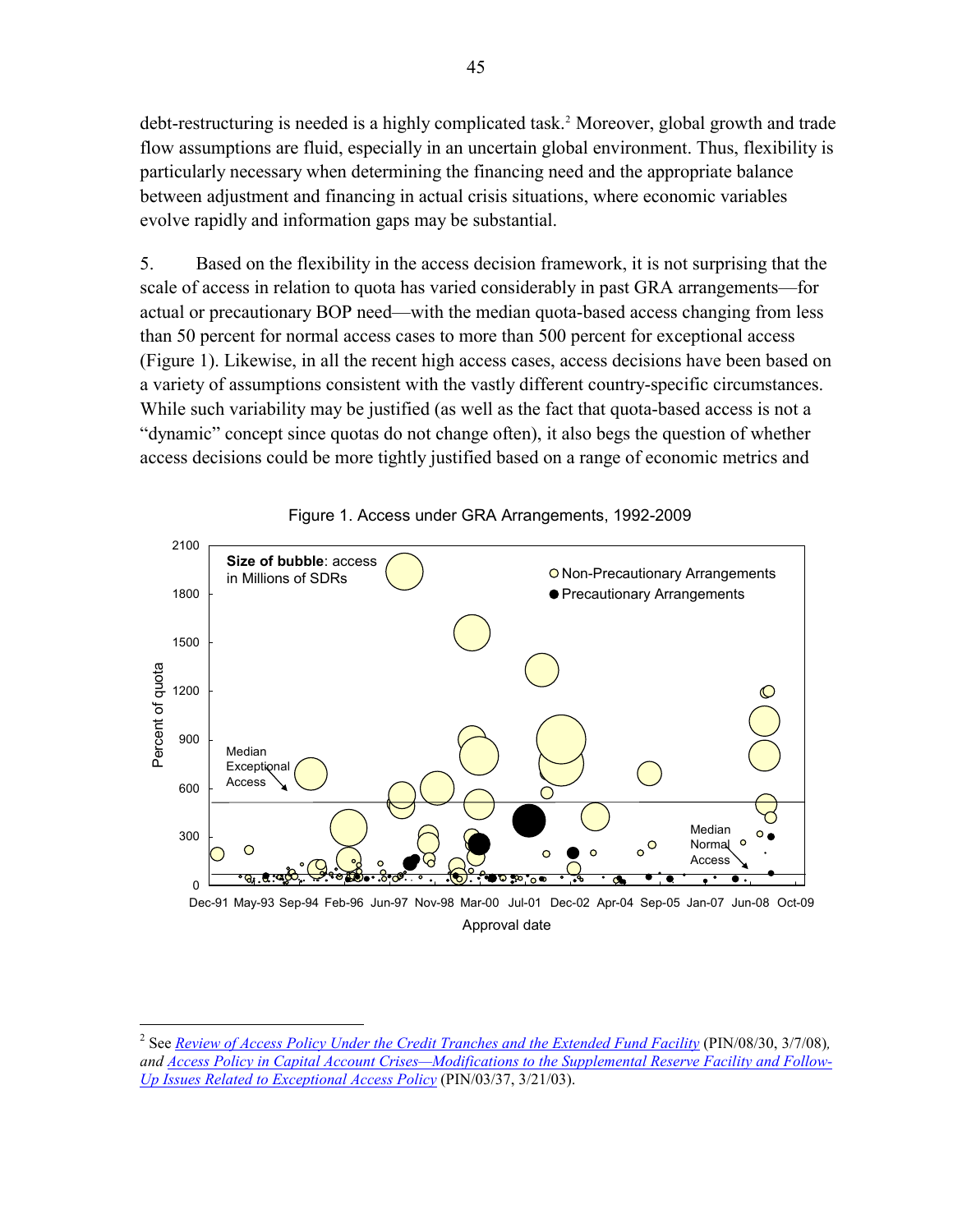policy assessments, including because this could provide greater access predictability to members. For example, alternative metrics could be considered for capacity to repay (exports and GDP) and potential need (external debt and monetary base). However, even against these more dynamic metrics, past access has varied considerably (Figure 2).



**Figure 2. Alternative Access Metrics for GRA Arrangements, 1992–2009** 

6. Thus, while an economic concept-based metric may reflect the changing economic conditions and may be more predictable in terms of signaling access to Fund resources, a rigid adoption of economic metric ceilings may not be desirable given that there are often likely to be cases where the country-specific circumstances warrant a breach of that ceiling. Thus, there may not be a one-size-fits-all metric or formula that can be used to determine the appropriate access level for all members. A more promising and pragmatic approach may be to continue to justify proposed access levels in individual cases on the standard criteria of need and ability to repay; and also to evaluate the proposed access levels compared to previous Fund arrangements based on a range of metrics, with a rigorous justification needed for proposed access levels that are out of line with previous arrangements.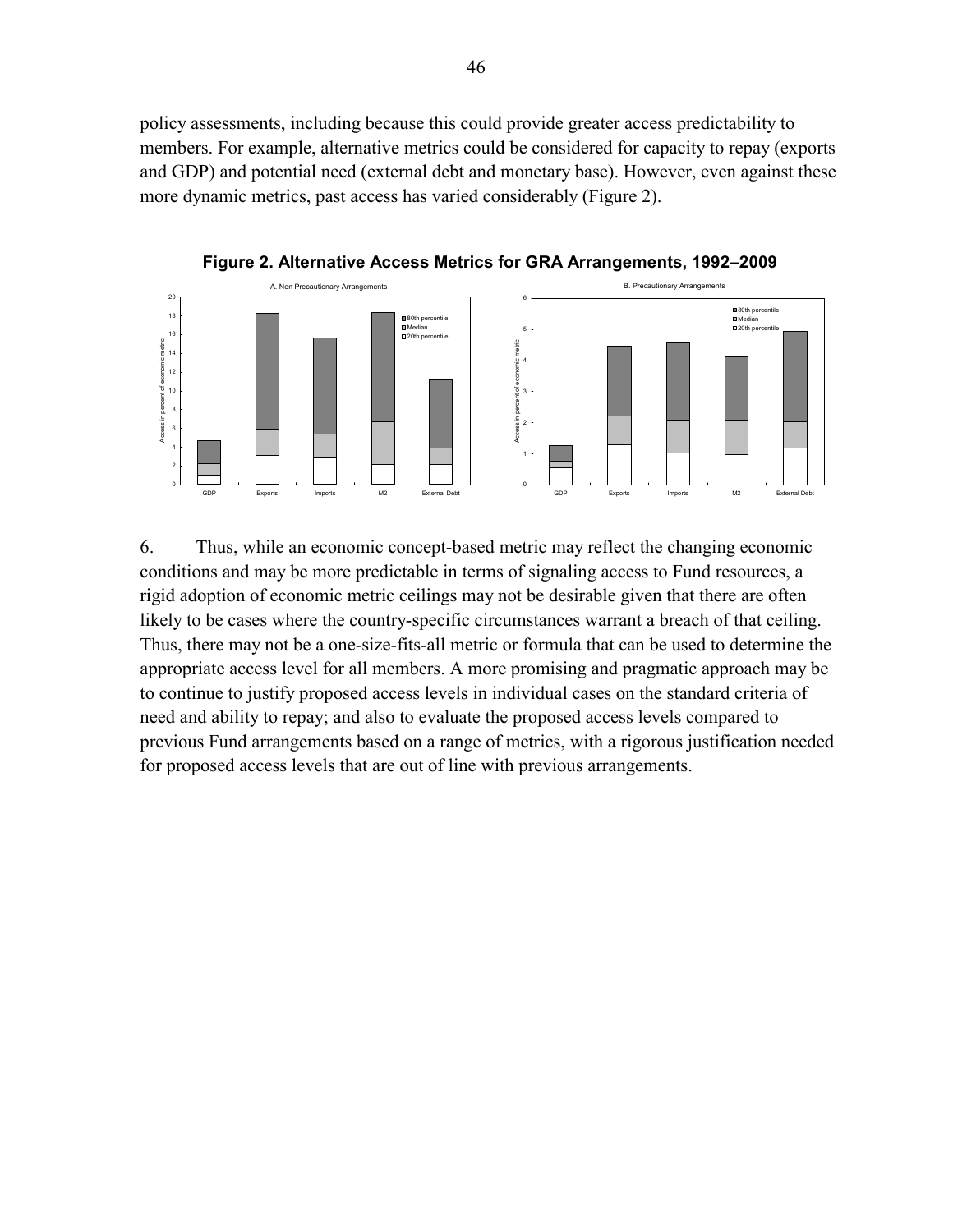## **ANNEX III. TRANSITIONAL ARRANGEMENTS FOR SURCHARGES\***

\* The date of introducing the new surcharge system was subsequently revised from May 1, 2009 to August 1, 2009 and the deadline for grandfathering was delayed from April 30, 2009 to July 29, 2009. See Supplement 1 for the Decisions adopted by the Executive Board.

1. This annex describes the transitional arrangements proposed for the adoption of the new system of surcharges. It also reports illustrative calculations of the impact of alternative transitional arrangements on surcharge payments for each of the countries that would be immediately affected by the introduction of the new system of surcharges.

### **New surcharge system**

2. The new system of surcharges would become effective on May 1, 2009, about a month after the scheduled date for the adoption of the relevant Board decision to give members time to elect grandfathering options as discussed below. Any arrangement approved after May 1, 2009 would be subject to the new system of surcharges, with a level-based surcharge of 200 basis points on credit outstanding exceeding 300 percent of quota. The clock for the time-based element of the new system would start on the date (after May 1, 2009) that a member with such an arrangement had credit outstanding above 300 percent of quota, and if credit remained above 300 percent of quota, an increase in the surcharge from 200 basis points to 300 basis points would come into effect three years after that date.

## **Proposed choice in grandfathering**

3. Some members already have credit outstanding or existing arrangements under which they can make purchases. Embodying a policy choice that these members should not be made any worse off by the change in the surcharge structure, it is proposed that they be given a choice between the following two options:

- **Full grandfathering**. Members would elect to keep existing credit outstanding and new purchases under existing arrangements under the current system of surcharges. The current surcharge schedule would remain in effect while the member had credit outstanding.
- **No grandfathering**. Members would elect to subject existing credit outstanding and new purchases under existing arrangements to the new system of surcharges. Upon the effective date of the new system, the clock for the time-based element of the new surcharge system would start when credit outstanding exceeds 300 percent of quota. Hence, the increase in the surcharge from 200 to 300 basis points would be three years from the effective date of the new surcharge system at the earliest.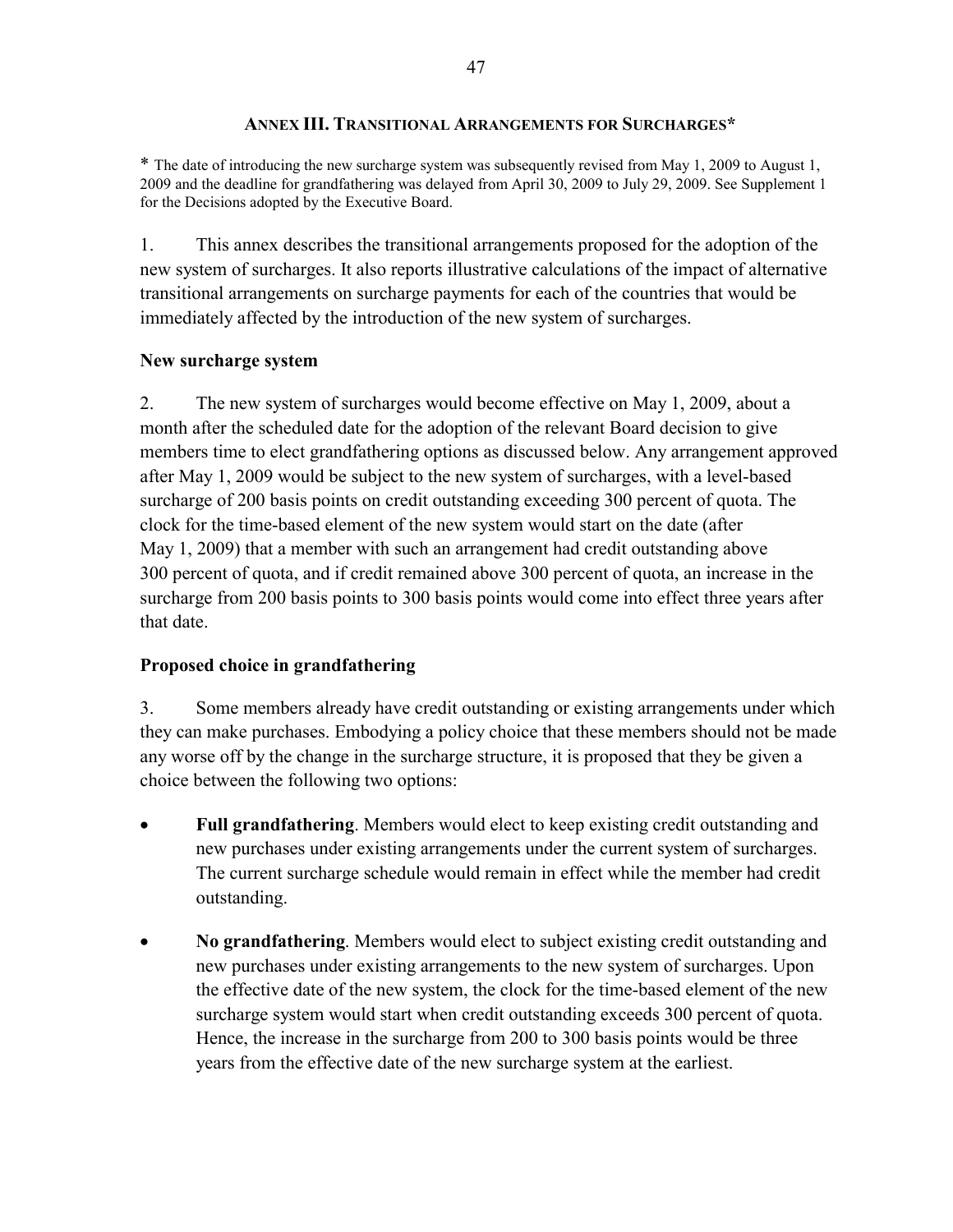<span id="page-47-0"></span>4. Members would need to make this election by April 30, 2009, and they would receive appropriate information from Fund staff to enable them to make an informed choice in this regard. If a member fails to notify staff of its election within the specified period, the new system would automatically apply (no grandfathering option).

5. Notwithstanding the above, if any new arrangement is approved for a member after the new system of surcharges enters into effect, then all outstanding credit and future purchases of the member (including those in respect of which it may have previously chosen the current system) would become subject to the new system of surcharges. This approach would ensure that the Fund's entire credit outstanding to a member would be subject to one system of surcharges to mitigate the associated credit risk. Given the higher threshold for surcharges under the new system, the initial effect would be to reduce surcharges. With the switch to the new system of surcharges, whenever credit outstanding subsequently exceeds 300 percent of quota, the clock would start for the time element of the new surcharge system, so the increase in the surcharge from 200 to 300 basis points could be three years from the date of the approval of the new arrangement at the earliest.

## **Illustration of grandfathering in country cases**

6. Currently, the countries potentially affected by the adoption of the new system of surcharges include those that have requested exceptional access to Fund resources since September 2008 (Georgia, Ukraine, Hungary, Iceland, Pakistan, Latvia, Belarus, and Armenia) and those that are currently paying surcharges on their outstanding credit (Turkey and Liberia).<sup>[3](#page-47-0)</sup> Table I.1 presents projections of cumulative surcharge payments for these countries over the full period for which credit could remain outstanding.<sup>[4](#page-47-0)</sup> It shows that:

- Total surcharge income would be similar whether members choose to stay with the current system (full grandfathering) or choose to switch immediately to the new system (no grandfathering).
- Full grandfathering would benefit members with the highest access (Hungary, Iceland, and Latvia). No grandfathering would result in lower surcharges for members with lower access, reflecting the higher access threshold under the new system, and the fact that, in these cases, time-based surcharge payments would be less significant.

 $\overline{a}$ <sup>3</sup> El Salvador is not included as the authorities have indicated that they intend to treat the arrangement as precautionary.

<sup>&</sup>lt;sup>4</sup> The cumulative surcharges presented in Table I.1 assume the new system of surcharges is effective as of May 1, 2009 for those cases where members elect the new system. It is also assumed that purchases under existing arrangements are made as scheduled, and all repurchases are assumed to be made on the obligations schedule.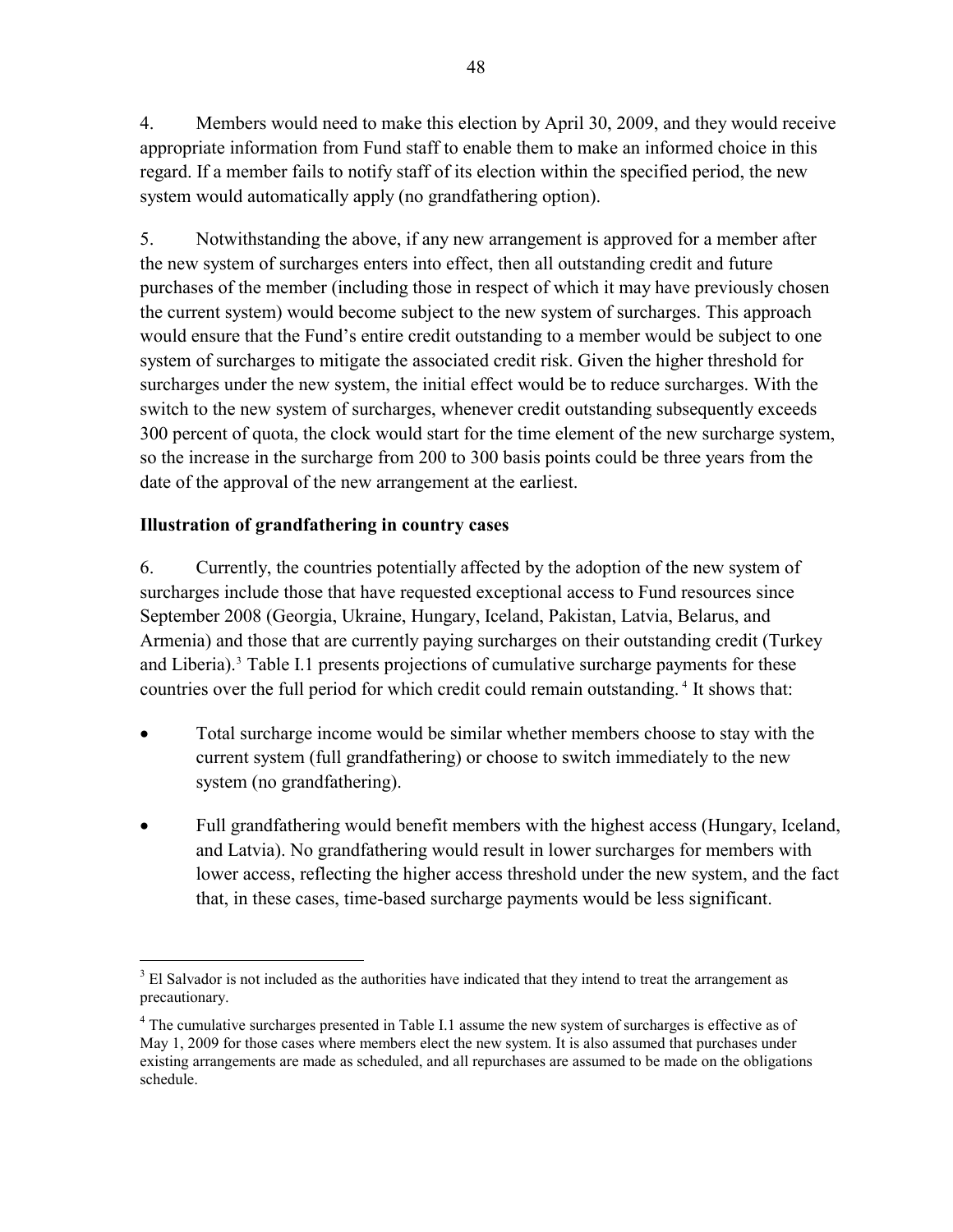• Relative to applying either full grandfathering (total surcharges of SDR 1564 million) or no grandfathering (total surcharges of SDR 1482 million), allowing members to choose between the two options would only modestly reduce total surcharge income; assuming members choose the system with the estimated least cost under these calculations, total surcharge income would be SDR 1468 million.